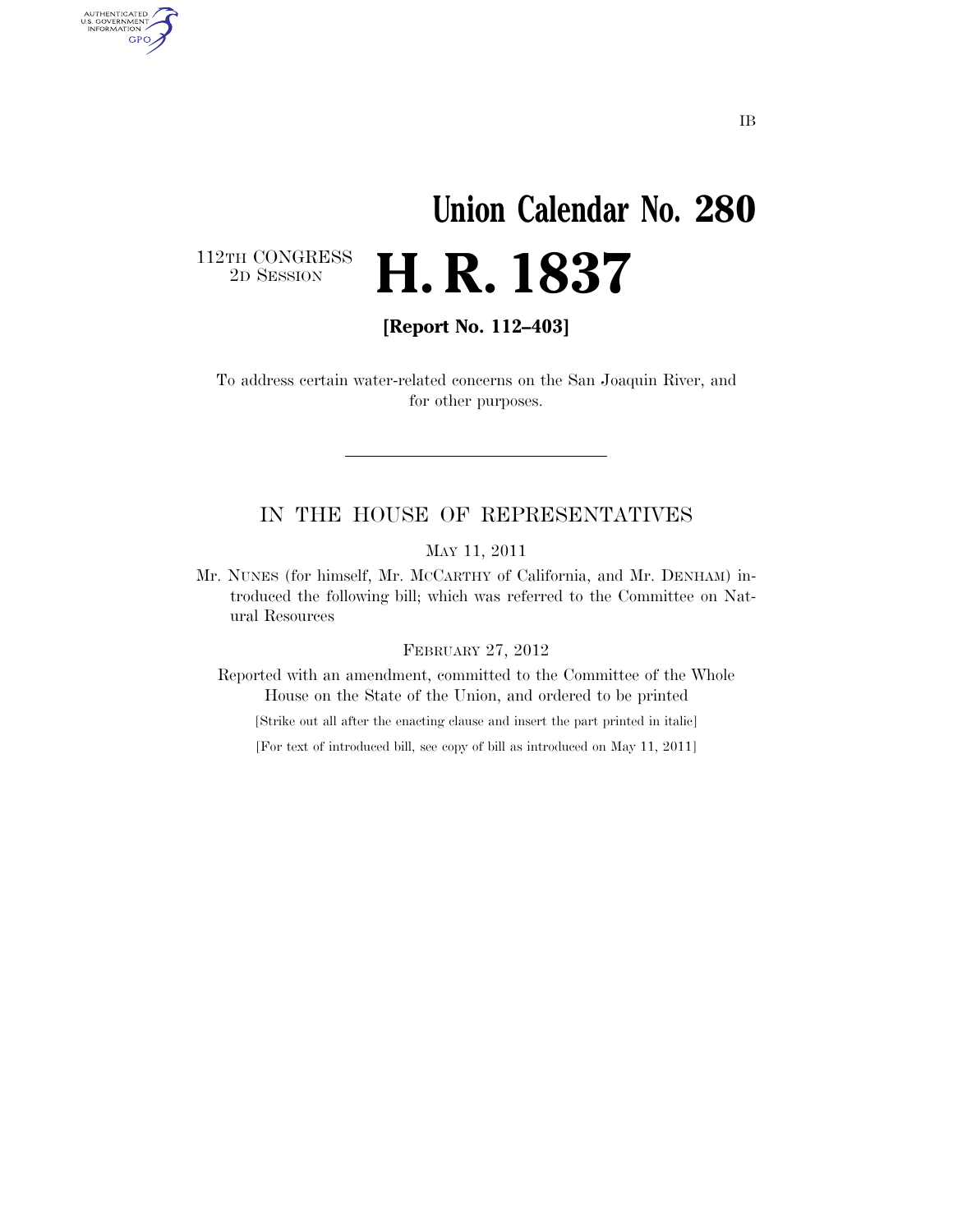## **A BILL**

2

To address certain water-related concerns on the San Joaquin River, and for other purposes.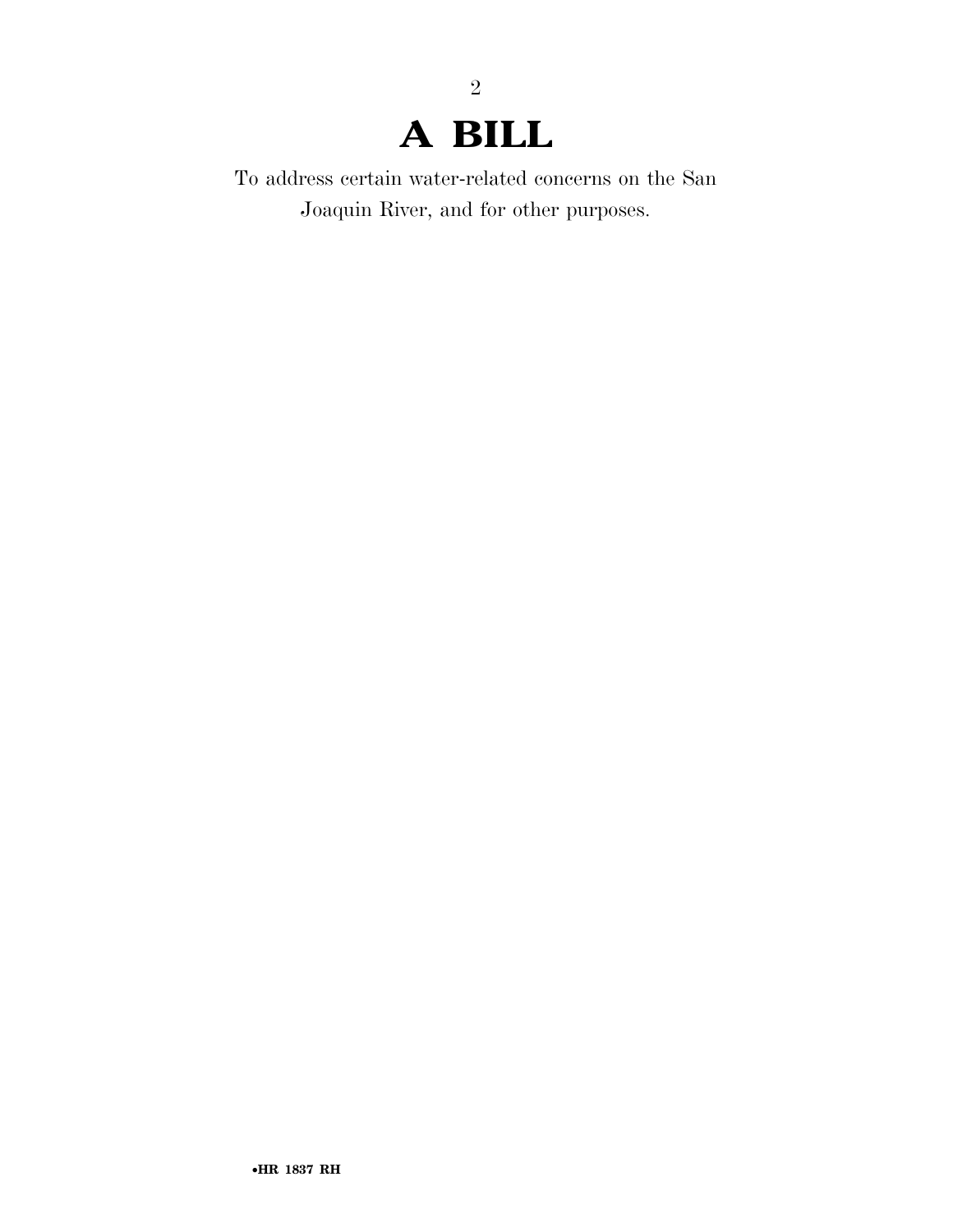1 *Be it enacted by the Senate and House of Representa-*

2 *tives of the United States of America in Congress assembled,* 

### 3 *SECTION 1. SHORT TITLE.*

- 4 *This Act may be cited as the ''Sacramento-San Joa-*
- 5 *quin Valley Water Reliability Act''.*

### 6 *SEC. 2. TABLE OF CONTENTS.*

*Sec. 1. Short title.* 

*Sec. 2. Table of contents.* 

#### *TITLE I—CENTRAL VALLEY PROJECT WATER RELIABILITY*

- *Sec. 101. Amendment to purposes.*
- *Sec. 102. Amendment to definition.*
- *Sec. 103. Contracts.*
- *Sec. 104. Water transfers, improved water management, and conservation.*
- *Sec. 105. Fish, wildlife, and habitat restoration.*
- *Sec. 106. Restoration fund.*
- *Sec. 107. Additional authorities.*
- *Sec. 108. Bay-Delta Accord.*
- *Sec. 109. Natural and artificially spawned species.*
- *Sec. 110. Authorized service area.*
- *Sec. 111. Regulatory streamlining.*

### *TITLE II—SAN JOAQUIN RIVER RESTORATION*

- *Sec. 201. Repeal of the San Joaquin River settlement.*
- *Sec. 202. Purpose.*
- *Sec. 203. Definitions.*
- *Sec. 204. Implementation of restoration.*
- *Sec. 205. Disposal of property; title to facilities.*
- *Sec. 206. Compliance with applicable law.*
- *Sec. 207. Compliance with Central Valley Project Improvement Act.*
- *Sec. 208. No private right of action.*
- *Sec. 209. Implementation.*
- *Sec. 210. Repayment contracts and acceleration of repayment of construction costs.*
- *Sec. 211. Repeal.*
- *Sec. 212. Water supply mitigation.*
- *Sec. 213. Additional Authorities.*

### *TITLE III—REPAYMENT CONTRACTS AND ACCELERATION OF REPAYMENT OF CONSTRUCTION COSTS*

*Sec. 301. Repayment contracts and acceleration of repayment of construction costs.* 

### *TITLE IV—BAY-DELTA WATERSHED WATER RIGHTS PRESERVATION AND PROTECTION*

*Sec. 401. Water rights and area-of-origin protections.*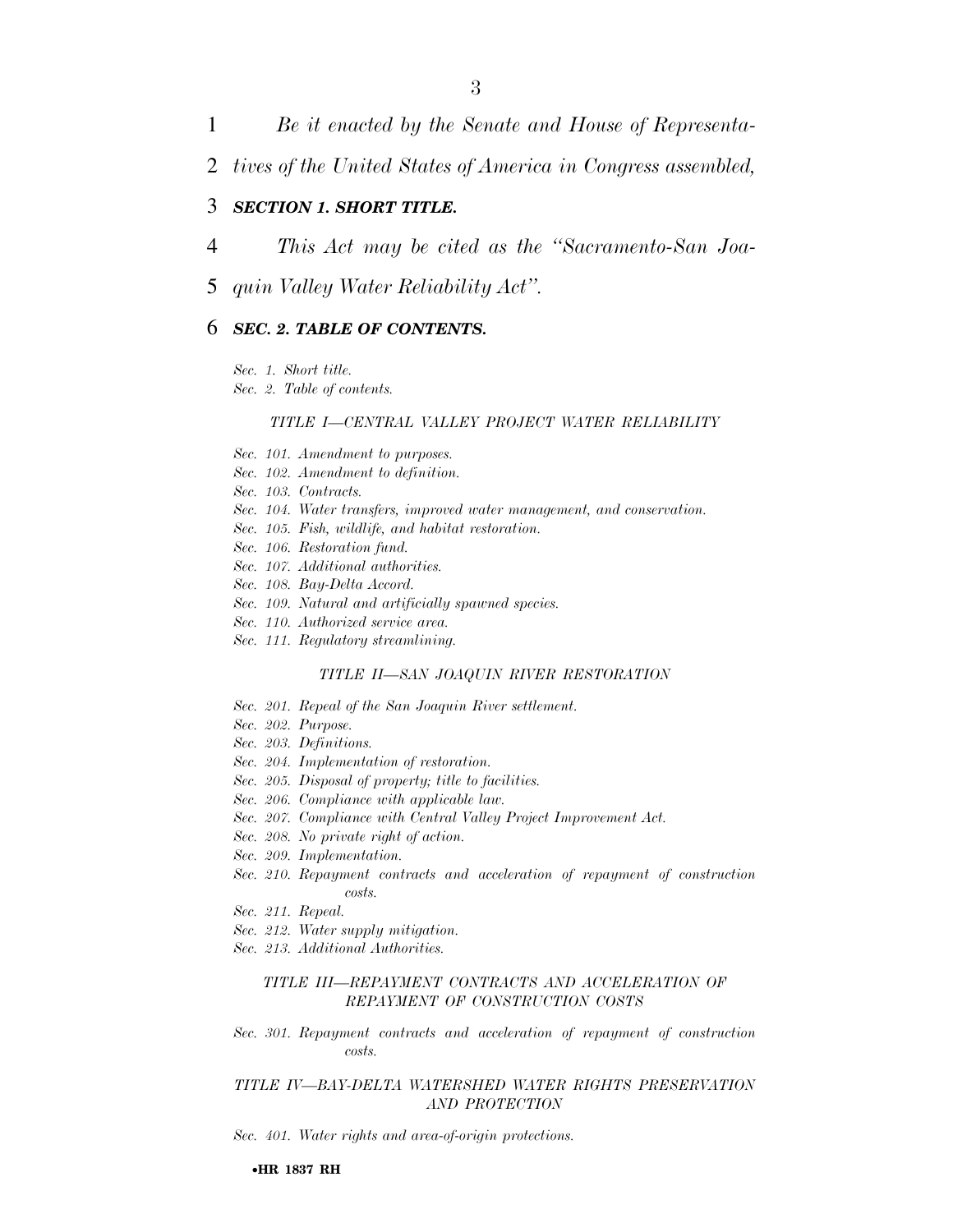*Sec. 402. Sacramento River settlement contracts.* 

*Sec. 403. Sacramento River Watershed Water Service Contractors.* 

*Sec. 404. No redirected adverse impacts.* 

*TITLE V—MISCELLANOUS* 

*Sec. 501. Precedent.* 

### *TITLE I—CENTRAL VALLEY PROJECT WATER RELIABILITY*

### *SEC. 101. AMENDMENT TO PURPOSES.*

 *Section 3402 of the Central Valley Project Improve-ment Act (106 Stat. 4706) is amended—* 

 *(1) in subsection (f), by striking the period at the end; and* 

*(2) by adding at the end the following:* 

 *''(g) to ensure that water dedicated to fish and wildlife purposes by this title is replaced and provided to Central Valley Project water contractors by December 31, 2016, at* 

*the lowest cost reasonably achievable; and* 

 *''(h) to facilitate and expedite water transfers in ac-cordance with this Act.''.* 

### *SEC. 102. AMENDMENT TO DEFINITION.*

 *Section 3403 of the Central Valley Project Improve-ment Act (106 Stat. 4707) is amended—* 

 *(1) by amending subsection (a) to read as fol-lows:* 

 *''(a) the term 'anadromous fish' means those native stocks of salmon (including steelhead) and sturgeon that, as of October 30, 1992, were present in the Sacramento and*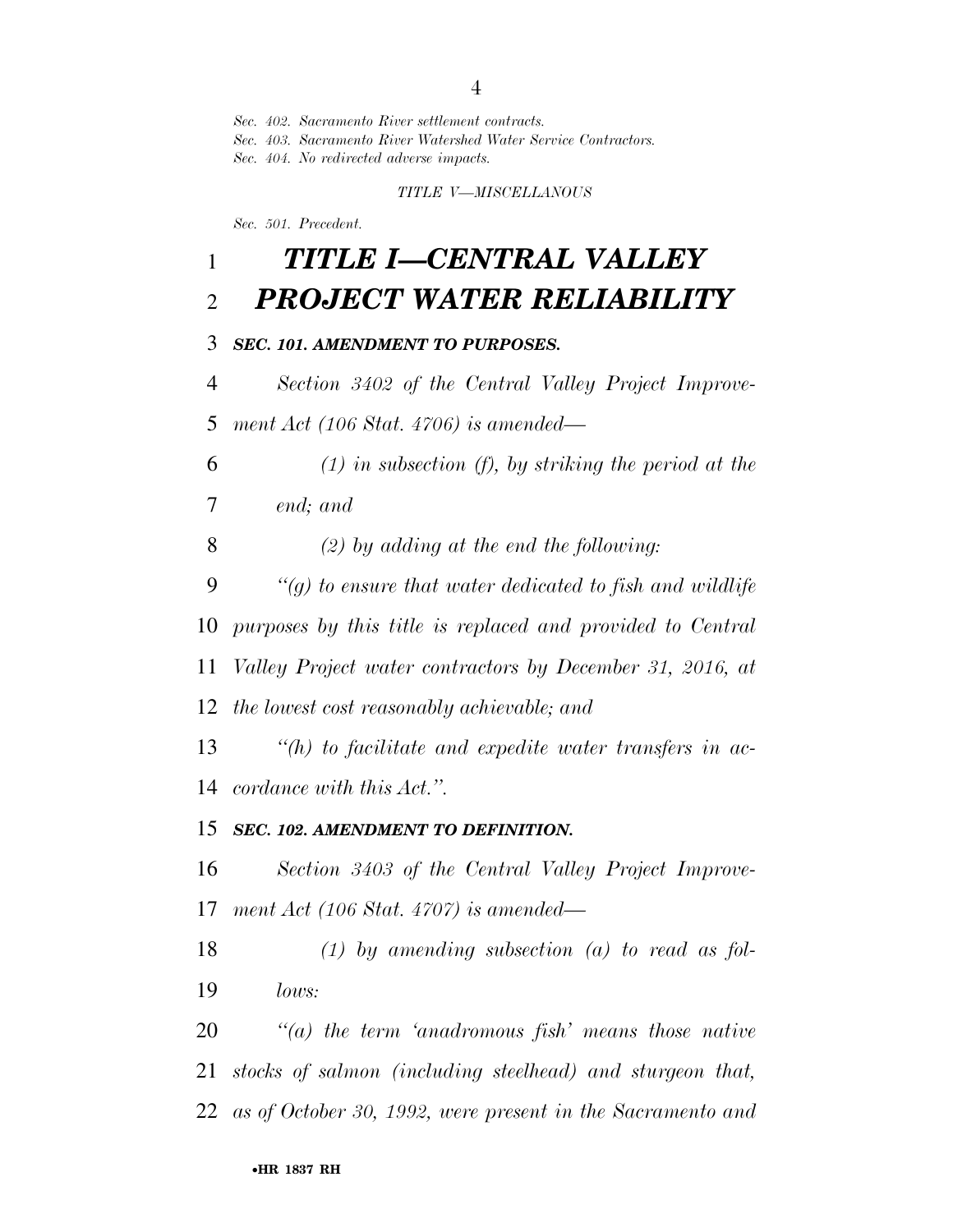*rivers and their tributaries to reproduce after maturing in San Francisco Bay or the Pacific Ocean;''; (2) in subsection (l), by striking ''and,'' (3) in subsection (m), by striking the period and inserting ''; and'', and (4) by adding at the end the following: ''(n) the term 'reasonable flows' means water flows ca- pable of being maintained taking into account competing consumptive uses of water and economic, environmental, and social factors.''. SEC. 103. CONTRACTS. Section 3404 of the Central Valley Project Improve- ment Act (106 Stat. 4708) is amended— (1) in the heading, by striking ''LIMITATION ON CONTRACTING AND CONTRACTS REFORM'' and inserting ''CONTRACTS''; and (2) by striking the language of the section and by adding: ''(a) RENEWAL OF EXISTING LONG-TERM CON- TRACTS.—Upon request of the contractor, the Secretary shall renew any existing long-term repayment or water service contract that provides for the delivery of water from the Central Valley Project for a period of 40 years, and renew such contracts for successive periods of 40 years each.* 

*San Joaquin Rivers and their tributaries and ascend those*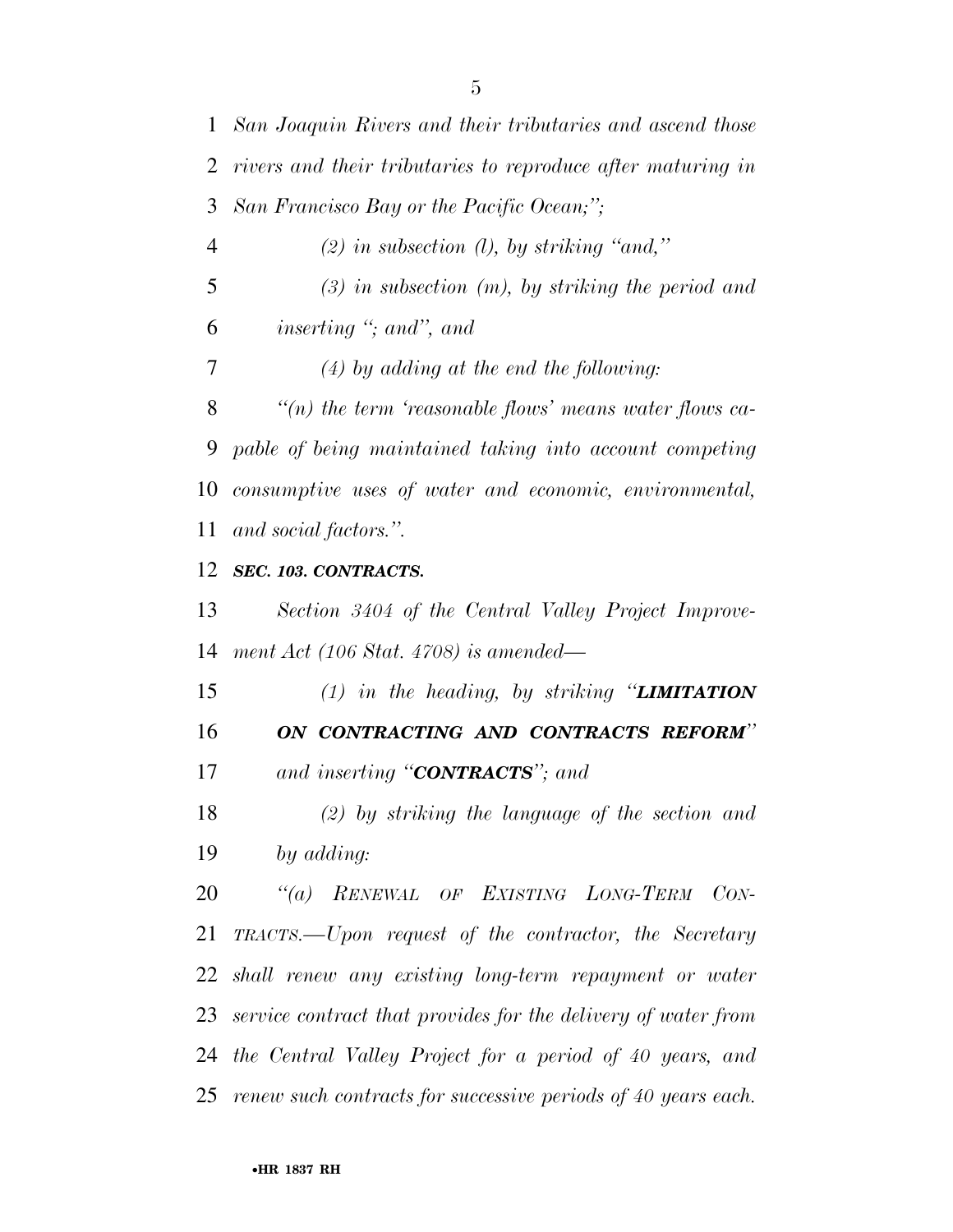| $\mathbf{1}$ | "(b) DELIVERY CHARGE.—Beginning on the date of                |
|--------------|---------------------------------------------------------------|
| 2            | the enactment of this Act, a contract entered into or renewed |
| 3            | pursuant to this section shall include a provision that re-   |
| 4            | quires the Secretary to charge the other party to such con-   |
| 5            | tract only for water actually delivered by the Secretary.".   |
| 6            | SEC. 104. WATER TRANSFERS, IMPROVED WATER MANAGE-             |
| 7            | <b>MENT, AND CONSERVATION.</b>                                |
| 8            | Section 3405 of the Central Valley Project Improve-           |
| 9            | ment $Act$ (106 Stat. 4709) is amended as follows:            |
| 10           | $(1)$ In subsection $(a)$ —                                   |
| 11           | $(A)$ by inserting before "Except as provided"                |
| 12           | herein" the following: "The Secretary shall take              |
| 13           | all necessary actions to facilitate and expedite              |
| 14           | transfers of Central Valley Project water in ac-              |
| 15           | cordance with this Act or any other provision of              |
| 16           | Federal reclamation law and the National Envi-                |
| 17           | ronmental Policy Act of 1969.";                               |
| 18           | $(B)$ in paragraph $(1)(A)$ , by striking "to                 |
| 19           | combination" and inserting "or combination";                  |
| 20           | $(C)$ in paragraph $(2)$ , by adding at the end               |
| 21           | <i>the following:</i>                                         |
| 22           | $\lq\lq (E)$ The contracting district from which              |
| 23           | the water is coming, the agency, or the Secretary             |
| 24           | shall determine if a written transfer proposal is             |
| 25           | complete within 45 days after the date of submis-             |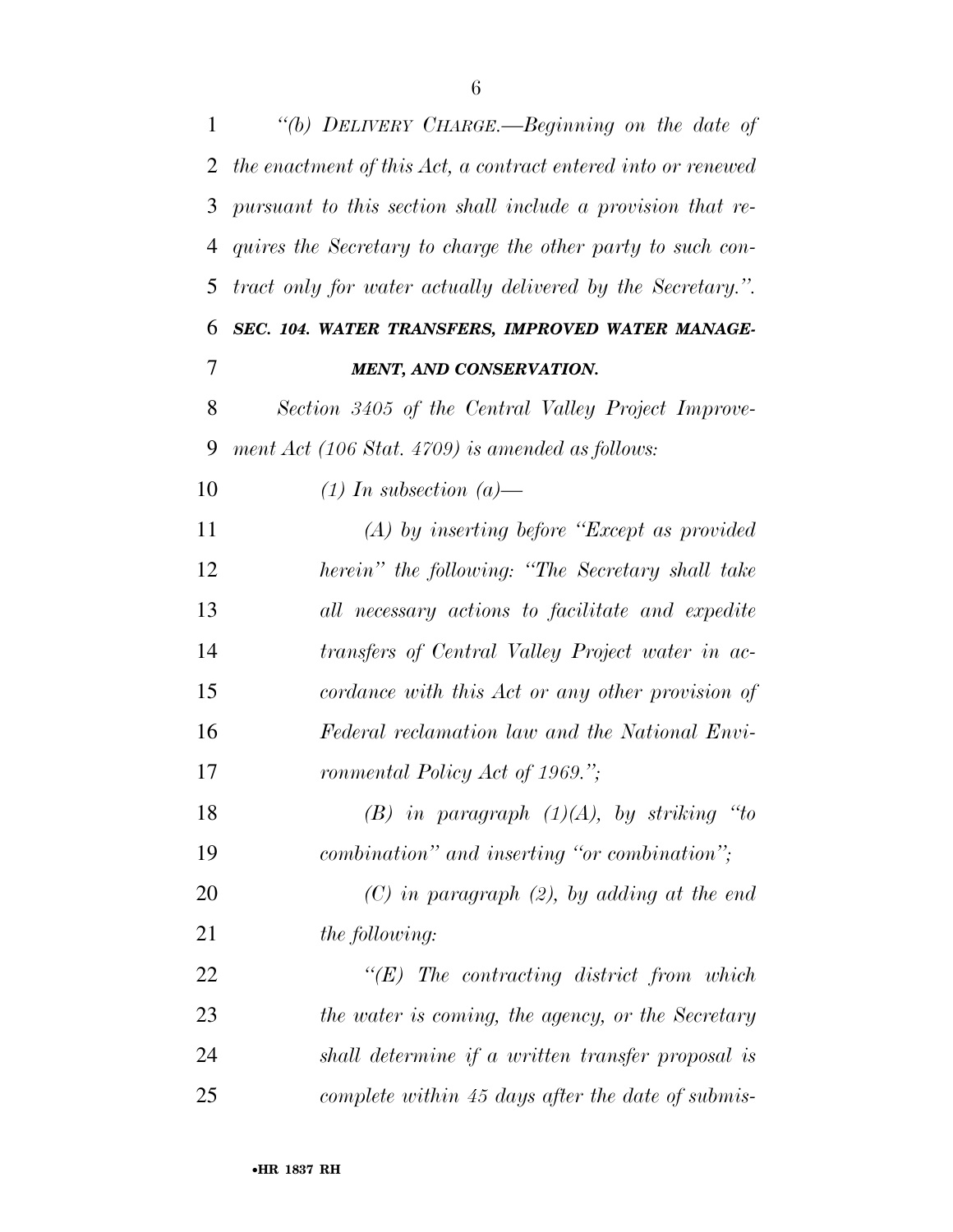| $\mathbf{1}$   | sion of such proposal. If such district or agency    |
|----------------|------------------------------------------------------|
| $\overline{2}$ | or the Secretary determines that such proposal is    |
| 3              | incomplete, such district or agency or the Sec-      |
| $\overline{4}$ | retary shall state with specificity what must be     |
| 5              | added to or revised in order for such proposal to    |
| 6              | be complete.                                         |
| 7              | " $(F)$ Except as provided in this section, the      |
| 8              | Secretary shall not impose mitigation or other       |
| 9              | requirements on a proposed transfer, but the con-    |
| 10             | tracting district from which the water is coming     |
| 11             | or the agency shall retain all authority under       |
| 12             | State law to approve or condition a proposed         |
| 13             | transfer."; and                                      |
| 14             | $(D)$ by adding at the end the following:            |
| 15             | "(4) Notwithstanding any other provision of          |
| 16             | Federal reclamation law—                             |
| 17             | $\lq (A)$ the authority to make transfers or ex-     |
| 18             | changes of, or banking or recharge arrangements      |
| 19             | using, Central Valley Project water that could       |
| 20             | have been conducted before October 30, 1992, is      |
| 21             | valid, and such transfers, exchanges, or arrange-    |
| 22             | ments shall not be subject to, limited, or condi-    |
| 23             | tioned by this title; and                            |
| 24             | $\lq\lq(B)$ this title shall not supersede or revoke |
| 25             | the authority to transfer, exchange, bank, or re-    |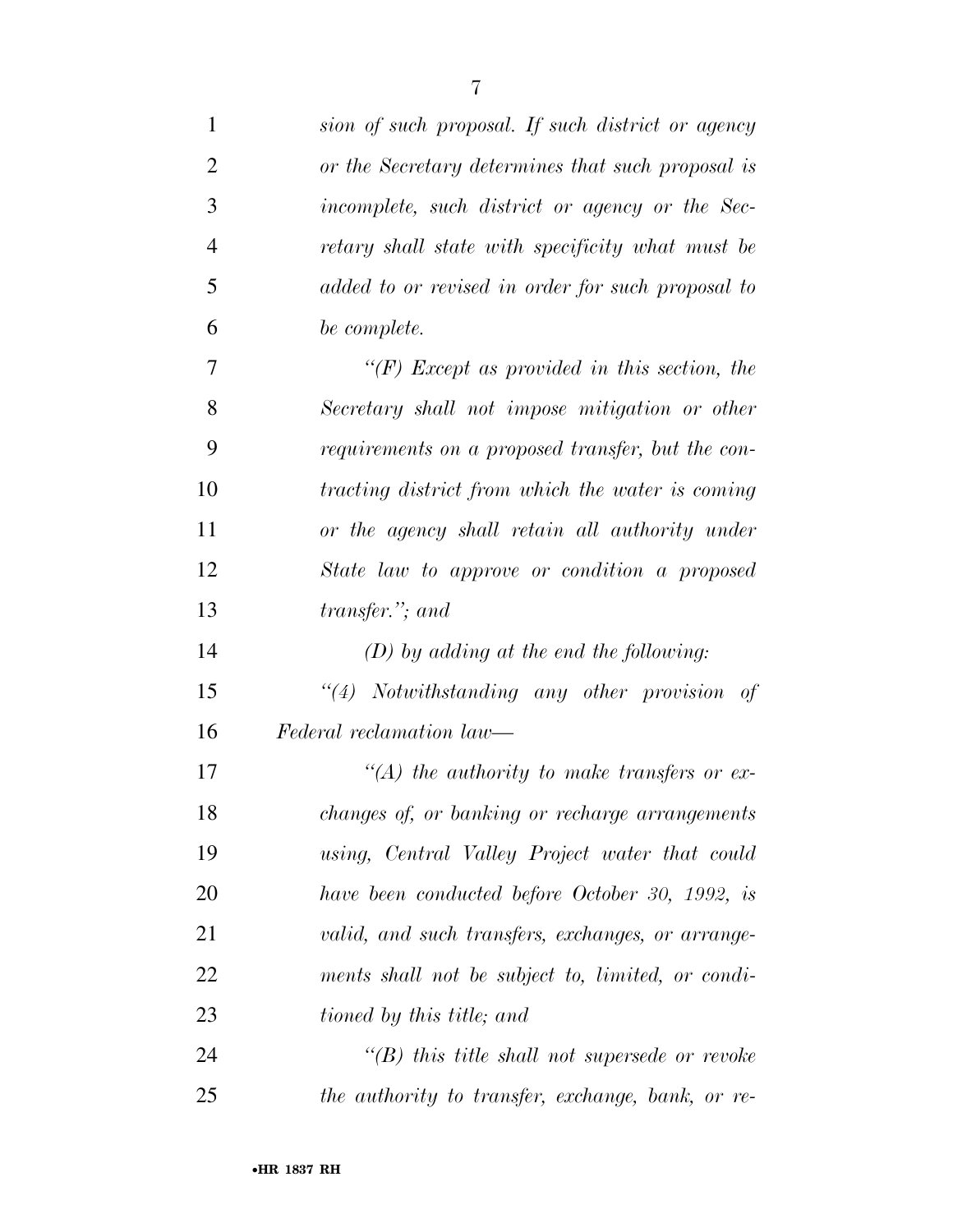| $\mathbf{1}$   | charge Central Valley Project water that existed     |
|----------------|------------------------------------------------------|
| $\overline{2}$ | prior to October 30, 1992.".                         |
| 3              | $(2)$ In subsection $(b)$ —                          |
| $\overline{4}$ | $(A)$ in the heading, by striking "METER-            |
| 5              | ING" and inserting "MEASUREMENT"; and                |
| 6              | $(B)$ by inserting after the first sentence the      |
| 7              | following: "The contracting district or agency,      |
| 8              | not including contracting districts serving mul-     |
| 9              | tiple agencies with separate governing boards,       |
| 10             | shall ensure that all contractor-owned water de-     |
| 11             | livery systems within its boundaries measure         |
| 12             | surface water at the district or agency's facilities |
| 13             | up to the point the surface water is commingled      |
| 14             | with other water supplies.".                         |
| 15             | $(3)$ By striking subsection $(d)$ .                 |
| 16             | (4) By redesignating subsections (e) and (f) as      |
| 17             | subsections $(d)$ and $(e)$ , respectively.          |
| 18             | $(5)$ By amending subsection $(e)(as$ redesignated   |
| 19             | by paragraph $(4)$ )—                                |
| 20             | $(A)$ by striking "as a result of the increased      |
| 21             | repayment" and inserting "that exceed the cost-      |
| 22             | $of\text{-}service\text{''};$                        |
| 23             | $(B)$ by inserting "the delivery of" after           |
| 24             | "rates applicable to"; and                           |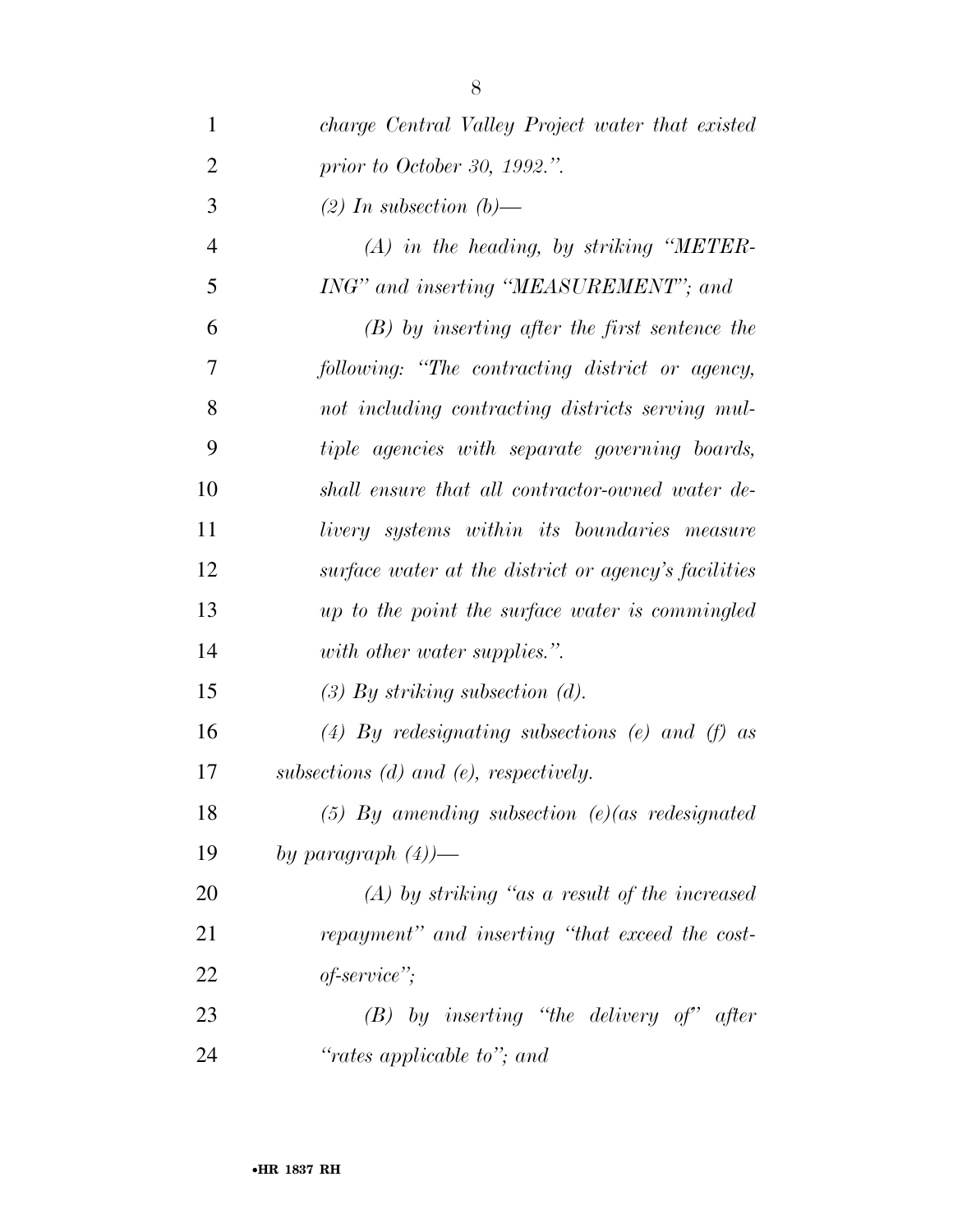| $\mathbf{1}$   | $(C)$ by striking ", and all increased reve-        |
|----------------|-----------------------------------------------------|
| $\overline{2}$ | nues received by the Secretary as a result of the   |
| 3              | increased water prices established under sub-       |
| $\overline{4}$ | section $3405(d)$ of this section,".                |
| 5              | SEC. 105. FISH, WILDLIFE, AND HABITAT RESTORATION.  |
| 6              | Section 3406 of the Central Valley Project Improve- |
| 7              | ment Act (106 Stat. 4714) is amended as follows:    |
| 8              | $(1)$ In subsection $(b)$ —                         |
| 9              | (A) in paragraph $(1)(B)$ —                         |
| 10             | $(i)$ by striking "is authorized and di-            |
| 11             | rected to" and inserting "may";                     |
| 12             | $(ii)$ by inserting "reasonable water"              |
| 13             | after "to provide";                                 |
| 14             | $(iii)$ by striking "anadromous fish, ex-           |
| 15             | cept that such" and inserting "anadromous"          |
| 16             | fish. Such";                                        |
| 17             | $(iv)$ by striking "Instream flow" and              |
| 18             | <i>inserting</i> "Reasonable instream flow";        |
| 19             | $(v)$ by inserting "and the National Ma-            |
| 20             | rine Fisheries Service" after "United States"       |
| 21             | Fish and Wildlife Service"; and                     |
| 22             | $(vi)$ by striking "California Depart-              |
| 23             | ment of Fish and Game" and inserting                |
| 24             | "United States Geological Survey";                  |
| 25             | $(B)$ in paragraph $(2)$ —                          |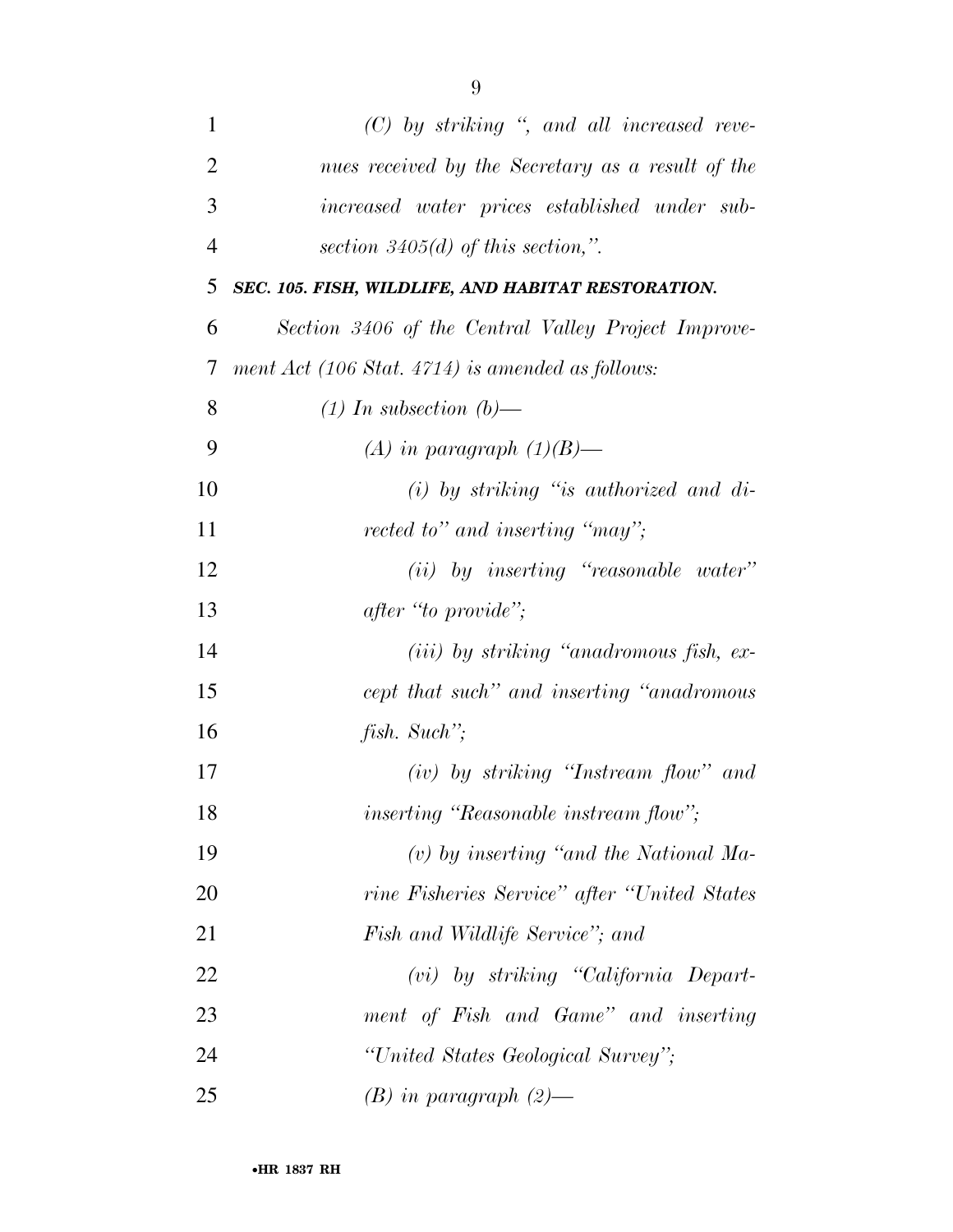*(i) by striking ''primary purpose'' and inserting ''purposes''; (ii) by striking ''but not limited to'' be- fore ''additional obligations''; and (iii) by adding after the period the fol- lowing: ''All Central Valley Project water used for the purposes specified in this para- graph shall be credited to the quantity of Central Valley Project yield dedicated and managed under this paragraph by deter- mining how the dedication and manage- ment of such water would affect the delivery capability of the Central Valley Project dur- ing the 1928 to 1934 drought period after fishery, water quality, and other flow and operational requirements imposed by terms and conditions existing in licenses, permits, and other agreements pertaining to the Cen- tral Valley Project under applicable State or Federal law existing on October 30, 1992, have been met. To the fullest extent possible and in accordance with section 3411, Central Valley Project water dedi- cated and managed pursuant to this para-graph shall be reused to fulfill the Sec-*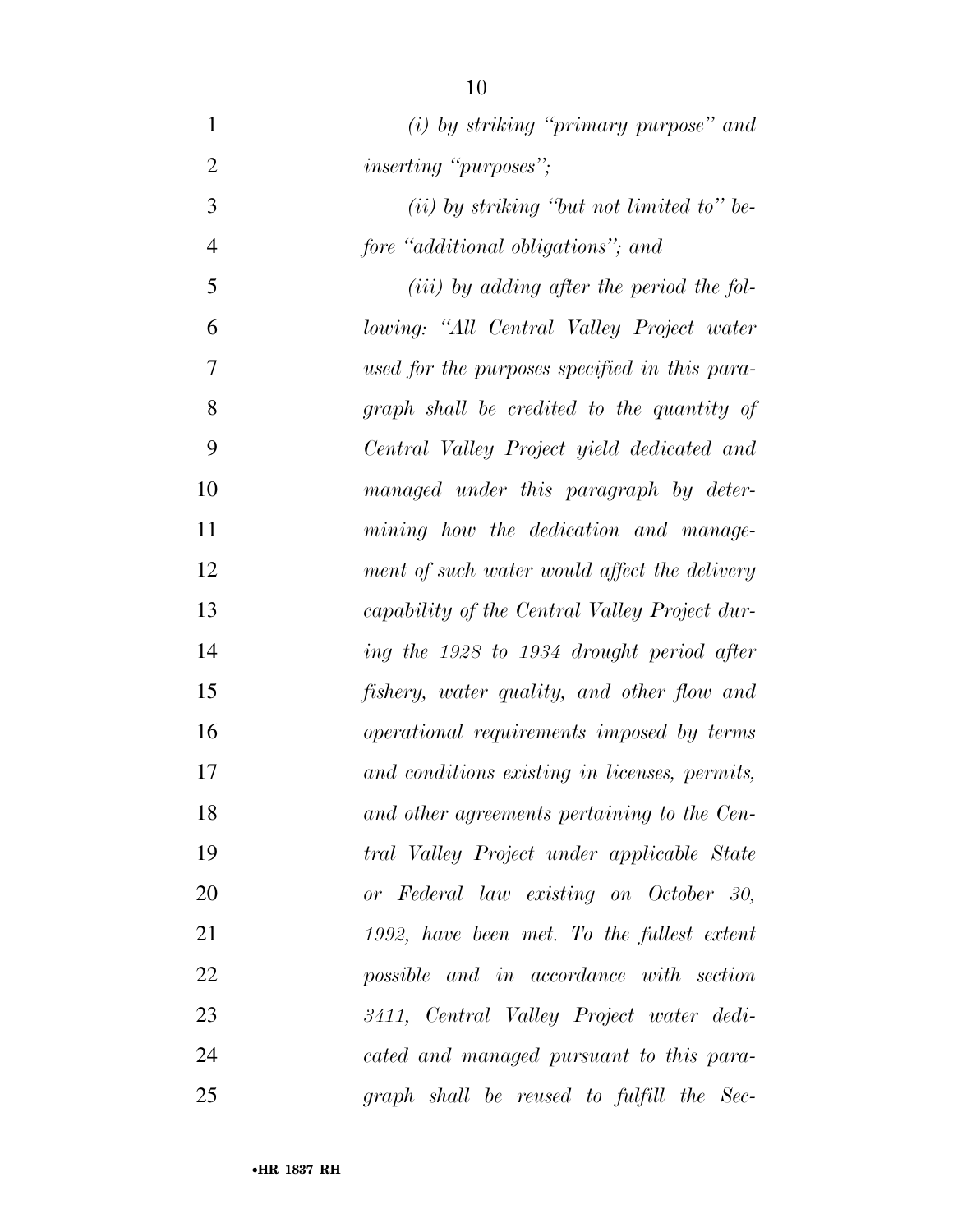| $\mathbf{1}$   | retary's remaining contractual obligations              |
|----------------|---------------------------------------------------------|
| $\overline{2}$ | to provide Central Valley Project water for             |
| 3              | agricultural or municipal and industrial                |
| $\overline{4}$ | purposes.";                                             |
| 5              | (C) by amending paragraph $(2)(C)$ to read:             |
| 6              | "(C) If by March 15th of any year the                   |
| 7              | quantity of Central Valley Project water fore-          |
| 8              | casted to be made available to water service or         |
| 9              | repayment contractors in the Delta Division of          |
| 10             | the Central Valley Project is below 75 percent of       |
| 11             | the total quantity of water to be made available        |
| 12             | under said contracts, the quantity of Central           |
| 13             | Valley Project yield dedicated and managed for          |
| 14             | that year under this paragraph shall be reduced         |
| 15             | by 25 percent.".                                        |
| 16             | $(2)$ By adding at the end the following:               |
| 17             | "(i) SATISFACTION OF PURPOSES.—By                       |
| 18             | pursuing the activities described in this sec-          |
| 19             | tion, the Secretary shall be deemed to have             |
| 20             | met the mitigation, protection, restoration,            |
| 21             | and enhancement purposes of this title.".               |
| 22             | SEC. 106. RESTORATION FUND.                             |
| 23             | (a) IN GENERAL.—Section 3407(a) of the Central Val-     |
| 24             | ley Project Improvement Act (106 Stat. 4726) is amended |
| 25             | <i>as follows:</i>                                      |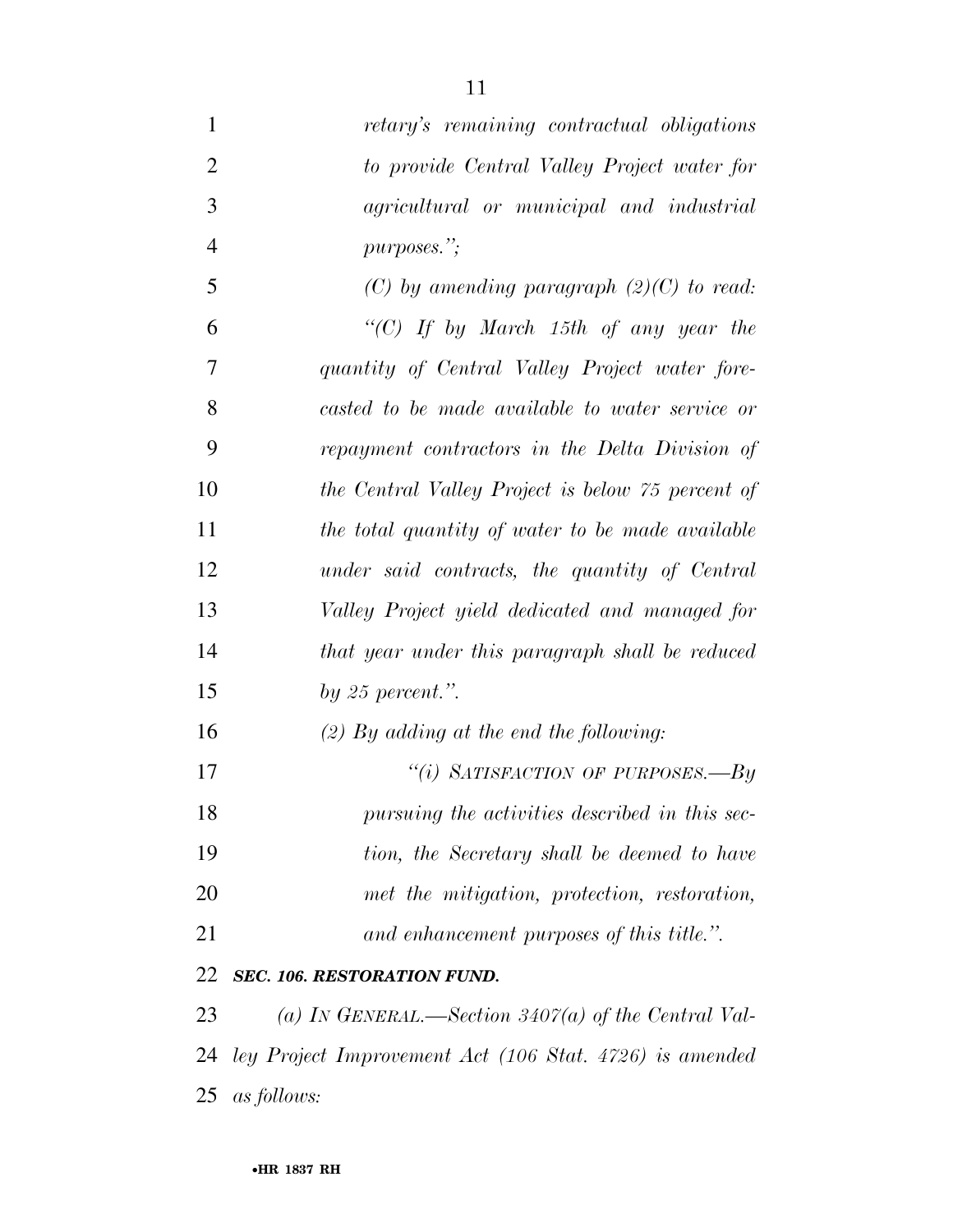| $\mathbf{1}$   | (1) By inserting $\degree$ (1) In GENERAL.—" before      |  |  |  |  |
|----------------|----------------------------------------------------------|--|--|--|--|
| $\overline{2}$ | "There is hereby".                                       |  |  |  |  |
| 3              | $(2)$ By striking "Not less than 67 percent" and         |  |  |  |  |
| $\overline{4}$ | all that follows through "Monies" and inserting          |  |  |  |  |
| 5              | "Monies".                                                |  |  |  |  |
| 6              | $(3)$ By adding at the end the following:                |  |  |  |  |
| 7              | "(2) PROHIBITIONS.—The Secretary may not directly        |  |  |  |  |
| 8              | or indirectly require a donation or other payment to the |  |  |  |  |
| 9              | Restoration Fund—                                        |  |  |  |  |
| 10             | $\lq (A)$ or environmental restoration or mitigation     |  |  |  |  |
| 11             | fees not otherwise provided by law, as a condition       |  |  |  |  |
| 12             | $to-$                                                    |  |  |  |  |
| 13             | $``(i)$ providing for the storage or conveyance          |  |  |  |  |
| 14             | of non-Central Valley Project water pursuant to          |  |  |  |  |
| 15             | Federal reclamation laws; or                             |  |  |  |  |
| 16             | $``(ii)$ the delivery of water pursuant to sec-          |  |  |  |  |
| 17             | tion 215 of the Reclamation Reform Act of 1982           |  |  |  |  |
| 18             | (Public Law 97-293; 96 Stat. 1270); or                   |  |  |  |  |
| 19             | "(B) for any water that is delivered with the sole       |  |  |  |  |
| 20             | <i>intent of groundwater recharge.</i> ".                |  |  |  |  |
| 21             | (b) CERTAIN PAYMENTS.—Section $3407(c)(1)$ of the        |  |  |  |  |
| 22             | Central Valley Project Improvement Act is amended—       |  |  |  |  |
| 23             | $(1)$ by striking "mitigation and restoration";          |  |  |  |  |
| 24             | $(2)$ by striking "provided for or"; and                 |  |  |  |  |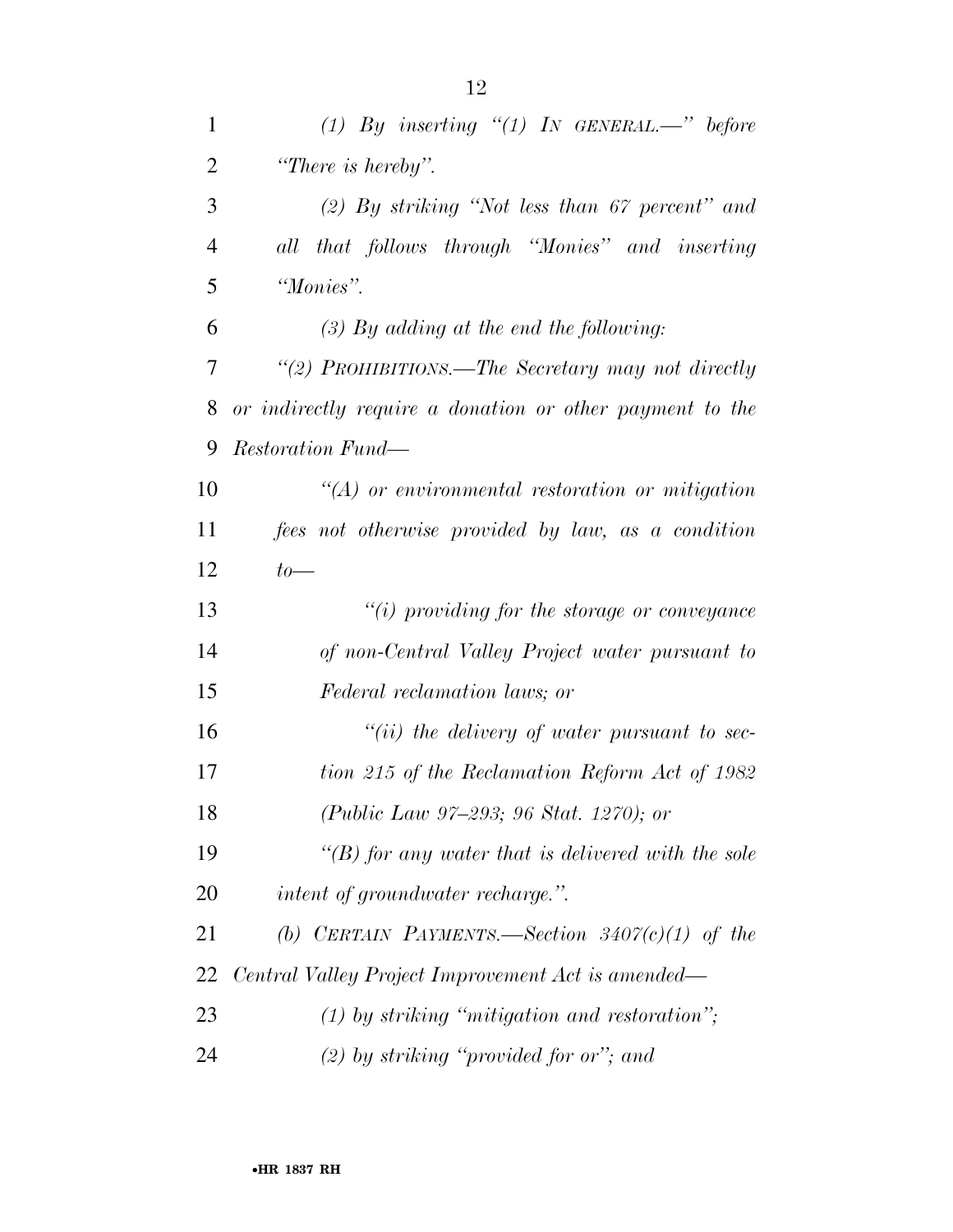*(3) by striking ''of fish, wildlife'' and all that fol- lows through the period and inserting ''of carrying out all activities described in this title.''.* 

 *(c) ADJUSTMENT AND ASSESSMENT OF MITIGATION AND RESTORATION PAYMENTS.—Section 3407(d)(2) of the Central Valley Project Improvement Act is amended by in- serting '', or after October 1, 2013, \$4 per megawatt-hour for Central Valley Project power sold to power contractors (October 2013 price levels)'' after ''\$12.00 per acre-foot (Oc- tober 1992 price levels) for municipal and industrial water sold and delivered by the Central Valley Project''.* 

 *(d) COMPLETION OF ACTIONS.—Section 3407(d)(2)(A) of the Central Valley Project Improvement Act is amended by inserting '', no later than December 31, 2020,'' after ''That upon the completion of the fish, wildlife, and habitat mitigation and restoration actions mandated under section 3406 of this title,''.* 

 *(e) REPORT; ADVISORY BOARD.—Section 3407 of the Central Valley Project Improvement Act (106 Stat. 4714) is amended by adding at the end the following:* 

 *''(g) REPORT ON EXPENDITURE OF FUNDS.—At the end of each fiscal year, the Secretary, in consultation with the Restoration Fund Advisory Board, shall submit to Con- gress a plan for the expenditure of all of the funds deposited into the Restoration Fund during the preceding fiscal year.*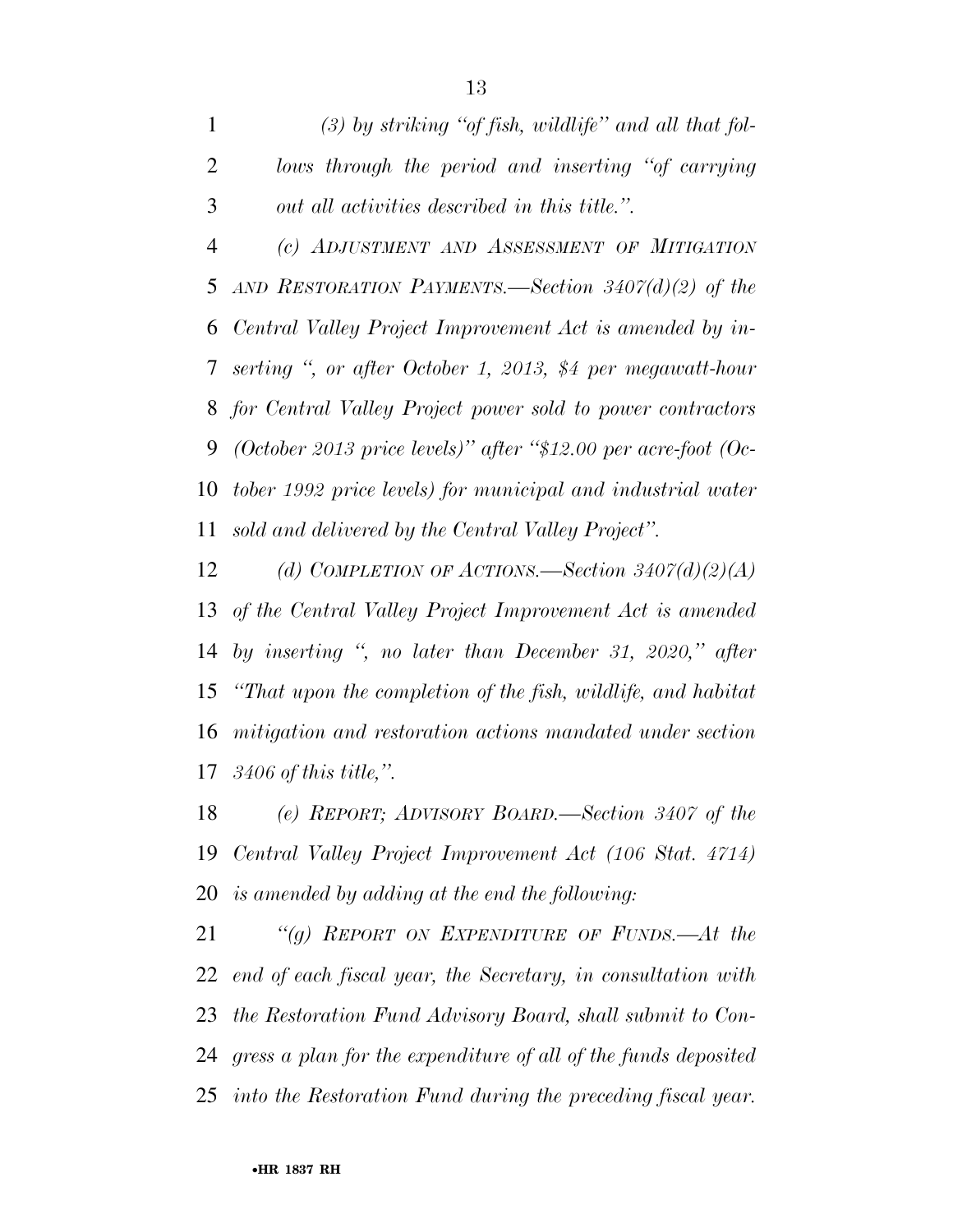*Such plan shall contain a cost-effectiveness analysis of each expenditure.* 

*''(h) ADVISORY BOARD.—* 

 *''(1) ESTABLISHMENT.—There is hereby estab- lished the Restoration Fund Advisory Board (herein- after in this section referred to as the 'Advisory Board') composed of 12 members selected by the Sec- retary, each for four-year terms, one of whom shall be designated by the Secretary as Chairman. The mem- bers shall be selected so as to represent the various Central Valley Project stakeholders, four of whom shall be from CVP agricultural users, three from CVP municipal and industrial users, three from CVP power contractors, and two at the discretion of the Secretary. The Secretary and the Secretary of Com- merce may each designate a representative to act as an observer of the Advisory Board.* 

 *''(2) DUTIES.—The duties of the Advisory Board are as follows:* 

 *''(A) To meet at least semiannually to de- velop and make recommendations to the Sec- retary regarding priorities and spending levels on projects and programs carried out pursuant to the Central Valley Project Improvement Act.*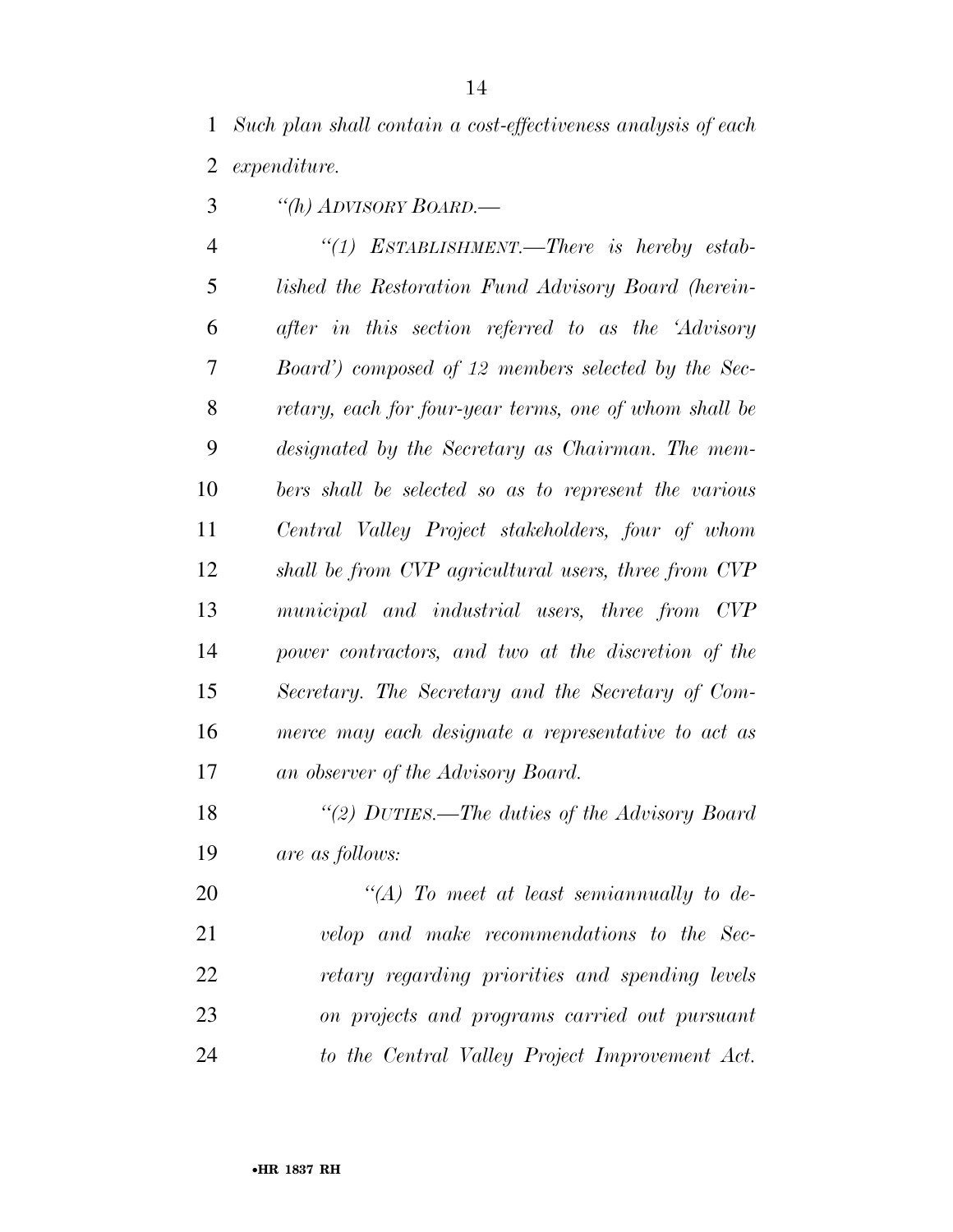| $\overline{2}$ | ommendation made by the Advisory Board to the                    |  |  |  |  |
|----------------|------------------------------------------------------------------|--|--|--|--|
| 3              | Secretary reflect the independent judgment of the                |  |  |  |  |
| $\overline{4}$ | Advisory Board.                                                  |  |  |  |  |
| 5              | "(C) Not later than December 31, 2013, and                       |  |  |  |  |
| 6              | annually thereafter, to transmit to the Secretary                |  |  |  |  |
| 7              | and Congress recommendations required under                      |  |  |  |  |
| 8              | subparagraph (A).                                                |  |  |  |  |
| 9              | "(D) Not later than December 31, 2013, and                       |  |  |  |  |
| 10             | biennially thereafter, to transmit to Congress a                 |  |  |  |  |
| 11             | report that details the progress made in achiev-                 |  |  |  |  |
| 12             | ing the actions mandated under section 3406 of                   |  |  |  |  |
| 13             | this title.                                                      |  |  |  |  |
| 14             | "(3) ADMINISTRATION.—With the consent of the                     |  |  |  |  |
| 15             | appropriate agency head, the Advisory Board may                  |  |  |  |  |
| 16             | use the facilities and services of any Federal agency.".         |  |  |  |  |
| 17             | SEC. 107. ADDITIONAL AUTHORITIES.                                |  |  |  |  |
| 18             | (a) AUTHORITY FOR CERTAIN ACTIVITIES.—Section                    |  |  |  |  |
|                | 19 $3408(c)$ of the Central Valley Project Improvement Act (106) |  |  |  |  |
| 20             | Stat. 4728) is amended to read as follows:                       |  |  |  |  |
| 21             | "(c) CONTRACTS FOR ADDITIONAL STORAGE AND DE-                    |  |  |  |  |
| 22             | LIVERY OF WATER.-                                                |  |  |  |  |
| 23             | "(1) In GENERAL.—The Secretary is authorized                     |  |  |  |  |
| 24             | to enter into contracts pursuant to Federal reclama-             |  |  |  |  |
| 25             | tion law and this title with any Federal agency, Cali-           |  |  |  |  |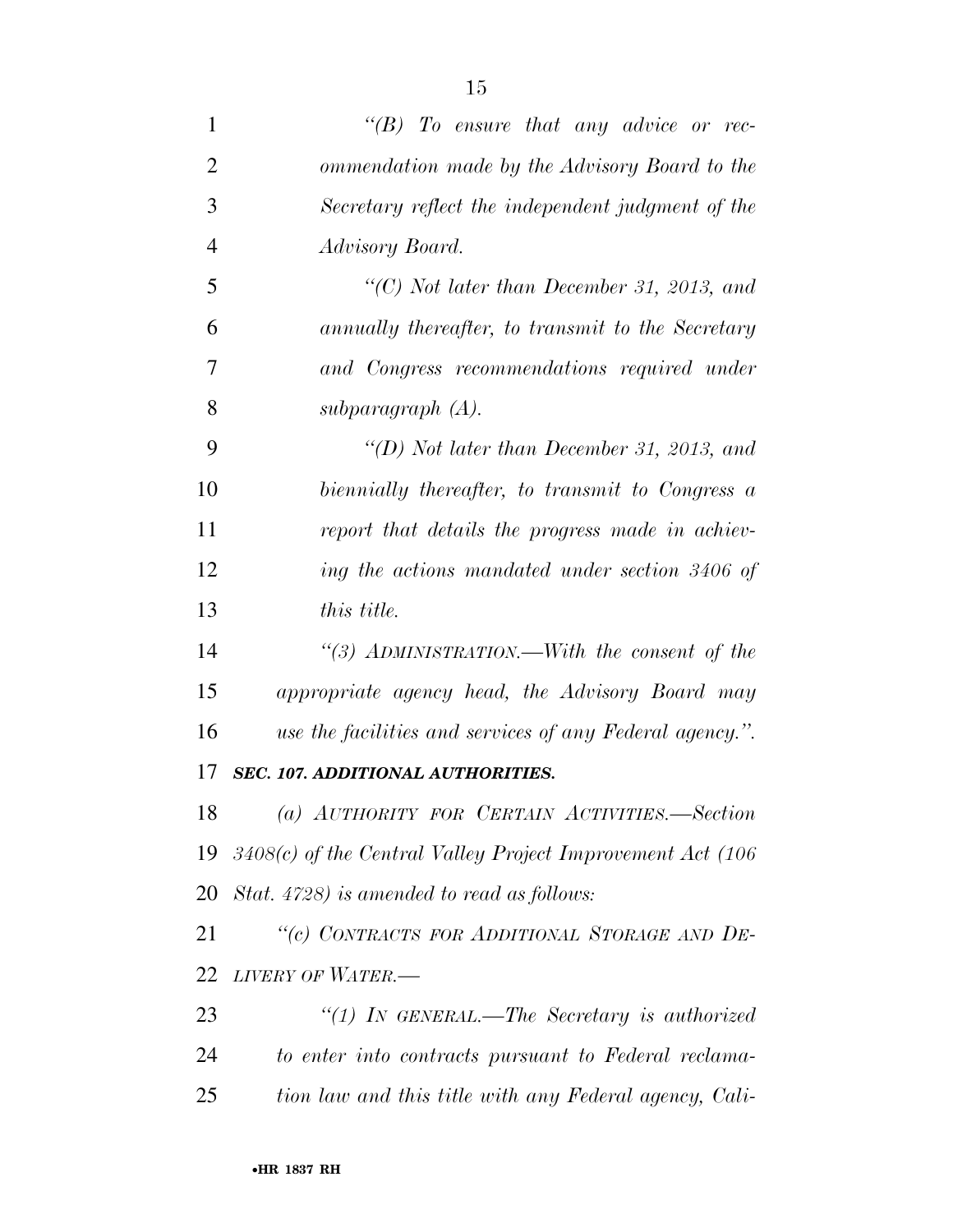| $\mathbf{1}$   | fornia water user or water agency, State agency, or       |
|----------------|-----------------------------------------------------------|
| $\overline{2}$ | private organization for the exchange, impoundment,       |
| 3              | storage, carriage, and delivery of nonproject water for   |
| $\overline{4}$ | domestic, municipal, industrial, fish and wildlife,       |
| 5              | and any other beneficial purpose.                         |
| 6              | "(2) LIMITATION.—Nothing in this subsection               |
| 7              | shall be deemed to supersede the provisions of section    |
| 8              | 103 of Public Law 99–546 (100 Stat. 3051).                |
| 9              | "(3) AUTHORITY FOR CERTAIN ACTIVITIES.—The                |
| 10             | Secretary shall use the authority granted by this sub-    |
| 11             | section in connection with requests to exchange, im-      |
| 12             | pound, store, carry, or deliver nonproject water using    |
| 13             | Central Valley Project facilities for any beneficial      |
| 14             | purpose.                                                  |
| 15             | "(4) RATES.—The Secretary shall develop rates             |
| 16             | not to exceed the amount required to recover the rea-     |
| 17             | sonable costs incurred by the Secretary in connection     |
| 18             | with a beneficial purpose under this subsection. Such     |
| 19             | rates shall be charged to a party using Central Valley    |
| 20             | Project facilities for such purpose. Such costs shall not |
| 21             | include any donation or other payment to the Res-         |
| 22             | toration Fund.                                            |
| 23             | "(5) $CONSTRUCTION.$ —This subsection shall be            |
| 24             | construed and implemented to facilitate and encour-       |
| 25             | age the use of Central Valley Project facilities to ex-   |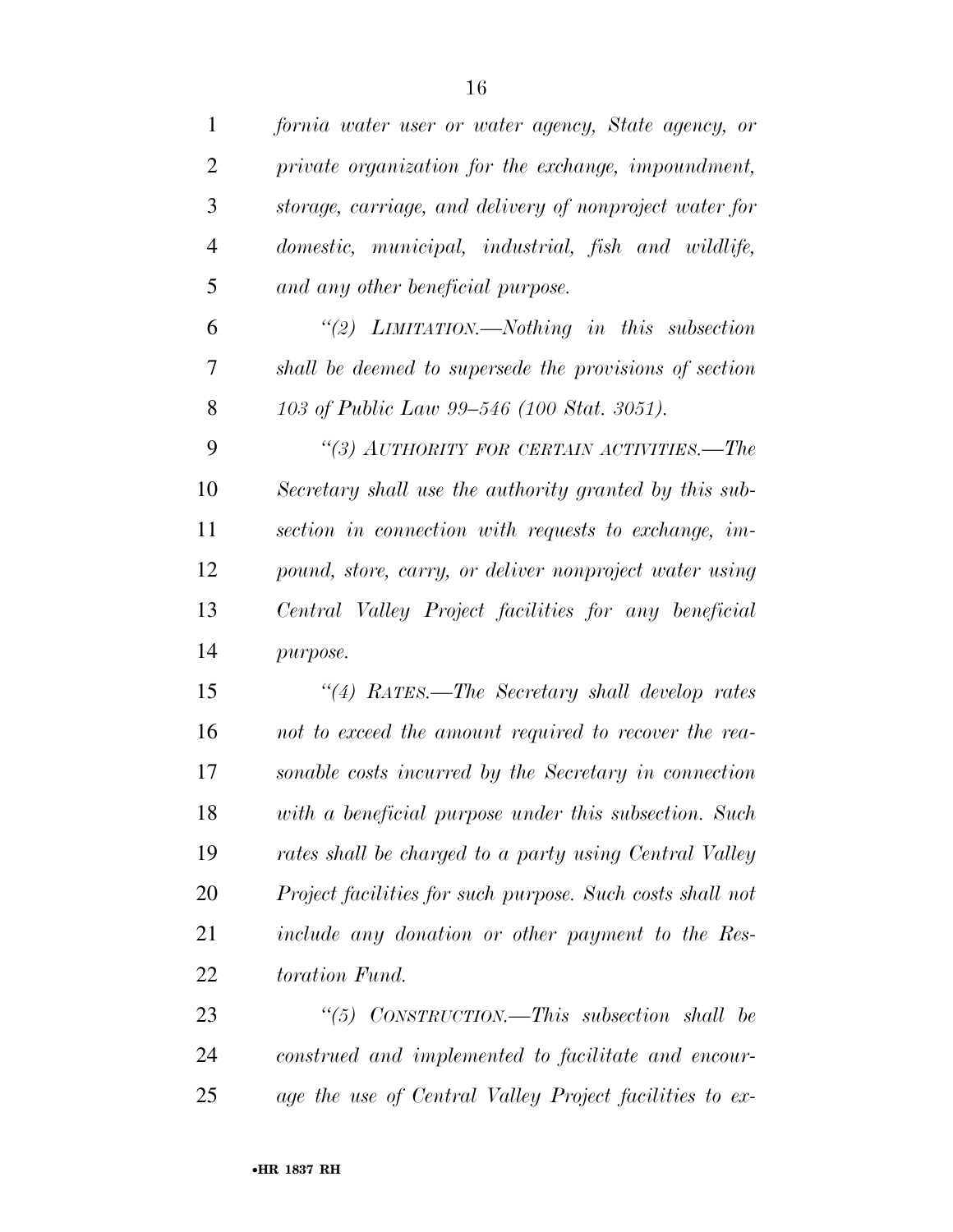| $\mathbf{1}$   | change, impound, store, carry, or deliver nonproject       |  |  |  |  |
|----------------|------------------------------------------------------------|--|--|--|--|
| $\overline{2}$ | <i>vater for any beneficial purpose.</i> ".                |  |  |  |  |
| 3              | (b) REPORTING REQUIREMENTS.—Section 3408(f) of             |  |  |  |  |
| 4              | the Central Valley Project Improvement Act (106 Stat.      |  |  |  |  |
| 5              | $4729$ ) is amended—                                       |  |  |  |  |
| 6              | (1) by striking "Interior and Insular Affairs and          |  |  |  |  |
| 7              | the Committee on Merchant Marine and Fisheries"            |  |  |  |  |
| 8              | and inserting "Natural Resources";                         |  |  |  |  |
| 9              | $(2)$ in the second sentence, by inserting before the      |  |  |  |  |
| 10             | period at the end the following: ", including progress     |  |  |  |  |
| 11             | on the plan required by subsection $(j)$ "; and            |  |  |  |  |
| 12             | $(3)$ by adding at the end the following: "The fil-        |  |  |  |  |
| 13             | ing and adequacy of such report shall be personally        |  |  |  |  |
| 14             | certified to the Committees referenced above by the        |  |  |  |  |
| 15             | Regional Director of the Mid-Pacific Region of the         |  |  |  |  |
| 16             | Bureau of Reclamation.".                                   |  |  |  |  |
| 17             | (c) PROJECT YIELD INCREASE.—Section 3408(j) of the         |  |  |  |  |
|                | 18 Central Valley Project Improvement Act (106 Stat. 4730) |  |  |  |  |
|                | 19 is amended as follows:                                  |  |  |  |  |
| 20             | (1) By redesignating paragraphs $(1)$ through $(7)$        |  |  |  |  |
| 21             | as subparagraphs $(A)$ through $(G)$ , respectively.       |  |  |  |  |
| 22             | $(2)$ By striking "In order to minimize adverse"           |  |  |  |  |
| 23             | effects, if any, upon" and inserting " $(1)$ IN GEN-       |  |  |  |  |
| 24             | ERAL.—In order to minimize adverse effects upon".          |  |  |  |  |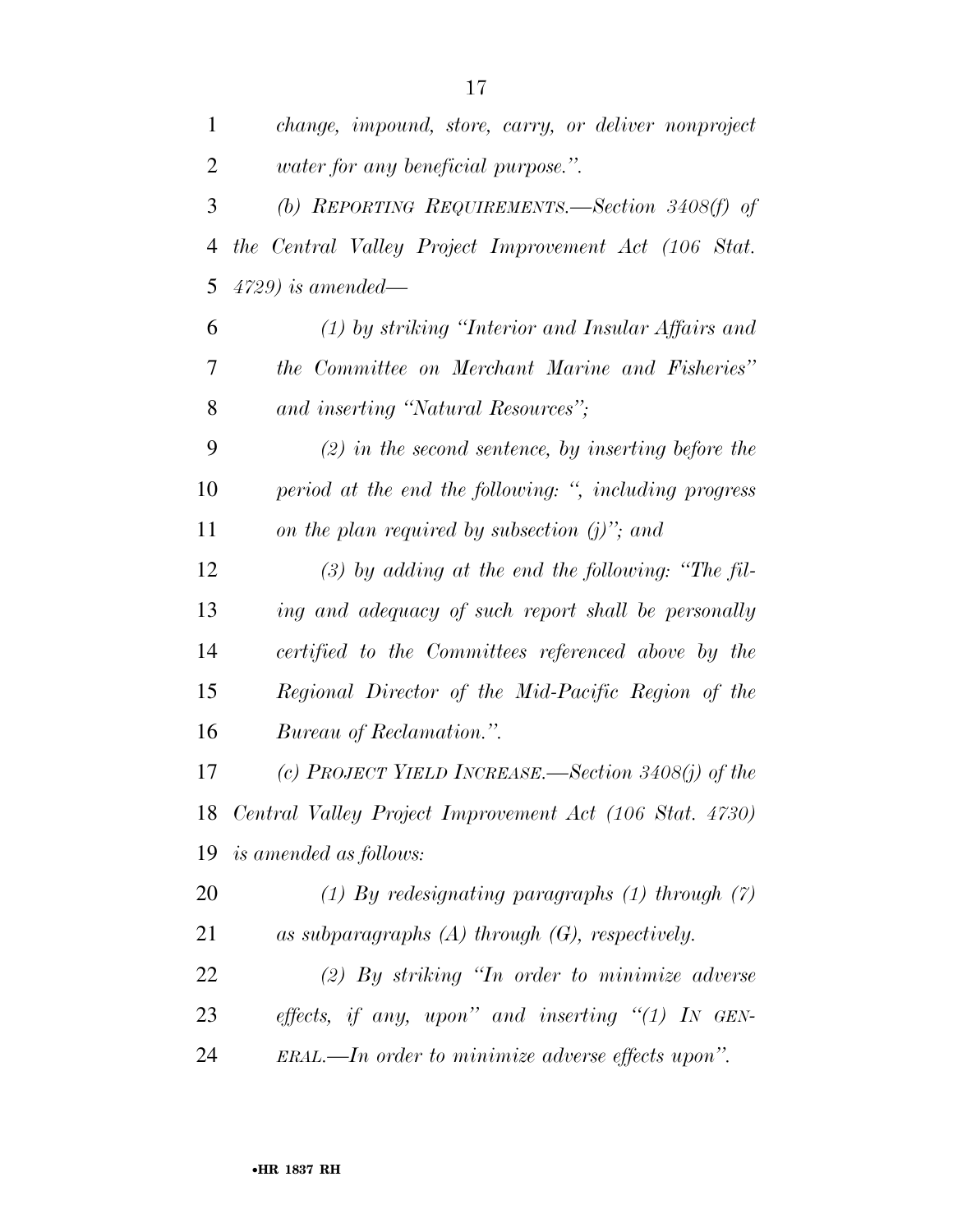*(3) By striking ''needs, the Secretary,'' and all* 

| that follows through "submit to Congress, a" and in-    |
|---------------------------------------------------------|
| serting "needs, the Secretary, on a priority basis and  |
| not later than September 30, 2013, shall submit to      |
| Congress $a$ ".                                         |
| $(4)$ By striking "increase," and all that follows      |
| through "options—" and inserting "increase, as soon     |
| as possible but not later than September 30, 2016 (ex-  |
| cept for the construction of new facilities which shall |
| not be limited by that deadline), the water of the Cen- |
| tral Valley Project by the amount dedicated and man-    |
| aged for fish and wildlife purposes under this title    |
| and otherwise required to meet the purposes of the      |
| Central Valley Project including satisfying contrac-    |
| tual obligations. The plan required by this subsection  |
| shall include recommendations on appropriate cost-      |
| sharing arrangements and authorizing legislation or     |
| other measures needed to implement the intent, pur-     |
| poses, and provisions of this subsection and a descrip- |
| tion of how the Secretary intends to use the following  |
| options—".                                              |
| $(5)$ In subparagraph $(A)$ , by inserting "and con-    |
| struction of new water storage facilities" before the   |
|                                                         |

*semicolon.*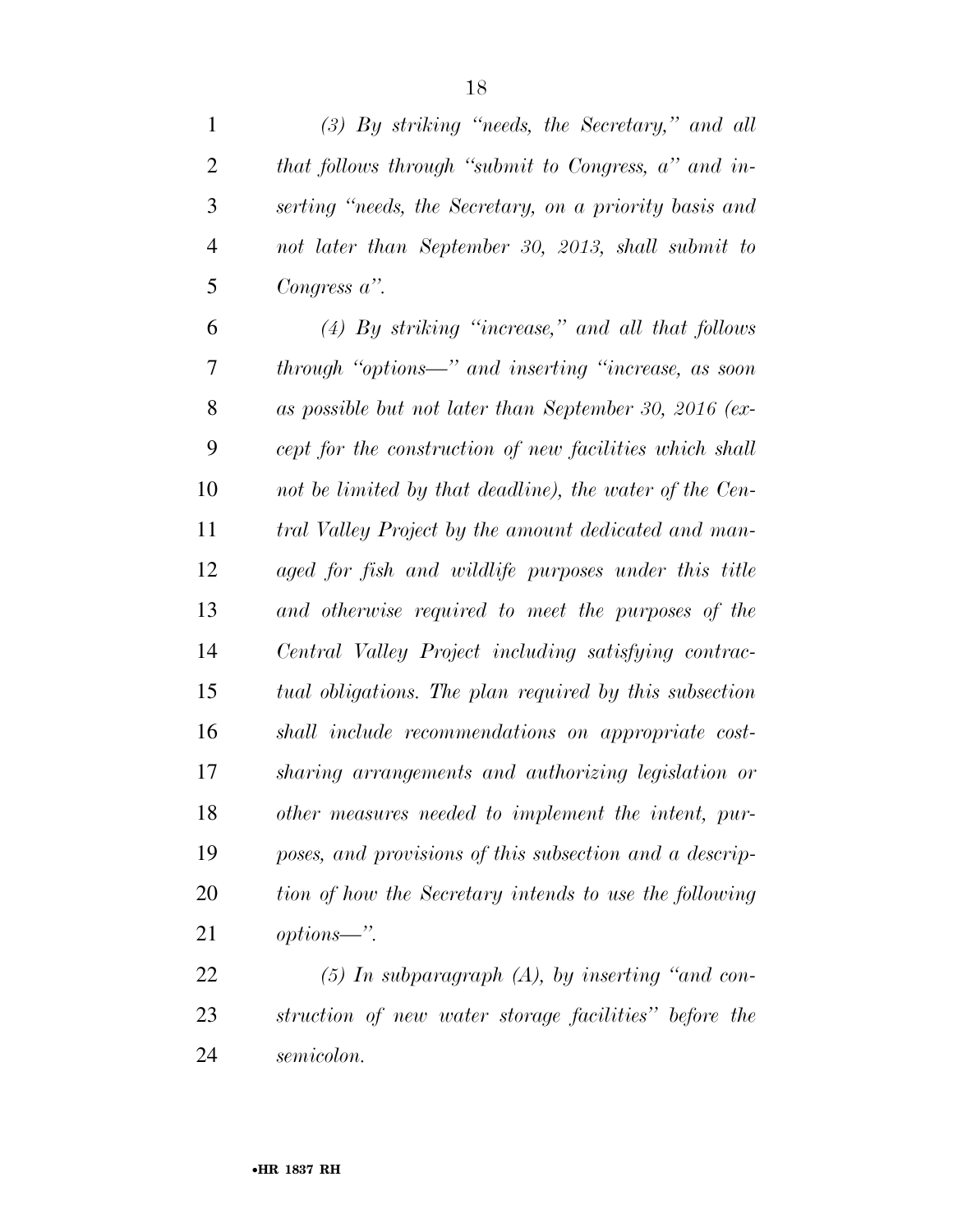| $\mathbf{1}$   | (6) In subparagraph $(F)$ , by striking "and" at          |
|----------------|-----------------------------------------------------------|
| $\overline{2}$ | the end.                                                  |
| 3              | $(7)$ In subparagraph $(G)$ , by striking the period      |
| 4              | and all that follows through the end of the subsection    |
| 5              | and inserting $\degree$ ; and".                           |
| 6              | $(8)$ By inserting after subparagraph $(G)$ the fol-      |
| 7              | lowing:                                                   |
| 8              | $H$ ) Water banking and recharge.".                       |
| 9              | $(9)$ By adding at the end the following:                 |
| 10             | "(2) IMPLEMENTATION OF PLAN.—The Secretary                |
| 11             | shall implement the plan required by paragraph (1)        |
| 12             | commencing on October 1, 2013. In order to carry out      |
| 13             | this subsection, the Secretary shall coordinate with      |
| 14             | the State of California in implementing measures for      |
| 15             | the long-term resolution of problems in the San Fran-     |
| 16             | cisco Bay/Sacramento-San Joaquin Delta Estuary.           |
| 17             | "(3) FAILURE OF THE PLAN.—Notwithstanding                 |
| 18             | any other provision of Federal reclamation law, if by     |
| 19             | September 30, 2016, the plan required by paragraph        |
| 20             | $(1)$ fails to increase the annual delivery capability of |
| 21             | the Central Valley Project by 800,000 acre-feet, imple-   |
| 22             | mentation of any non-mandatory action under sec-          |
| 23             | tion $3406(b)(2)$ shall be suspended until the plan       |
| 24             | achieves an increase in the annual delivery capability    |
| 25             | of the Central Valley Project by 800,000 acre-feet.".     |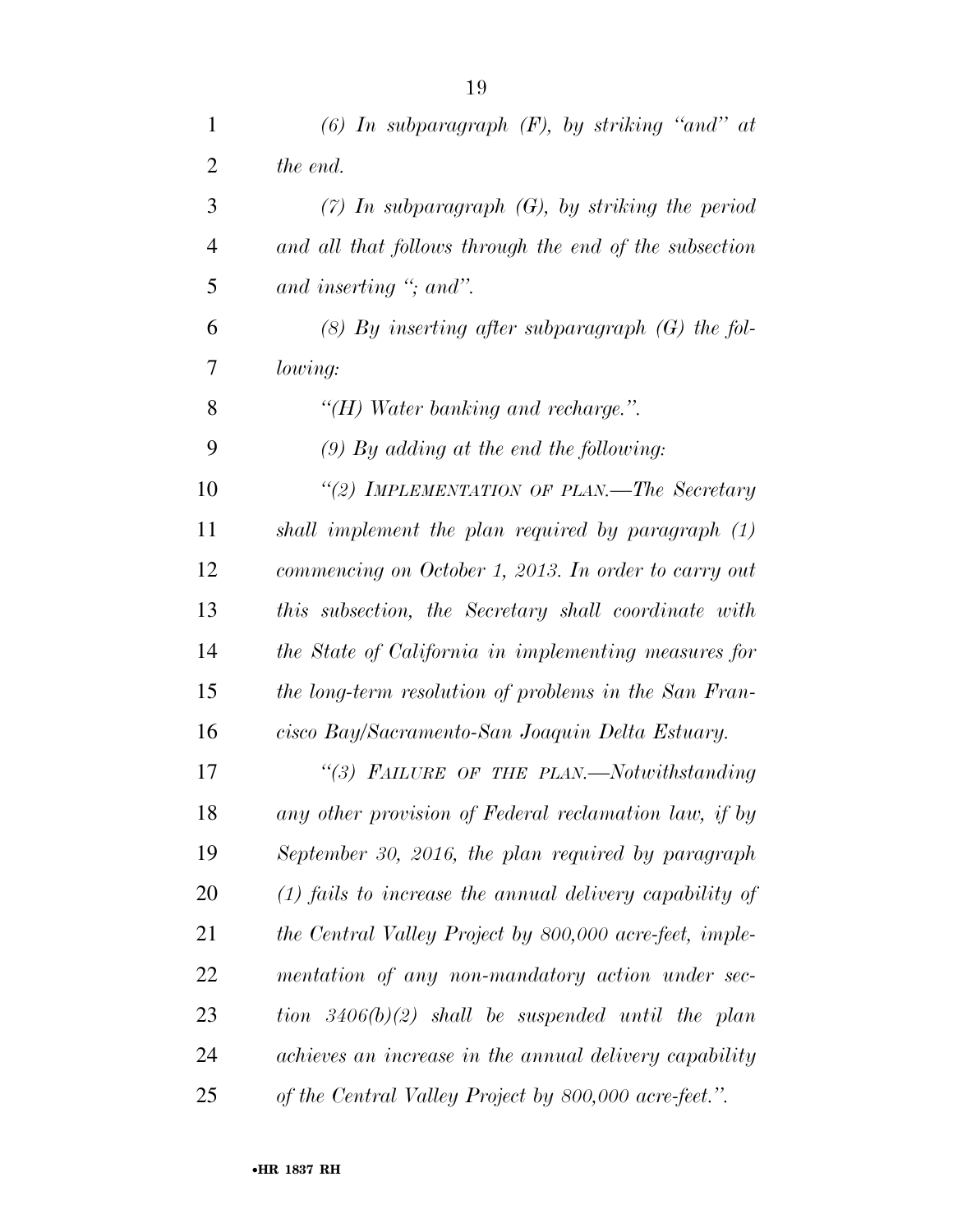| 4 | $(1)$ in paragraph $(1)$ , by striking "paragraph" |  |
|---|----------------------------------------------------|--|
|   | $(h)(2)$ " and inserting "paragraph $(2)$ "; and   |  |

 *(2) in paragraph (2), by striking ''paragraph (h)(i)'' and inserting ''paragraph (1)''.* 

 *(e) WATER STORAGE PROJECT CONSTRUCTION.—The Secretary, acting through the Commissioner of the Bureau of Reclamation, may partner on the water storage projects identified in section 103(d)(1) of the Water Supply Reli- ability, and Environmental Improvement Act (Public Law 108–361)(and Acts supplemental and amendatory to the Act) with local joint powers authorities formed pursuant to State law by irrigation districts and other local water districts and local governments within the applicable hy- drologic region, to advance these projects. No Federal funds are authorized for this purpose and each water storage project is authorized for construction if non-Federal funds are used for financing and constructing the project.* 

### *SEC. 108. BAY-DELTA ACCORD.*

 *(a) CONGRESSIONAL DIRECTION REGARDING CENTRAL VALLEY PROJECT AND CALIFORNIA STATE WATER PROJECT OPERATIONS.—The Central Valley Project and the State Water Project shall be operated pursuant to the*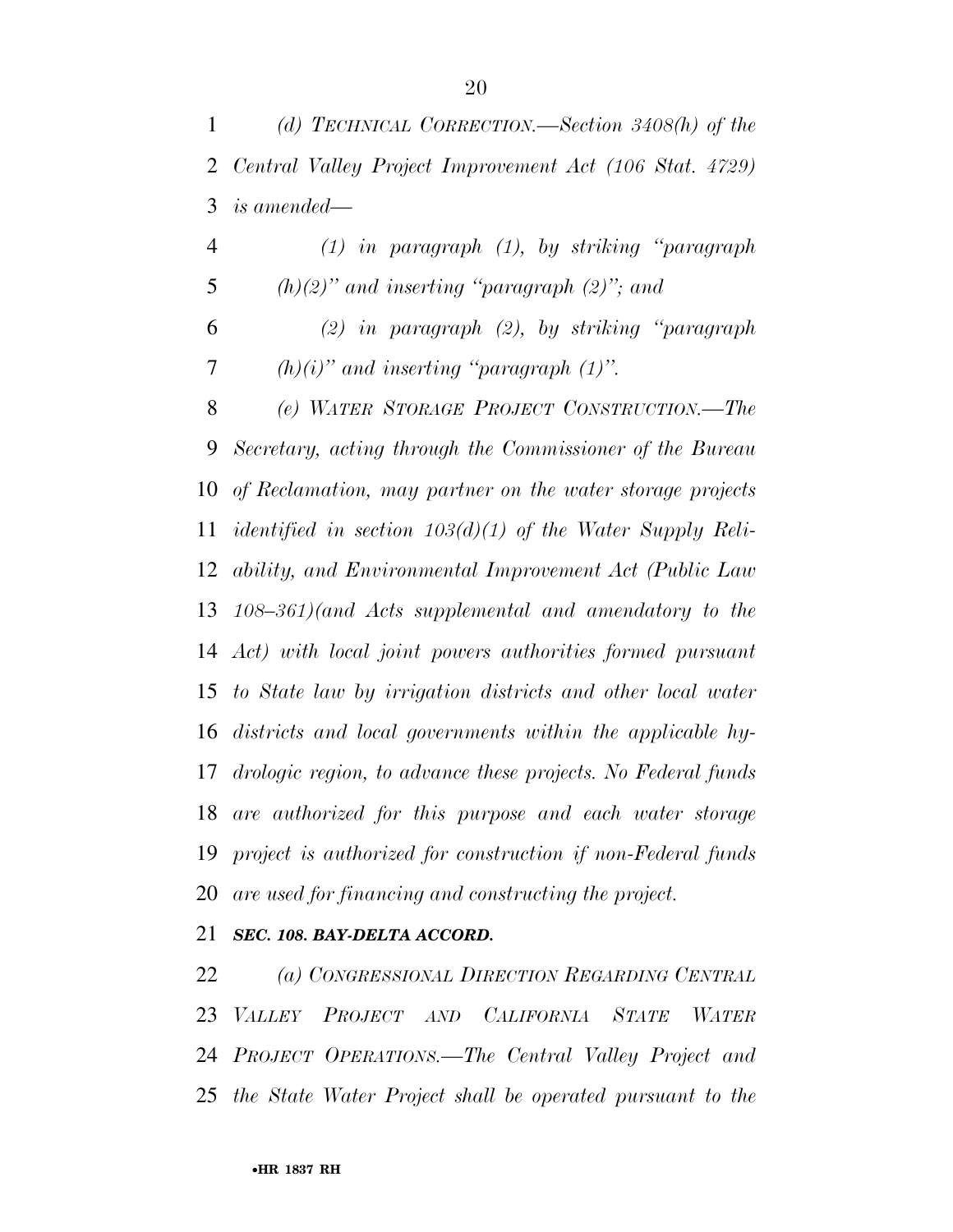*water quality standards and operational constraints de- scribed in the ''Principles for Agreement on the Bay-Delta Standards Between the State of California and the Federal Government'' dated December 15, 1994, and such oper- ations shall proceed without regard to the Endangered Spe- cies Act of 1973 (16 U.S.C. 1531 et seq.) or any other law pertaining to the operation of the Central Valley Project and the California State Water Project. Implementation of this section shall be in strict conformance with the ''Prin- ciples for Agreement on the Bay-Delta Standards Between the State of California and the Federal Government'' dated December 15, 1994.* 

 *(b) APPLICATION OF LAWS TO OTHERS.—Neither a Federal department nor the State of California, including any agency or board of the State of California, shall impose on any valid water right obtained pursuant to State law, including a pre-1914 appropriative right, any condition that restricts the exercise of that water right in order to conserve, enhance, recover or otherwise protect any species that is affected by operations of the Central Valley Project or California State Water Project. Nor shall the State of California, including any agency or board of the State of California, restrict the exercise of any valid water right ob- tained pursuant to State law, including a pre-1914 appro-priative right, in order to protect, enhance, or restore under*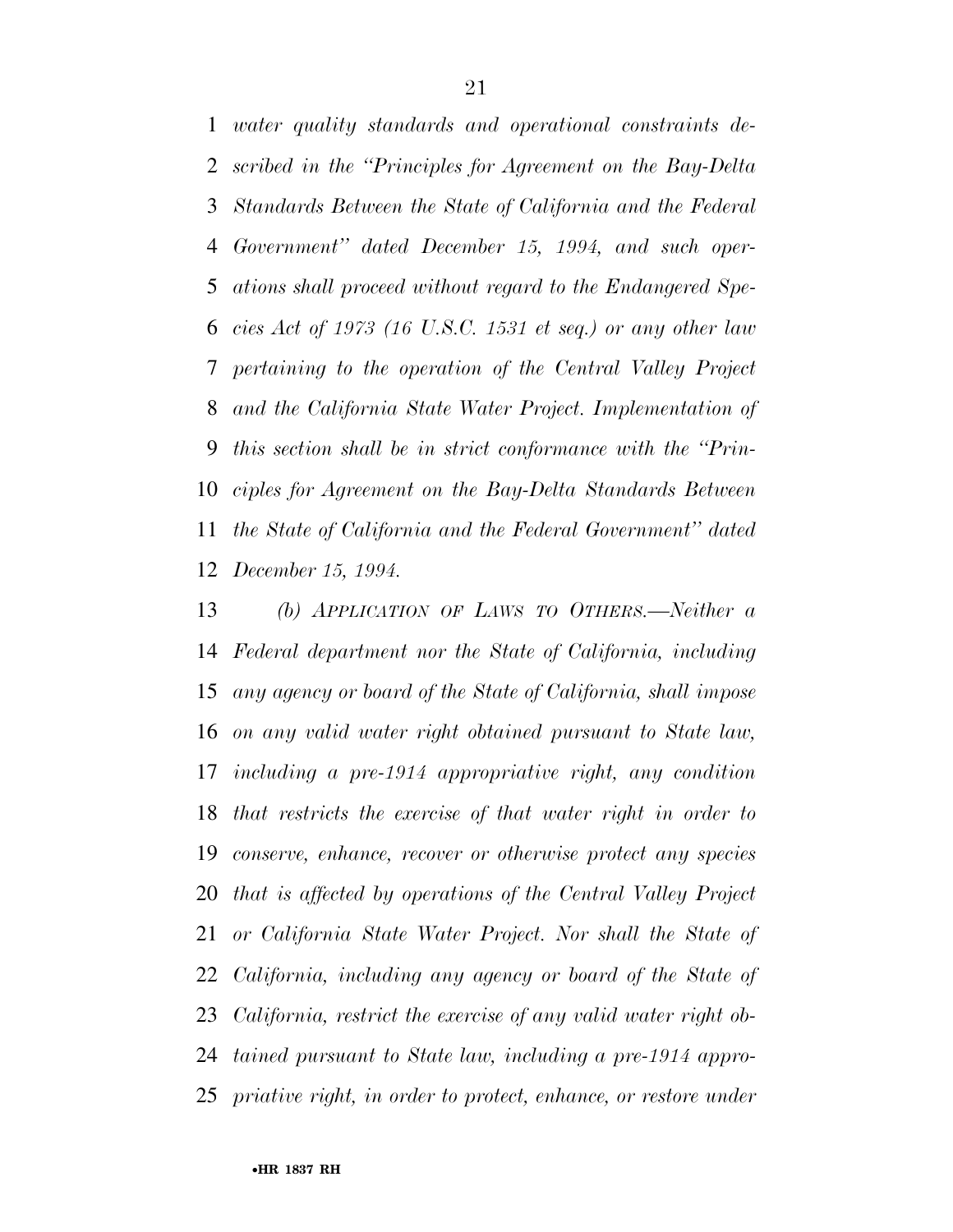*the Public Trust Doctrine any public trust value. Imple- mentation of the ''Principles for Agreement on the Bay- Delta Standards Between the State of California and the Federal Government'' dated December 15, 1994, shall be in strict compliance with the water rights priority system and statutory protections for areas of origin.* 

 *(c) COSTS.—No cost associated with the implementa- tion of this section shall be imposed directly or indirectly on any Central Valley Project contractor, or any other per- son or entity, unless such costs are incurred on a voluntary basis.* 

 *(d) NATIVE SPECIES PROTECTION.—California law is preempted with respect to any restriction on the quantity or size of nonnative fish taken or harvested that preys upon one or more native fish species that occupy the Sacramento and San Joaquin Rivers and their tributaries or the Sac-ramento-San Joaquin Rivers Delta.* 

### *SEC. 109. NATURAL AND ARTIFICIALLY SPAWNED SPECIES.*

 *After the date of the enactment of this title, and regard- less of the date of listing, the Secretaries of the Interior and Commerce shall not distinguish between natural-spawned and hatchery-spawned or otherwise artificially propagated strains of a species in making any determination under the Endangered Species Act of 1973 (16 U.S.C. 1531 et seq.) that relates to any anadromous fish species present in the*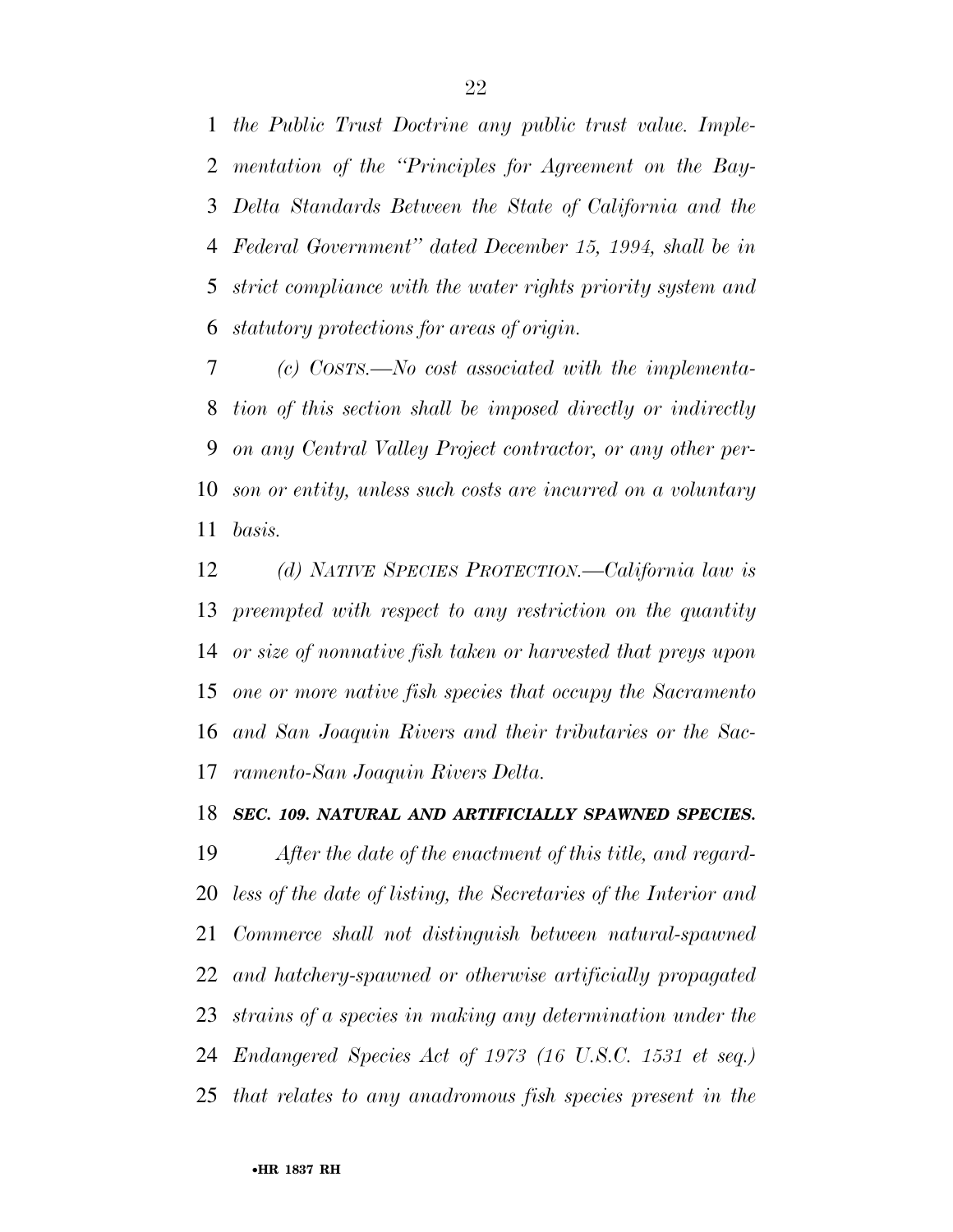*Sacramento and San Joaquin Rivers or their tributaries and ascend those rivers and their tributaries to reproduce after maturing in San Francisco Bay or the Pacific Ocean. SEC. 110. AUTHORIZED SERVICE AREA.* 

 *The authorized service area of the Central Valley Project shall include the area within the boundaries of the Kettleman City Community Services District, California, as those boundaries exist on the date of the enactment of this title. Notwithstanding the provisions of the Act of Octo- ber 30, 1992 (Public Law 102–575, 106 Stat. 4600 et seq.), upon enactment of this title, the Secretary is authorized and directed to enter into a long-term contract in accordance with the reclamation laws with the Kettleman City Commu- nity Services District, California, for the delivery of up to 900 acre-feet of Central Valley Project water for municipal and industrial use. The Secretary may temporarily reduce deliveries of the quantity of water made available pursuant to up to 25 percent of such total whenever reductions due to hydrologic circumstances are imposed upon agricultural deliveries of Central Valley Project water. If any additional infrastructure or related-costs are needed to implement this section, such costs shall be the responsibility of the non-Fed-eral entity.*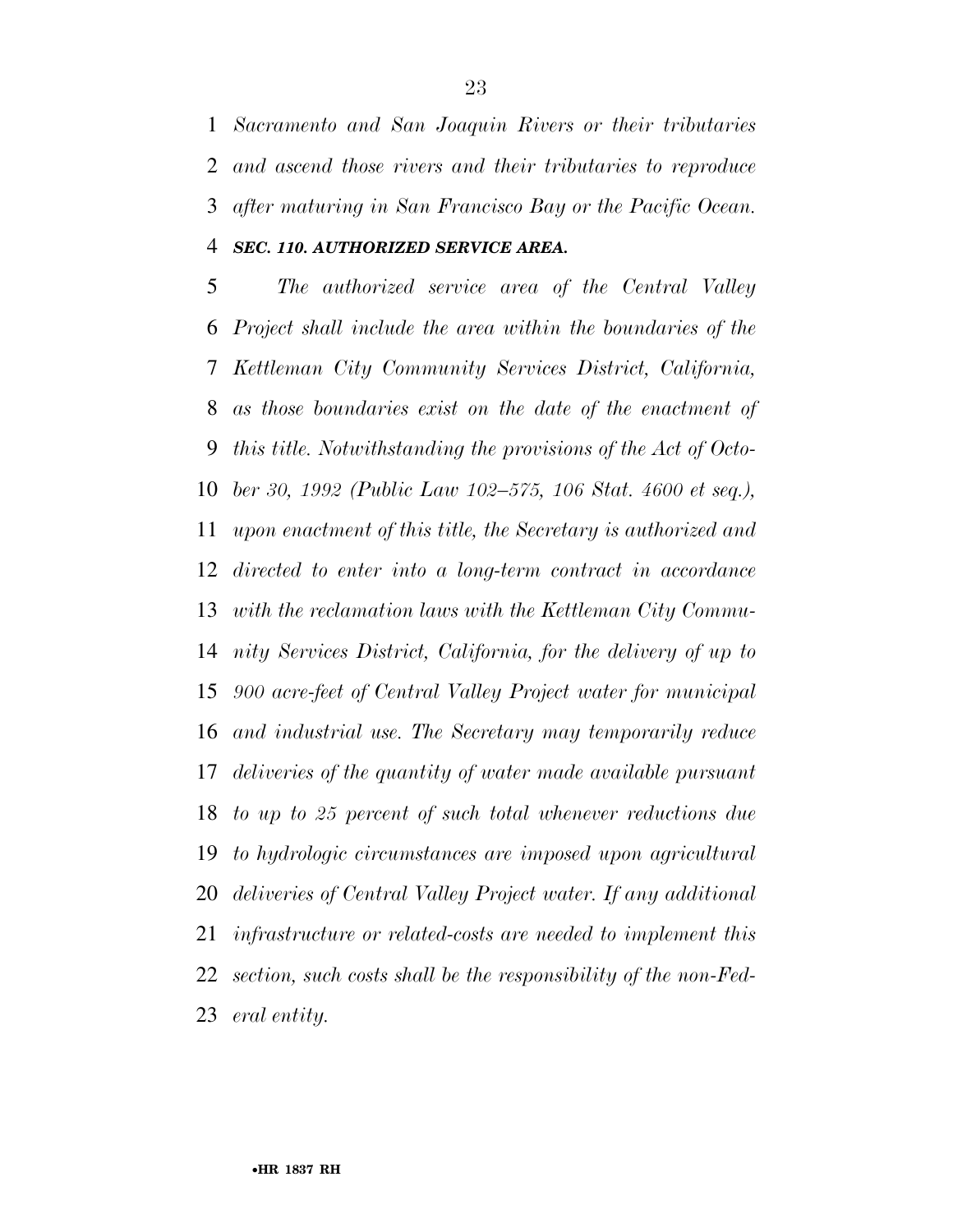*SEC. 111. REGULATORY STREAMLINING.* 

 *(a) APPLICABILITY OF CERTAIN LAWS.—Filing of a Notice of Determination or a Notice of Exemption for any project, including the issuance of a permit under State law, related to any project of the CVP or the delivery of water therefrom in accordance with the California Environmental Quality Act shall be deemed to meet the requirements of section 102(2)(C) of the National Environmental Protection Act of 1969 (42 U.S.C. 4332(2)(C)) for that project or per-mit.* 

 *(b) CONTINUATION OF PROJECT.—The Bureau of Rec- lamation shall not be required to cease or modify any major Federal action or other activity related to any project of the CVP or the delivery of water there from pending comple- tion of judicial review of any determination made under the National Environmental Protection Act of 1969 (42 U.S.C. 4332(2)(C)).* 

 *(c) PROJECT DEFINED.—For the purposes of this sec-tion:* 

 *(1) CVP.—The term ''CVP'' means the Central Valley Project. (2) PROJECT.—The term ''project''—* 

*(A) means an activity that—* 

 *(i) is undertaken by a public agency, funded by a public agency, or that requires* 

*an issuance of a permit by a public agency;*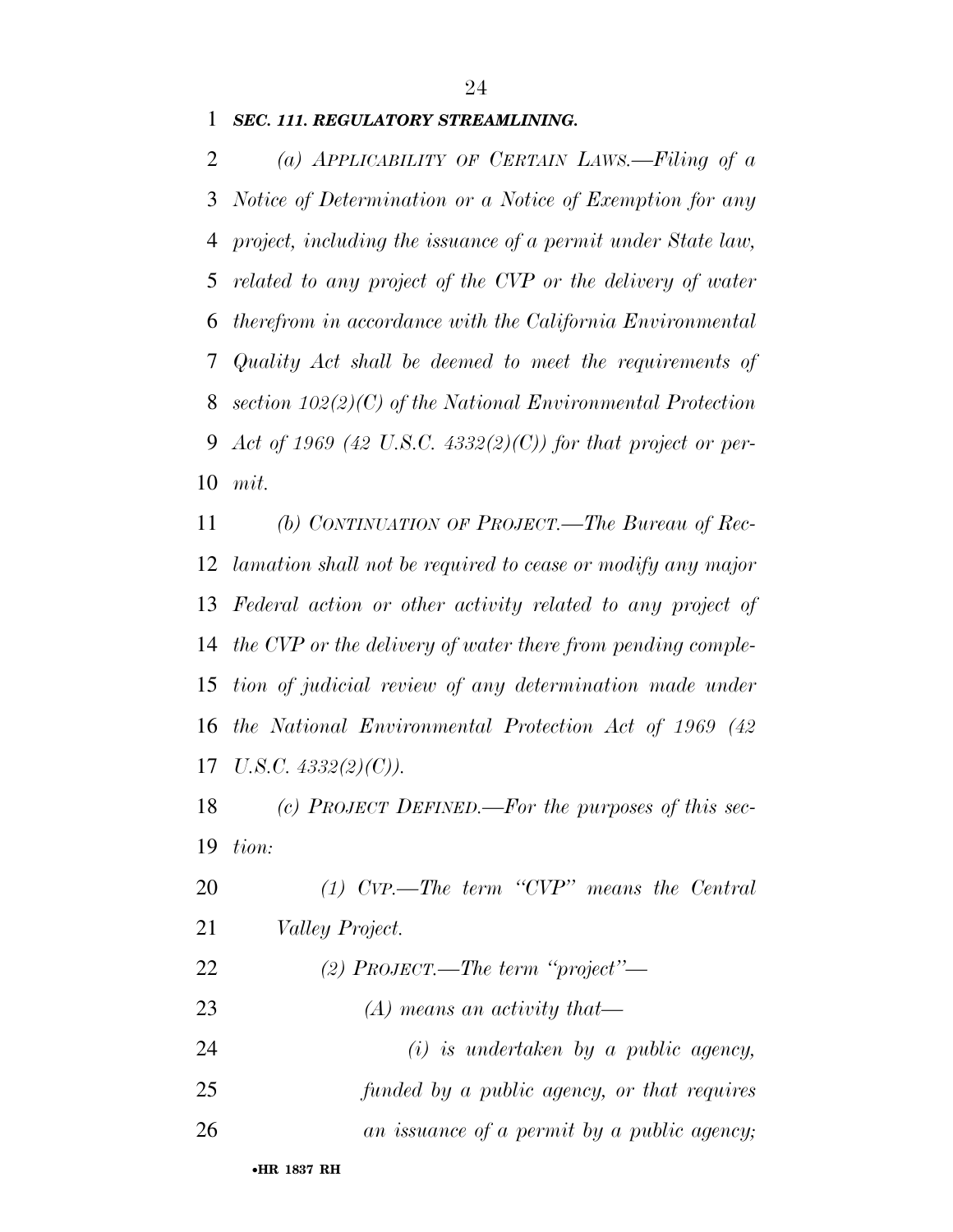| $\mathbf{1}$   | $(ii)$ has a potential to result in phys-                     |
|----------------|---------------------------------------------------------------|
| $\overline{2}$ | <i>ical change to the environment; and</i>                    |
| 3              | ( <i>iii</i> ) may be subject to several discre-              |
| $\overline{4}$ | tionary approvals by governmental agen-                       |
| 5              | cies;                                                         |
| 6              | $(B)$ may include construction activities,                    |
| $\overline{7}$ | <i>clearing or grading of land, improvements to ex-</i>       |
| 8              | isting structures, and activities or equipment in-            |
| 9              | volving the issuance of a permit; or                          |
| 10             | $(C)$ as defined under the California Envi-                   |
| 11             | ronmental Quality Act in section 21065 of the                 |
| 12             | California Public Resource Code.                              |
| 13             | TITLE II—SAN JOAQUIN RIVER                                    |
| 14             | <b>RESTORATION</b>                                            |
| 15             | SEC. 201. REPEAL OF THE SAN JOAQUIN RIVER SETTLE-             |
| 16             | <b>MENT.</b>                                                  |
| 17             | As of the date of enactment of this title, the Secretary      |
| 18             | shall cease any action to implement the Stipulation of Set-   |
|                | 19 tlement (Natural Resources Defense Council, et al. v. Kirk |

 *Rodgers, et al., Eastern District of California, No. Civ. S– 88–1658 LKK/GGH).* 

*SEC. 202. PURPOSE.* 

 *Section 10002 of the San Joaquin River Restoration Settlement Act (Public Law 111–11) is amended by striking*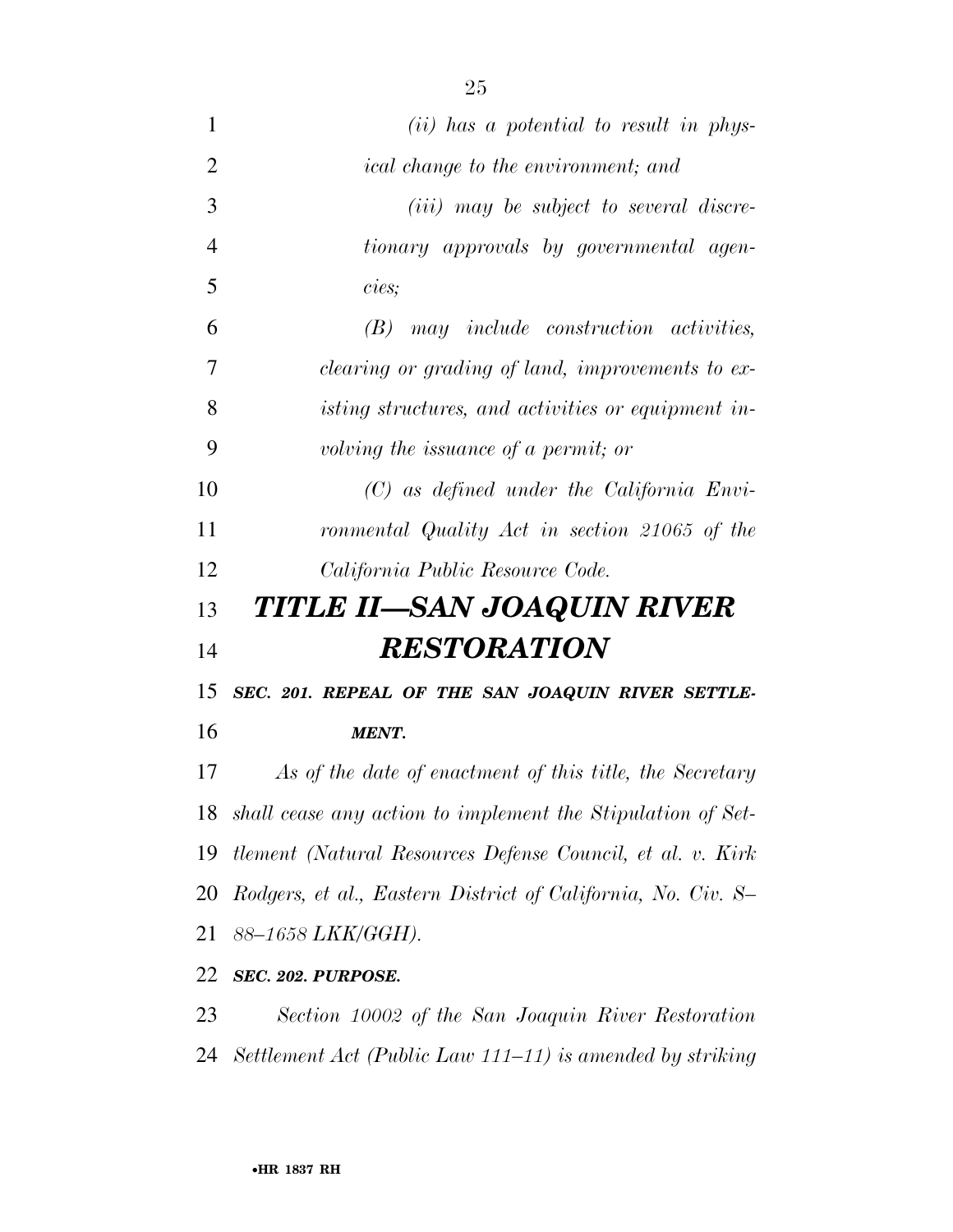| 1              | "implementation of the Settlement" and inserting "restora- |
|----------------|------------------------------------------------------------|
| 2              | tion of the San Joaquin River".                            |
| 3              | SEC. 203. DEFINITIONS.                                     |
| $\overline{4}$ | Section 10003 of the San Joaquin River Restoration         |
| 5              | Settlement Act (Public Law 111–11) is amended—             |
| 6              | $(1)$ by striking paragraph $(1)$ and inserting the        |
| 7              | following:                                                 |
| 8              | "(1) The term 'Restoration Flows' means the $ad$ -         |
| 9              | ditional water released or bypassed from Friant Dam        |
| 10             | to insure that the target flow entering Mendota Pool,      |
| 11             | located approximately 62 river miles downstream            |
| 12             | from Friant Dam, does not fall below 50 cubic feet         |
| 13             | per second.";                                              |
| 14             | $(2)$ by striking paragraph $(3)$ and inserting the        |
| 15             | following:                                                 |
| 16             | "(3) The term Water Year' means March 1                    |
| 17             | through the last day of February of the following Cal-     |
| 18             | endar Year, both dates inclusive"; and                     |
| 19             | $(3)$ by adding at the end the following new para-         |
| 20             | graph:                                                     |
| 21             | $\lq(4)$ The term 'Critical Water Year' means when         |
| 22             | the total unimpaired runoff at Friant Dam is less          |
| 23             | than $400,000$ acre-feet, as forecasted as of March 1 of   |
| 24             | that water year by the California Department of            |
| 25             | <i>Water Resources.".</i>                                  |

•**HR 1837 RH**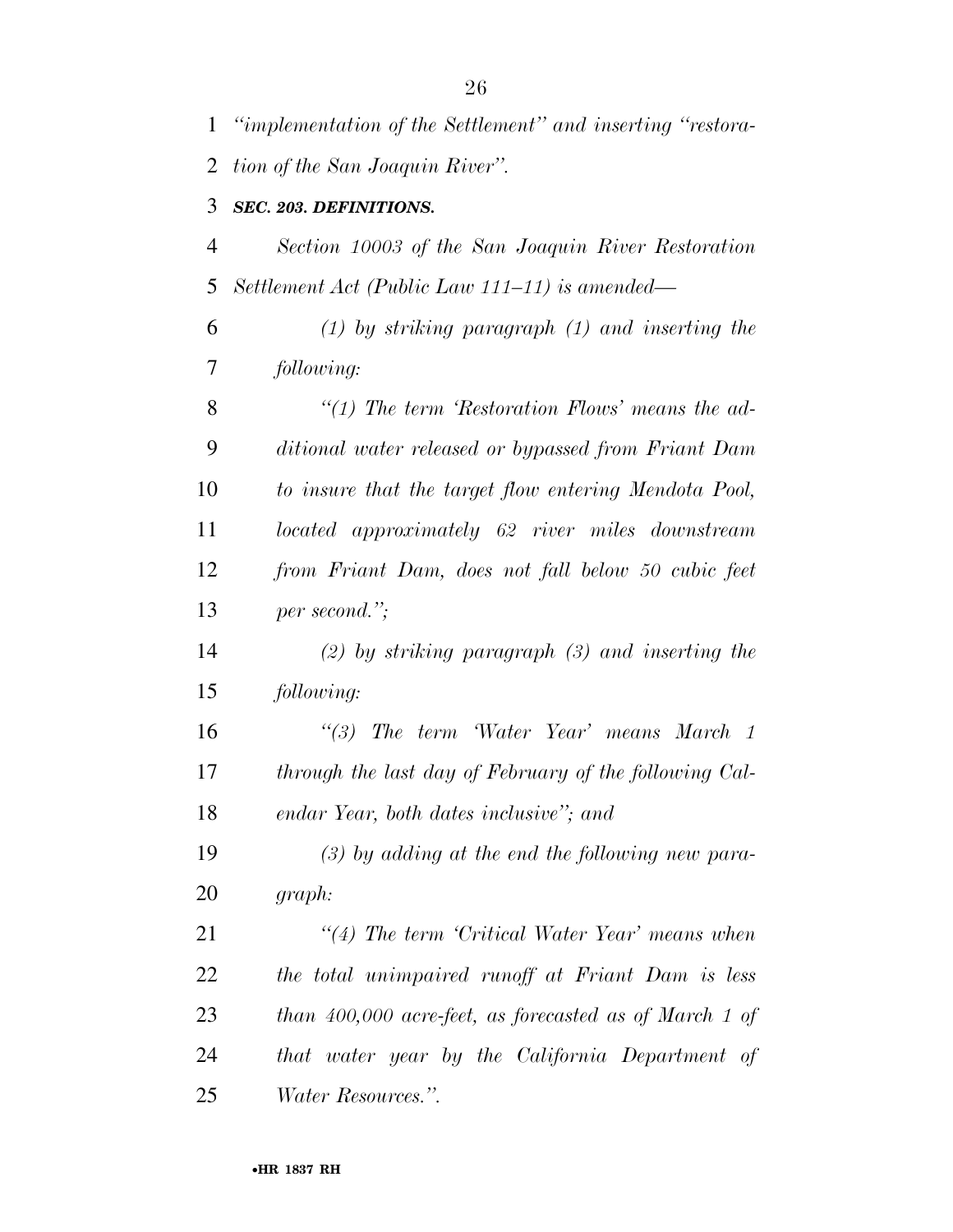*SEC. 204. IMPLEMENTATION OF RESTORATION. Section 10004 of the San Joaquin River Restoration Settlement Act (Public Law 111–11) is amended— (1) in subsection (a)— (A) in the matter preceding paragraph (1), by striking ''authorized and directed'' and all that follows through ''in the Settlement'' and in- serting ''authorized to carry out the following:''; (B) by striking paragraphs (1), (2), (4), and (5); (C) in paragraph (3)— (i) by striking ''(3)'' and inserting ''(1)''; and (ii) by striking ''paragraph 13 of the Settlement'' and inserting ''this part'' (D) by adding at the end the following new paragraphs: ''(2) In each Water Year, commencing in the Water Year starting on March 1, 2013— ''(A) shall modify Friant Dam operations so as to release the Restoration Flows for that Water Year, except in any Critical Water Year; ''(B) shall ensure that the release of Res- toration Flows are maintained at the level pre- scribed by this part, but that Restoration Flows do not reach downstream of Mendota Pool;*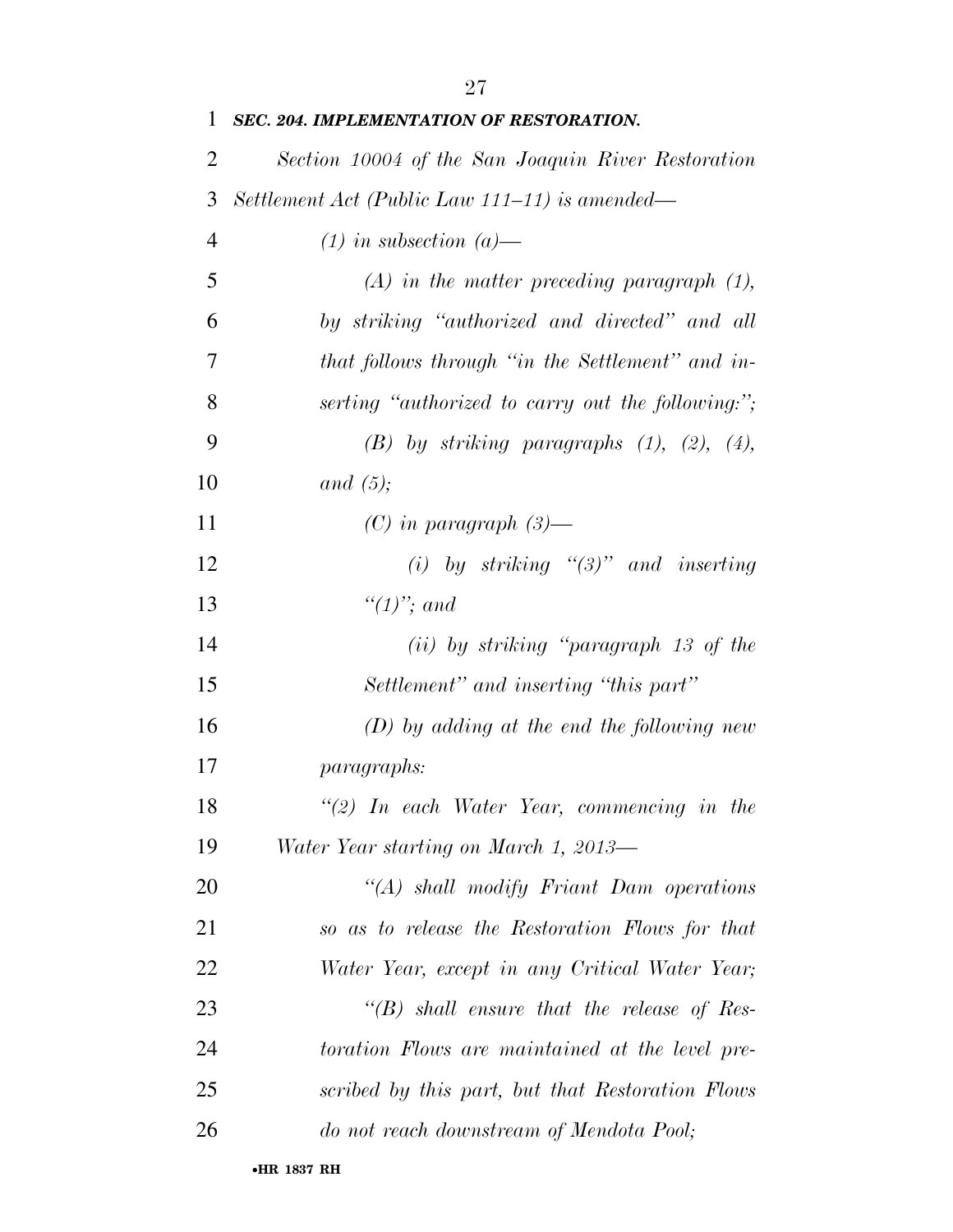| $\mathbf{1}$   | $\lq\lq C$ shall release the Restoration Flows in       |
|----------------|---------------------------------------------------------|
| $\overline{2}$ | a manner that improves the fishery in the San           |
| 3              | Joaquin River below Friant Dam, but upstream            |
| $\overline{4}$ | of Gravelly Ford in existence as of the date of the     |
| 5              | enactment of this part, and the associated ripar-       |
| 6              | ian habitat; and                                        |
| 7              | $\lq (D)$ may, without limiting the actions re-         |
| 8              | quired under paragraphs $(A)$ and $(C)$ and sub-        |
| 9              | ject to subsections $10004(a)(3)$ and $10004(l)$ , use  |
| 10             | the Restoration Flows to enhance or restore a           |
| 11             | warm water fishery downstream of Gravelly               |
| 12             | Ford to and including Mendota Pool, if the Sec-         |
| 13             | retary determines that it is reasonable, prudent,       |
| 14             | and feasible to do so; and                              |
| 15             | "(3) Not later than 1 year after the date of the        |
| 16             | enactment of this section, the Secretary shall develop  |
| 17             | and implement, in cooperation with the State of Cali-   |
| 18             | fornia, a reasonable plan, to fully recirculate, recap- |
| 19             | ture, reuse, exchange, or transfer all Restoration      |
| 20             | Flows and provide such recirculated, recaptured, re-    |
| 21             | used, exchanged, or transferred flows to those contrac- |
| 22             | tors within the Friant Division, Hidden Unit, and       |
| 23             | Buchanan Unit of the Central Valley Project that re-    |
| 24             | linguished the Restoration Flows so recirculated, re-   |
| 25             | captured, reused, exchanged, or transferred. Such a     |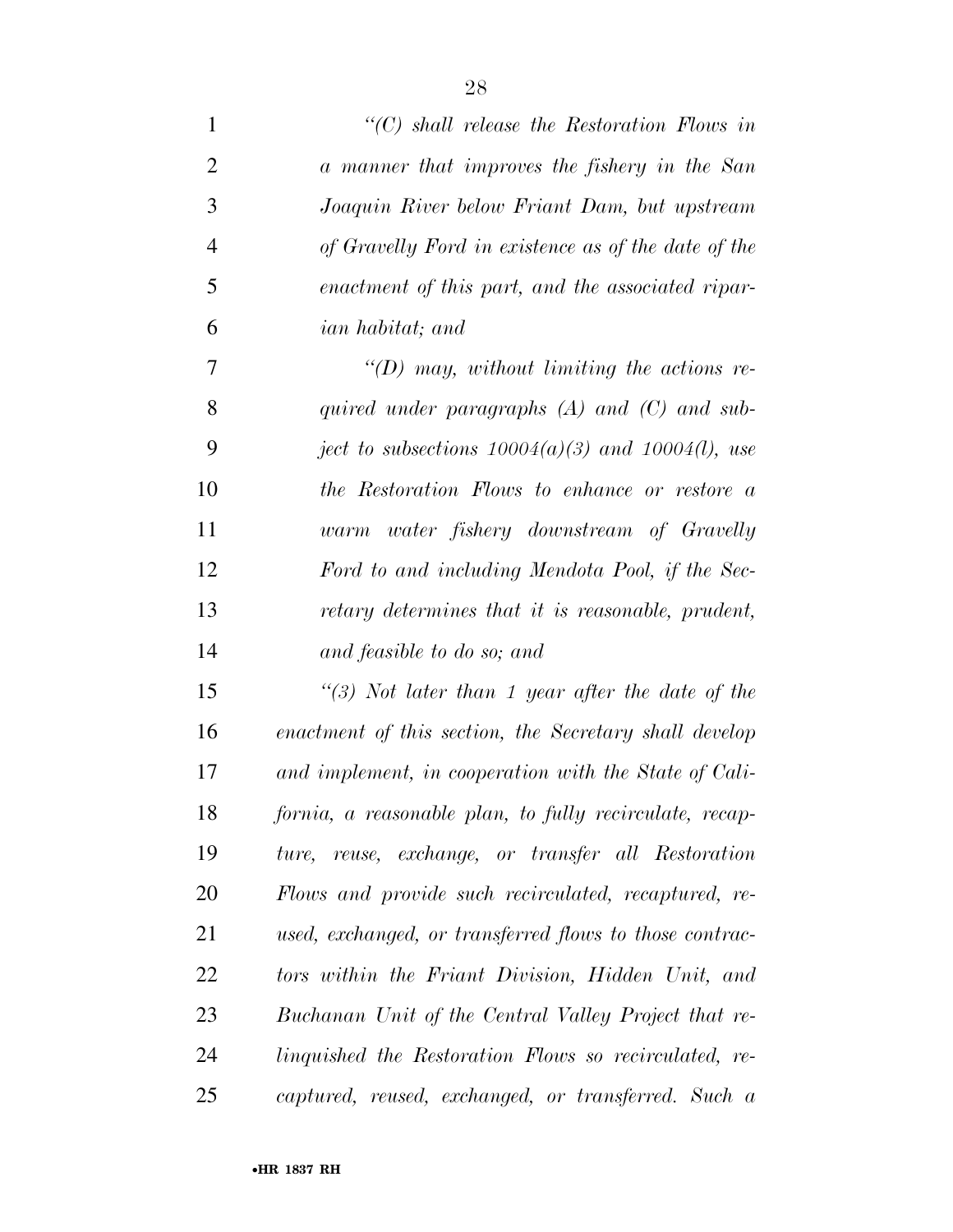| $\mathbf{1}$   | plan shall address any impact on ground water re-       |
|----------------|---------------------------------------------------------|
| $\overline{2}$ | sources within the service area of the Friant Division, |
| 3              | Hidden Unit, and Buchanan Unit of the Central Val-      |
| $\overline{4}$ | ley Project and mitigation may include ground water     |
| 5              | banking and recharge projects. Such a plan shall not    |
| 6              | impact the water supply or water rights of any entity   |
| 7              | outside the Friant Division, Hidden unit, and           |
| 8              | Buchanan Unit of the Central Valley Project. Such a     |
| 9              | plan shall be subject to applicable provisions of Cali- |
| 10             | fornia water law and the Secretary's use of Central     |
| 11             | Valley Project facilities to make Project water (other  |
| 12             | than water released from Friant Dam pursuant to         |
| 13             | this part) and water acquired through transfers avail-  |
| 14             | able to existing south-of-Delta Central Valley Project  |
| 15             | contractors.";                                          |
| 16             | $(2)$ in subsection $(b)$ —                             |
| 17             | $(A)$ in paragraph $(1)$ , by striking "the Set-        |
| 18             | tlement" and inserting "this part";                     |
| 19             | $(B)$ in paragraph $(2)$ , by striking "the Set-        |
| 20             | <i>tlement</i> " and inserting "this part";             |
| 21             | $(3)$ in subsection $(c)$ , by striking "the Settle-    |
| 22             | ment" and inserting "this part";                        |
| 23             | $(4)$ by striking subsection $(d)$ and inserting the    |
| 24             | following:                                              |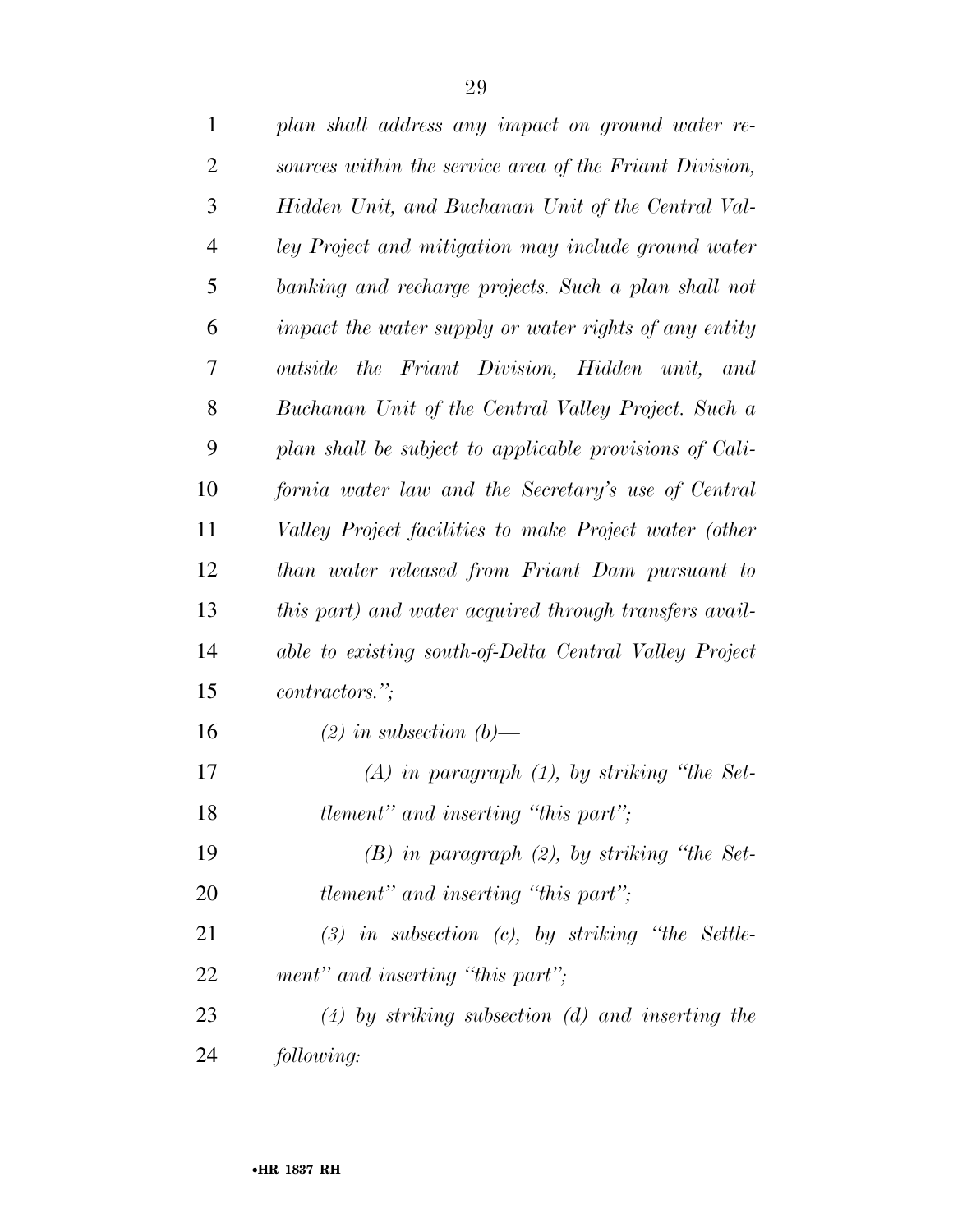| $\mathbf{1}$   | "(d) MITIGATION OF IMPACTS.-Prior to October 1,         |
|----------------|---------------------------------------------------------|
| 2              | 2013, the Secretary shall identify—                     |
| 3              | $\lq(1)$ the impacts associated with the release of     |
| $\overline{4}$ | Restoration Flows prescribed in this part;              |
| 5              | $\lq(2)$ the measures which shall be implemented to     |
| 6              | mitigate impacts on adjacent and downstream water       |
| 7              | users, landowners and agencies as a result of Restora-  |
| 8              | tion Flows prescribed in this part; and                 |
| 9              | $\lq(3)$ prior to the implementation of decisions or    |
| 10             | agreements to construct, improve, operate, or main-     |
| 11             | tain facilities that the Secretary determines are need- |
| 12             | ed to implement this part, the Secretary shall imple-   |
| 13             | ment all mitigations measures identified in subsection  |
| 14             | $(d)(2)$ before Restoration Flows are commenced.";      |
| 15             | $(5)$ in subsection (e), by striking "the Settle-       |
| 16             | ment" and inserting "this part";                        |
| 17             | $(6)$ in subsection $(f)$ , by striking "the Settle-    |
| 18             | ment" and all that follows through "section 10011"      |
| 19             | and insert "this part";                                 |
| 20             | $(7)$ in subsection $(g)$ —                             |
| 21             | $(A)$ by striking "the Settlement and" before           |
| 22             | this part; and                                          |
| 23             | $(B)$ by striking "or exchange contract" and            |
| 24             | inserting "exchange contract, or water rights set-      |
| 25             | <i>tlement or holding contracts"</i> ;                  |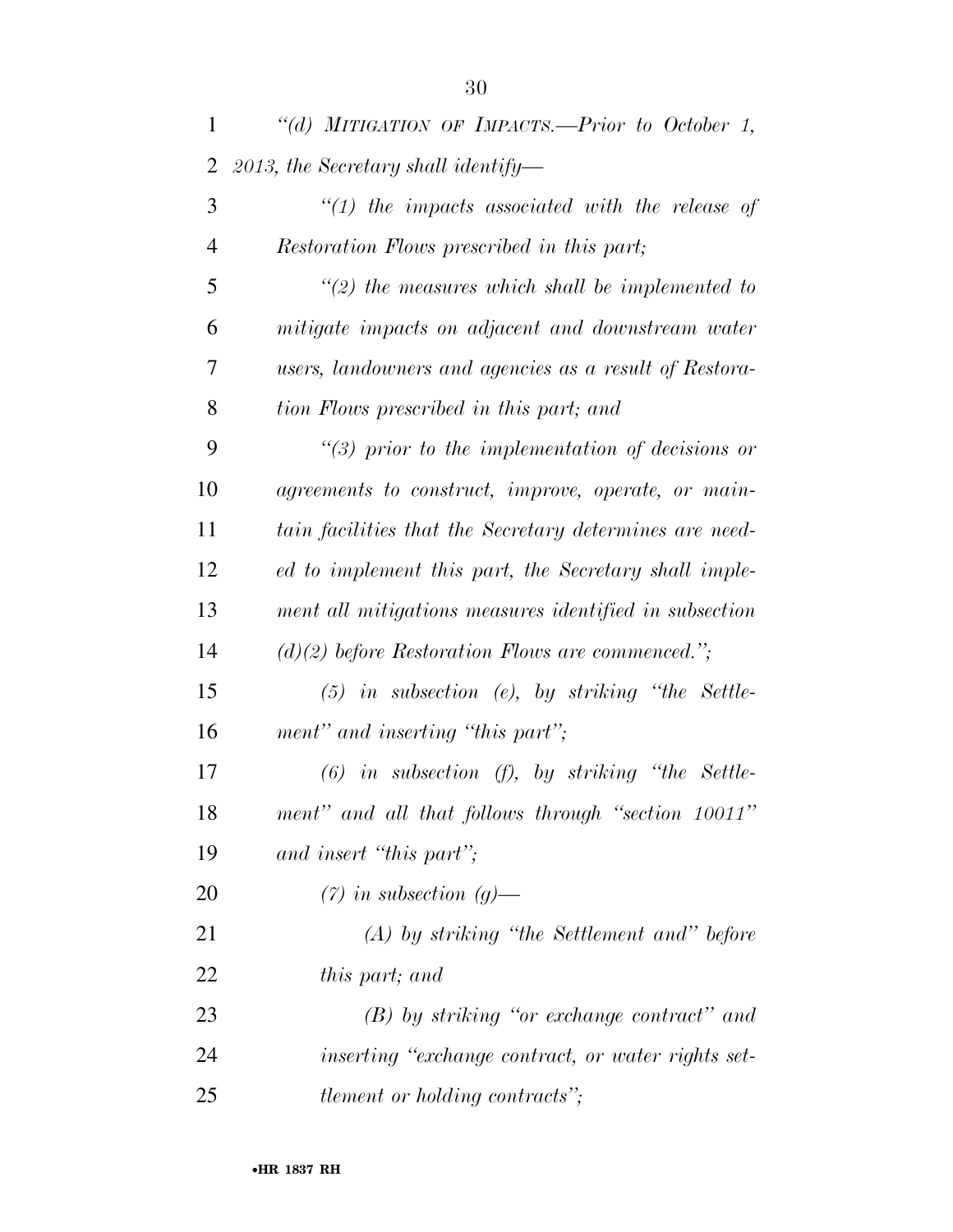| $\mathbf{1}$   | $(8)$ in subsection $(h)$ —                 |
|----------------|---------------------------------------------|
| $\overline{2}$ | $(A)$ by striking "INTERIM" in the header;  |
| 3              | $(B)$ in paragraph $(1)$ —                  |
| $\overline{4}$ | $(i)$ in the matter preceding subpara-      |
| 5              | graph (A), by striking "Interim Flows"      |
| 6              | under the Settlement" and inserting "Res-   |
| 7              | <i>toration Flows under this part"</i> ;    |
| 8              | $(ii)$ in subparagraph $(C)$ —              |
| 9              | $(I)$ in clause (i), by striking "In-       |
| 10             | terim" and inserting "Restoration";         |
| 11             | and                                         |
| 12             | $(II)$ in clause (ii), by inserting         |
| 13             | "and" after the semicolon;                  |
| 14             | $(iii)$ in subparagraph $(D)$ , by striking |
| 15             | "and" at the end; and                       |
| 16             | $(iv)$ by striking subparagraph $(E);$      |
| 17             | $(C)$ in paragraph $(2)$ —                  |
| 18             | $(i)$ by striking "Interim" and inserting   |
| 19             | "Restoration";                              |
| 20             | (ii) by striking subparagraph $(A)$ ; and   |
| 21             | (iii) by striking $\lq(B)$ exceed" and in-  |
| 22             | serting "exceed";                           |
| 23             | $(D)$ in paragraph $(3)$ , by striking "In- |
| 24             | terim" and inserting "Restoration"; and     |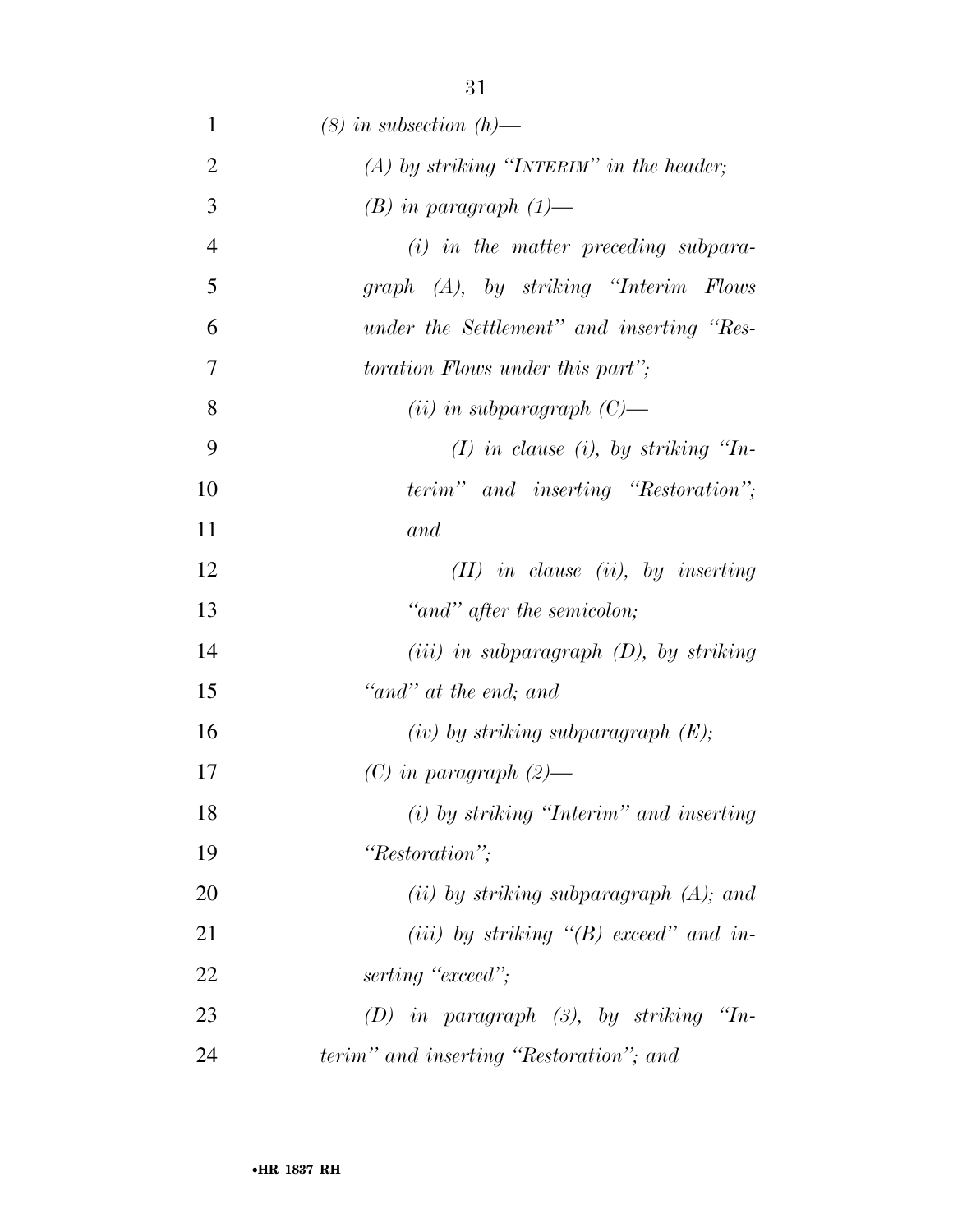| $\mathbf{1}$   | $(E)$ by striking paragraph $(4)$ and inserting         |
|----------------|---------------------------------------------------------|
| $\overline{2}$ | <i>the following:</i>                                   |
| 3              | "(4) CLAIMS.—Within 60 days of enactment of             |
| $\overline{4}$ | this Act the Secretary shall promulgate a rule estab-   |
| 5              | lishing a claims process to address current and future  |
| 6              | claims including, but not limited to, ground water      |
| 7              | seepage, flooding, or levee instability damages caused  |
| 8              | as a result of, arising out of, or related to implemen- |
| 9              | tation of subtitle A of title X of Public Law 111–11."; |
| 10             | $(9)$ in subsection $(i)$ —                             |
| 11             | $(A)$ in paragraph $(1)$ —                              |
| 12             | $(i)$ in the matter preceding subpara-                  |
| 13             | $graph(A)$ , by striking "the Settlement and            |
| 14             | parts I and $III$ " and inserting "this part";          |
| 15             | $(ii)$ in subparagraph $(A)$ , by inserting             |
| 16             | "and" after the semicolon;                              |
| 17             | $(iii)$ in subparagraph $(B)$ —                         |
| 18             | by striking "additional<br>(I)                          |
| 19             | amounts authorized to be appro-                         |
| 20             | priated, including the";                                |
| 21             | (II) by striking "; and" and in-                        |
| 22             | serting a period; and                                   |
| 23             | $(iv)$ by striking subparagraph $(C)$ ; and             |
| 24             | $(B)$ by striking paragraph $(3)$ ; and                 |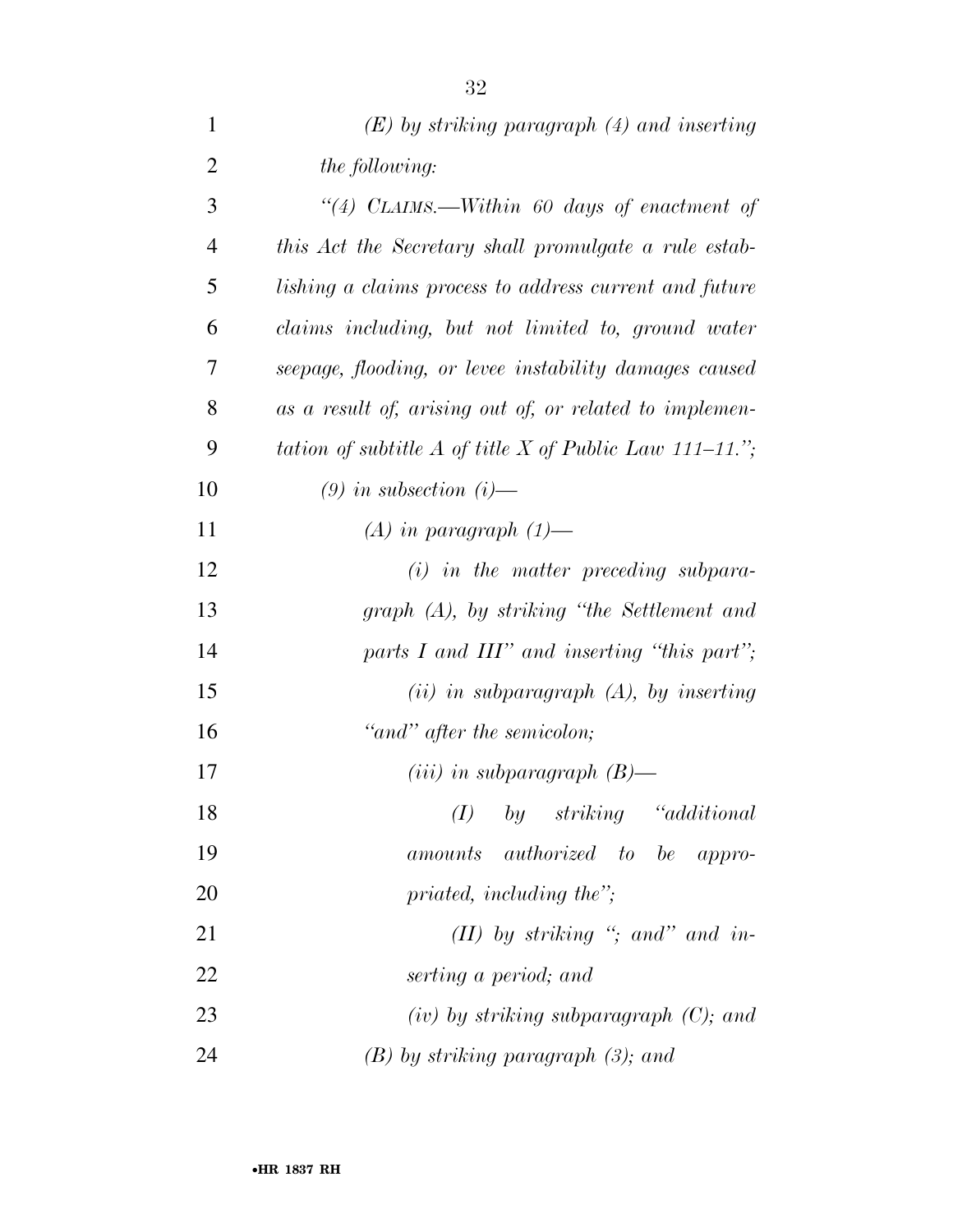*(10) by adding at the end the following new sub-sections:* 

 *''(k) NO IMPACTS ON OTHER INTERESTS.—No Central Valley Project or other water other than San Joaquin River water impounded by or bypassed from Friant Dam shall be used to implement subsection (a)(2) unless such use is on a voluntary basis. No cost associated with the implemen- tation of this section shall be imposed directly or indirectly on any Central Valley Project contractor, or any other per- son or entity, outside the Friant Division, the Hidden Unit, or the Buchanan Unit, unless such costs are incurred on a voluntary basis. The implementation of this part shall not result directly or indirectly in any reduction in water supplies or water reliability on any Central Valley Project contractor, any State Water Project contractor, or any other person or entity, outside the Friant Division, the Hidden Unit, or the Buchanan Unit, unless such reductions or costs are incurred on a voluntary basis.* 

 *''(l) PRIORITY.—All actions taken under this part shall be subordinate to the Secretary's use of Central Valley Project facilities to make Project water available to Project contractors, other than water released from the Friant Dam pursuant to this part.* 

 *''(m) IN GENERAL.—Notwithstanding section 8 of the Reclamation Act of 1902, except as provided in this part,*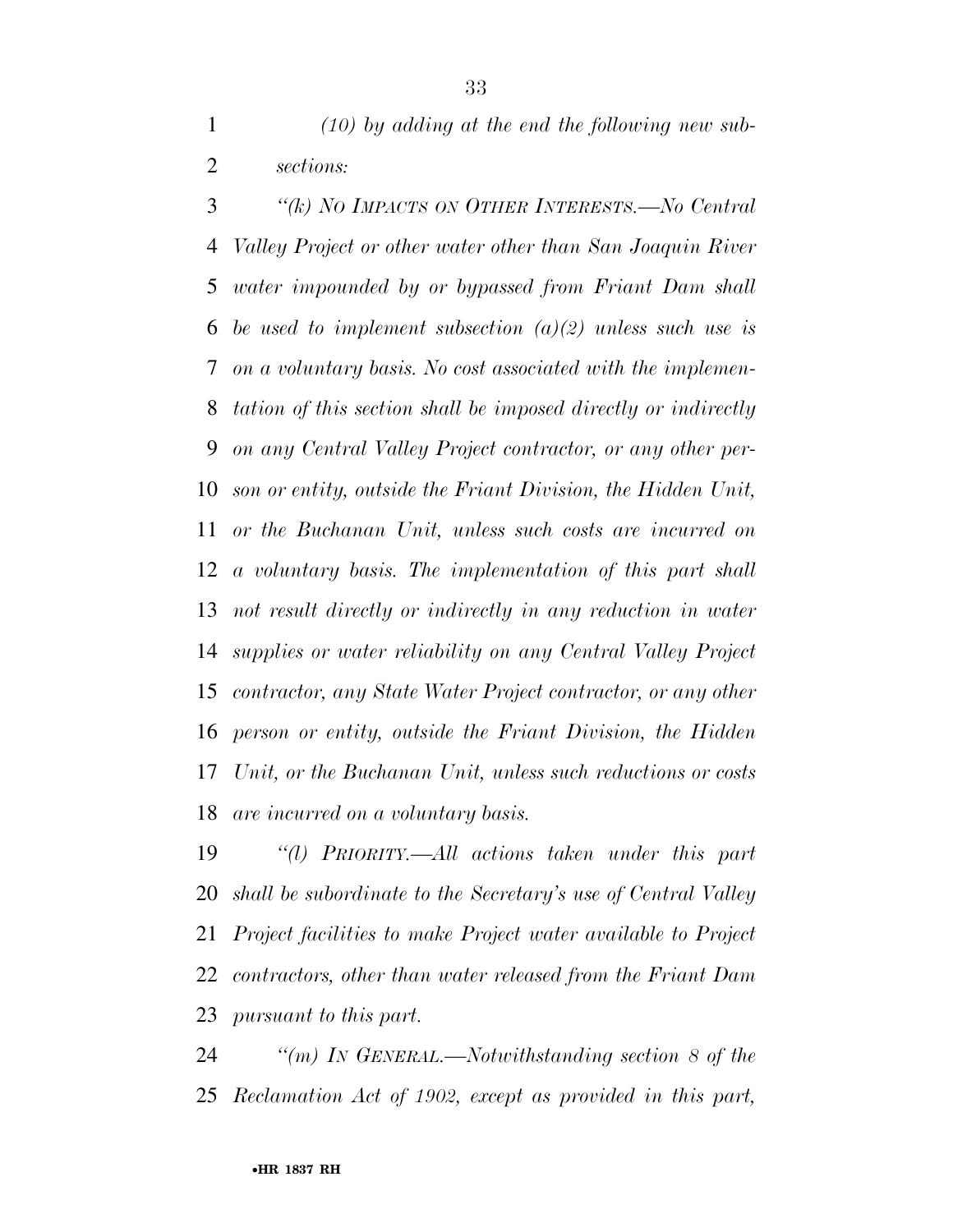*including Title IV of the Sacramento and San Joaquin Val- leys Water Reliability Act, this part preempts and super- sedes any State law, regulation, or requirement that im- poses more restrictive requirements or regulations on the ac- tivities authorized under this part. Nothing in this part shall alter or modify the obligations, if any, of the Friant Division, Hidden Unit, and Buchanan Unit of the Central Valley Project, or other water users on the San Joaquin River or its tributaries, under orders issued by the State Water Resources Control Board pursuant to the Porter-Co- logne Water Quality Control Act (California Water Code sections 13000 et seq.). Any such order shall be consistent with the congressional authorization for any affected Fed- eral facility as it pertains to the Central Valley Project. ''(n) PROJECT IMPLEMENTATION.—Projects to imple- ment this title shall be phased such that each project shall follow the sequencing identified below and include at least the—* 

- *''(1) project purpose and need;*
- *''(2) identification of mitigation measures;*
- *''(3) appropriate environmental review; and*
- *''(4) prior to releasing Restoration Flows under*
- *this part, the Secretary shall—*
- *''(A) complete the implementation of miti-gation measures required; and*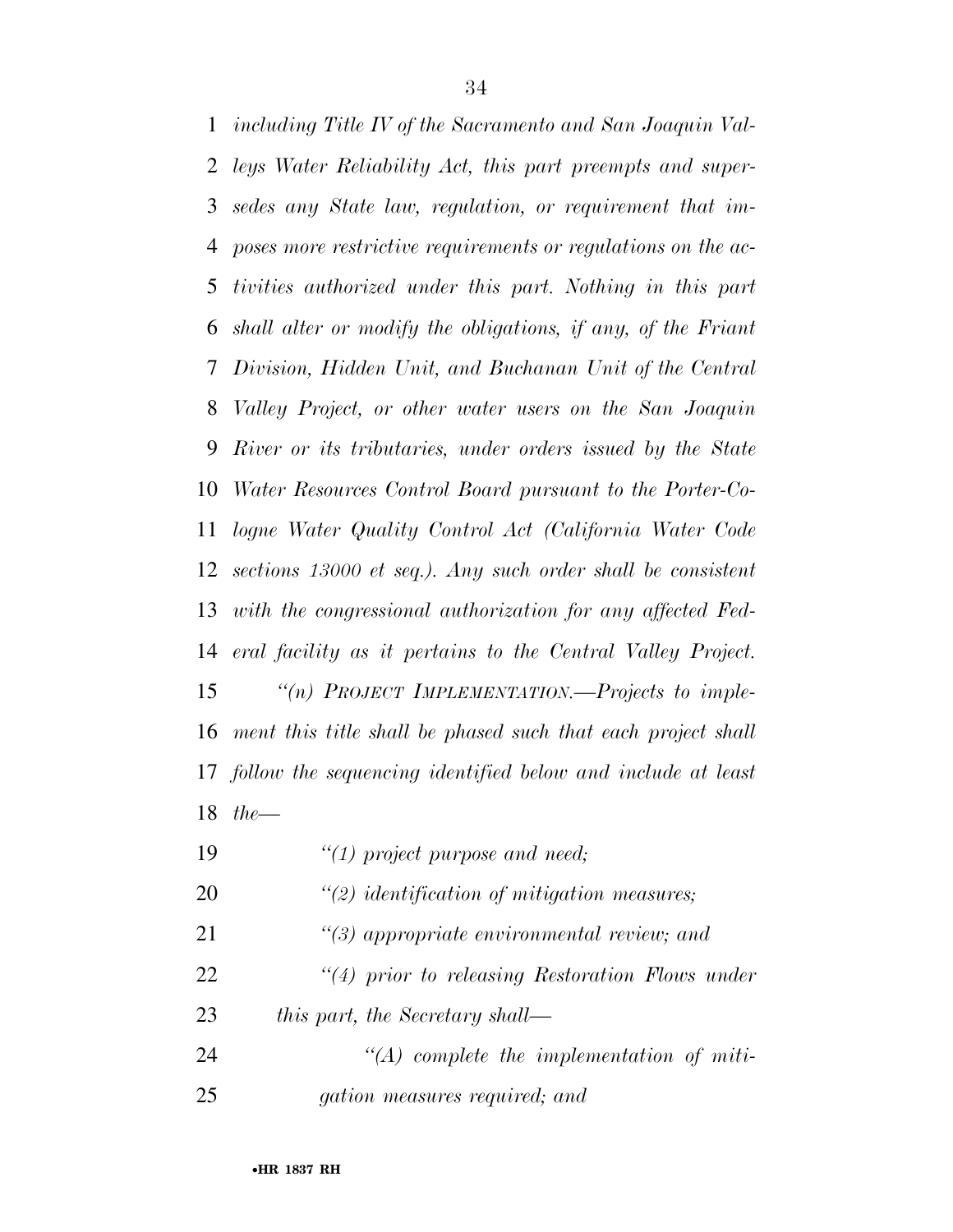| 1              | $\lq\lq B$ complete implementation of the                |
|----------------|----------------------------------------------------------|
| $\overline{2}$ | project.".                                               |
| 3              | SEC. 205. DISPOSAL OF PROPERTY; TITLE TO FACILITIES.     |
| 4              | Section 10005 of the San Joaquin River Restoration       |
| 5              | Settlement Act (Public Law 111–11) is amended—           |
| 6              | $(1)$ in subsection $(a)$ , by striking "the Settlement" |
| 7              | authorized by this part" and inserting "this part";      |
| 8              | $(2)$ in subsection $(b)$ —                              |
| 9              | $(A)$ in paragraph $(1)$ —                               |
| 10             | (i) by striking $\lq(1)$ IN GENERAL.—The                 |
| 11             | Secretary" and inserting "The Secretary";                |
| 12             | and                                                      |
| 13             | ( <i>ii</i> ) by striking "the Settlement author-        |
| 14             | ized by this part" and inserting "this                   |
| 15             | part"; and                                               |
| 16             | $(B)$ by striking paragraph $(2)$ ; and                  |
| 17             | $(3)$ in subsection $(c)$ —                              |
| 18             | $(A)$ in paragraph $(1)$ , by striking "the Set-         |
| 19             | <i>tlement</i> " and inserting "this part";              |
| 20             | $(B)$ in paragraph $(2)$ —                               |
| 21             | $(i)$ by striking "through the exercise of               |
| 22             | <i>its eminent domain authority</i> "; and               |
| 23             | (ii) by striking "the Settlement" and                    |
| 24             | inserting "this part"; and                               |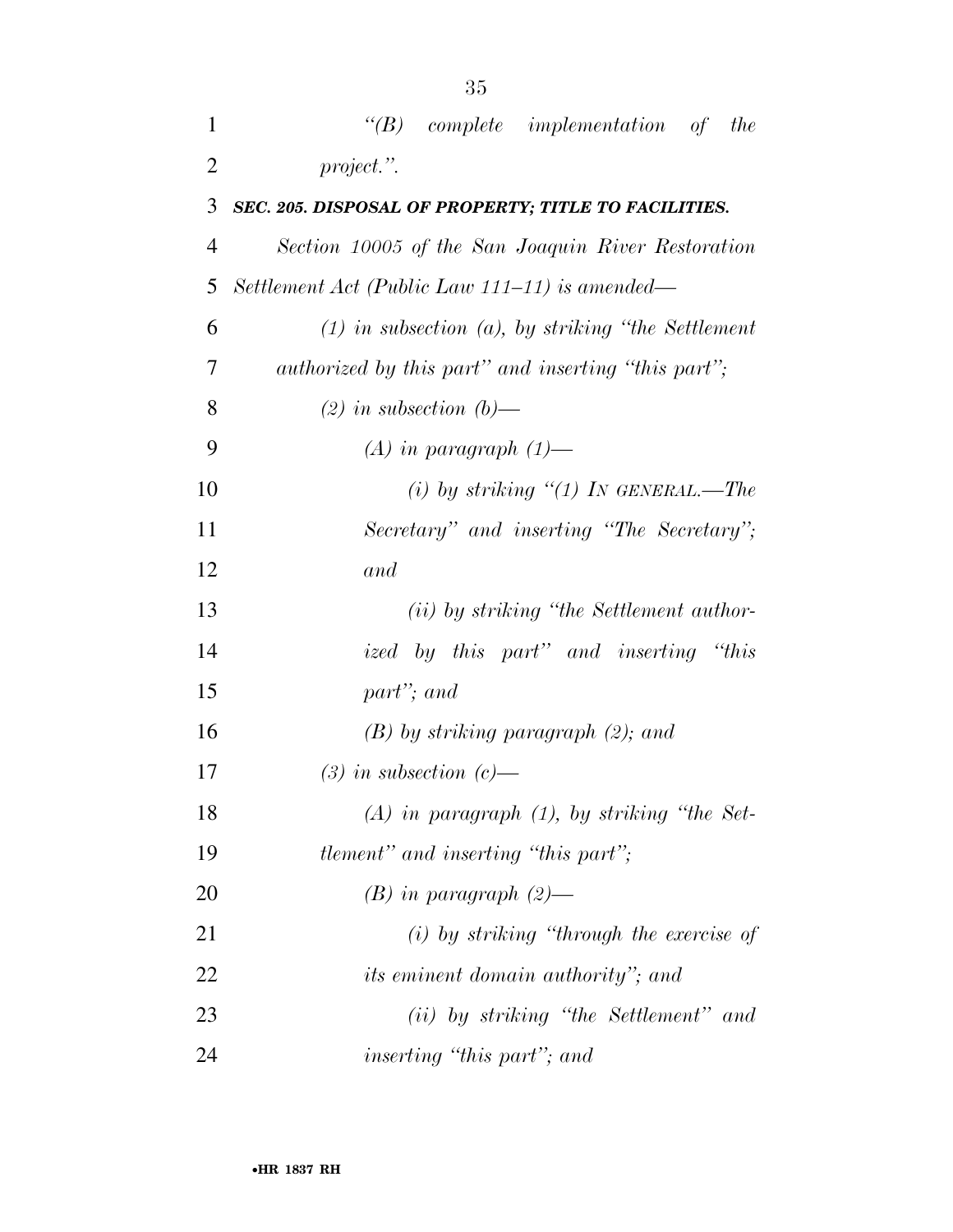| 1              | $(C)$ in paragraph $(3)$ , by striking "section"       |
|----------------|--------------------------------------------------------|
| $\overline{2}$ | $10009(c)$ " and inserting "section 10009".            |
| 3              | SEC. 206. COMPLIANCE WITH APPLICABLE LAW.              |
| $\overline{4}$ | Section 10006 of the San Joaquin River Restoration     |
| 5              | Settlement Act (Public Law 111–11) is amended—         |
| 6              | $(1)$ in subsection $(a)$ —                            |
| 7              | $(A)$ in paragraph $(1)$ , by inserting "unless"       |
| 8              | otherwise provided by this part" before the pe-        |
| 9              | riod at the end; and                                   |
| 10             | $(B)$ in paragraph $(2)$ , by striking "the Set-       |
| 11             | <i>tlement</i> " and inserting "this part";            |
| 12             | $(2)$ in subsection (b), by inserting ", unless oth-   |
| 13             | erwise provided by this part" before the period at the |
| 14             | end;                                                   |
| 15             | $(3)$ in subsection $(c)$ —                            |
| 16             | $(A)$ in paragraph $(2)$ , by striking "section"       |
| 17             | 10004" and inserting "this part"; and                  |
| 18             | $(B)$ in paragraph $(3)$ , by striking "the Set-       |
| 19             | tlement" and inserting "this part"; and                |
| 20             | $(4)$ in subsection $(d)$ —                            |
| 21             | $(A)$ by inserting ", including without limi-          |
| 22             | tation to sections $10004(d)$ and $10004(h)(4)$ of     |
| 23             | this part," after "implementing this part"; and        |
| 24             | $(B)$ by striking "for implementation of the           |
| 25             | Settlement".                                           |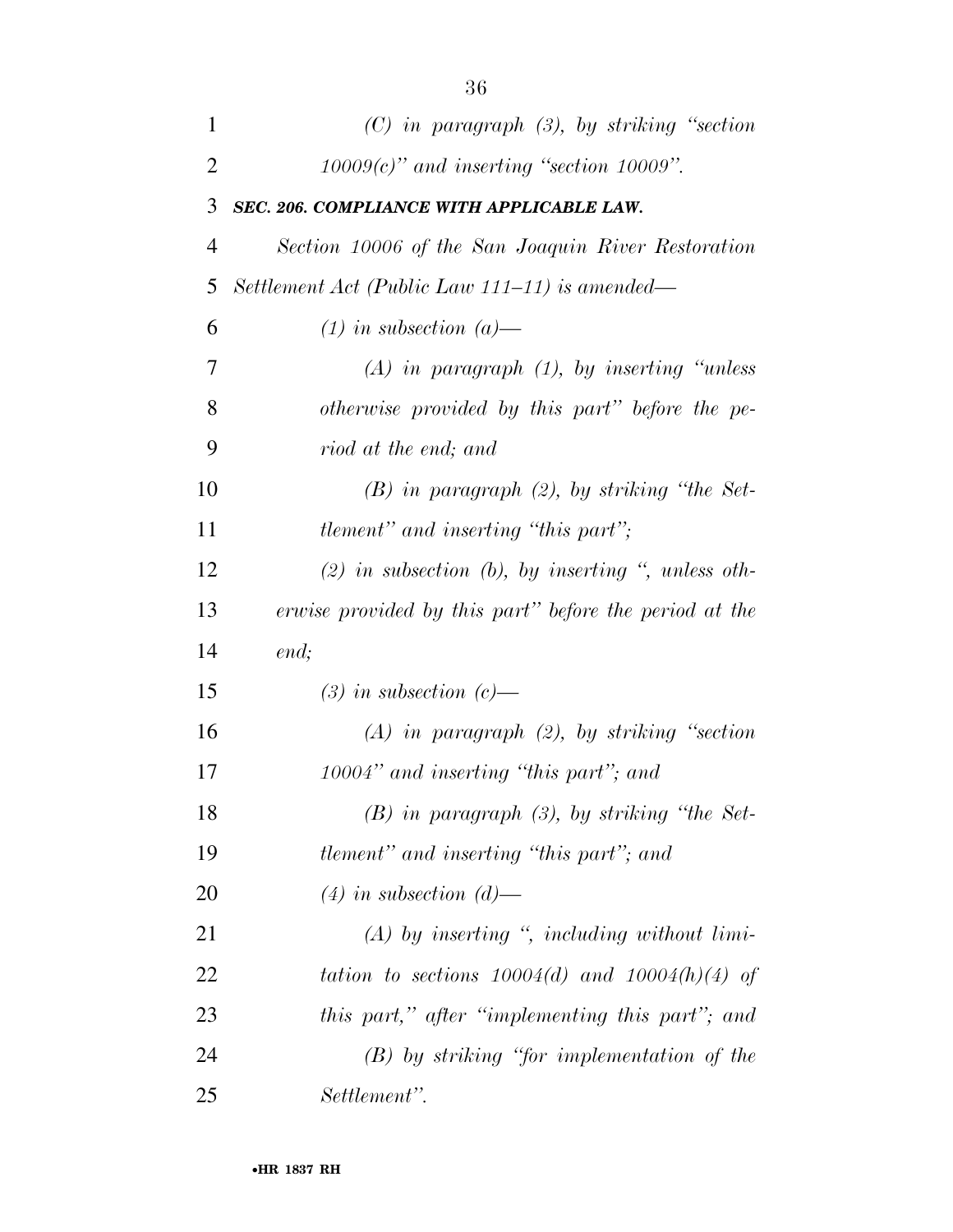| 1              | SEC. 207. COMPLIANCE WITH CENTRAL VALLEY PROJECT      |
|----------------|-------------------------------------------------------|
| $\overline{2}$ | <b>IMPROVEMENT ACT.</b>                               |
| 3              | Section 10007 of the San Joaquin River Restoration    |
| 4              | Settlement Act (Public Law 111–11) is amended—        |
| 5              | $(1)$ in the matter preceding paragraph $(1)$ ,       |
| 6              | $(A)$ by striking "the Settlement" and insert-        |
| 7              | ing "enactment of this part"; and                     |
| 8              | $(B)$ by inserting: "and the obligations of the       |
| 9              | Secretary and all other parties to protect and        |
| 10             | keep in good condition any fish that may be           |
| 11             | planted or exist below Friant Dam including           |
| 12             | any obligations under section 5937 of the Cali-       |
| 13             | fornia Fish and Game Code and the public trust        |
| 14             | doctrine, and those of the Secretary and all other    |
| 15             | parties under the Endangered Species Act of           |
| 16             | $1973$ (16 U.S.C. 1531 et seq.)." before ", pro-      |
| 17             | vided"; and                                           |
| 18             | (2) in paragraph $(1)$ , by striking ", as provided   |
| 19             | <i>in the Settlement"</i> .                           |
| 20             | SEC. 208. NO PRIVATE RIGHT OF ACTION.                 |
| 21             | Section $10008(a)$ of the San Joaquin River Restora-  |
| 22             | tion Settlement Act (Public Law 111–11) is amended—   |
| 23             | $(1)$ by striking "not a party to the Settlement"     |
| 24             | after "person or entity"; and                         |
| 25             | $(2)$ by striking "or the Settlement" before the pe-  |
| 26             | riod and inserting "unless otherwise provided by this |
|                | •HR 1837 RH                                           |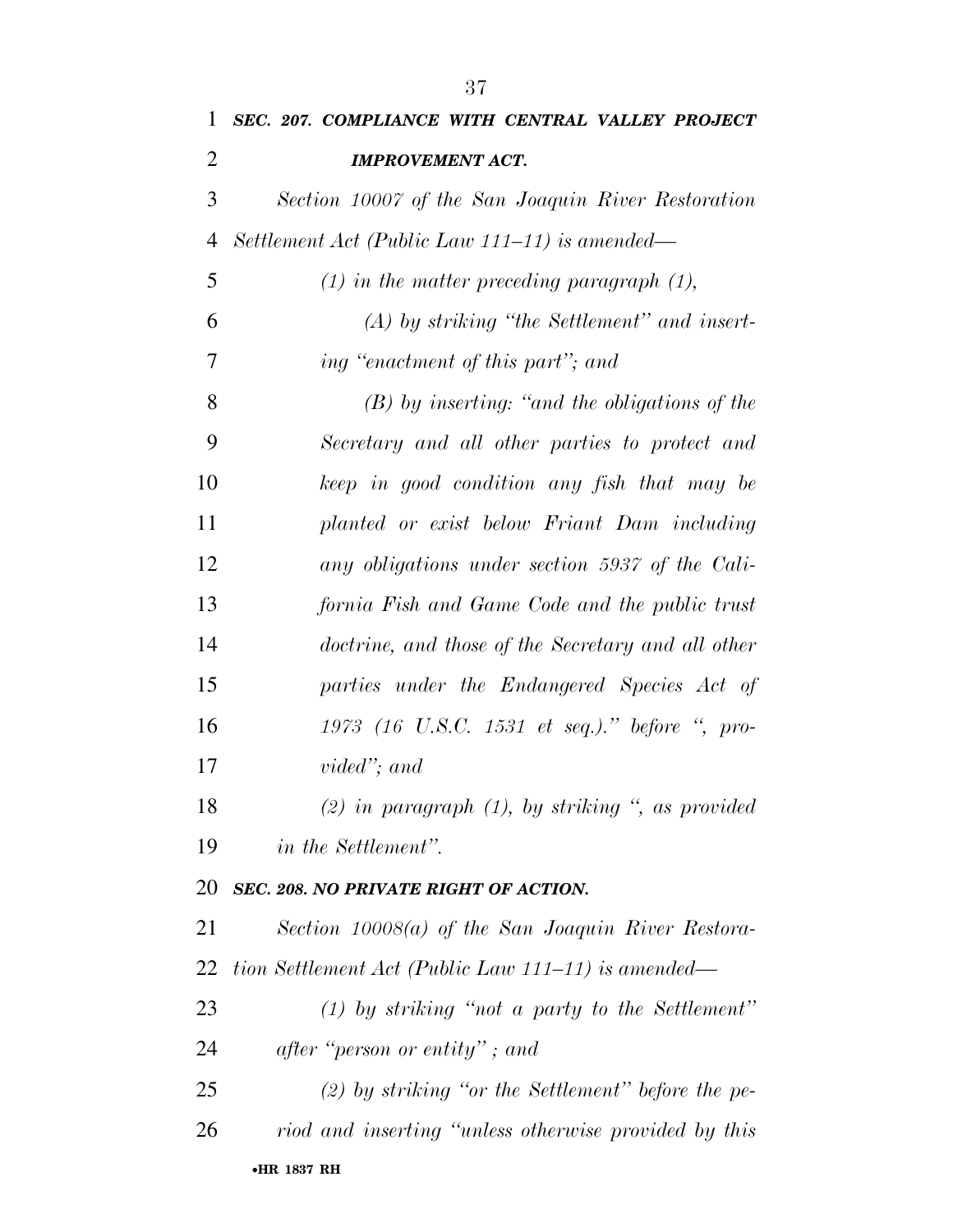| 1              | part. Any Central Valley Project long-term water        |
|----------------|---------------------------------------------------------|
| $\overline{2}$ | service or repayment contractor within the Friant Di-   |
| 3              | vision, Hidden unit, or Buchanan Unit adversely af-     |
| $\overline{4}$ | fected by the Secretary's failure to comply with sec-   |
| 5              | tion $10004(a)(3)$ of this part may bring an action     |
| 6              | against the Secretary for injunctive relief or damages, |
| 7              | or both.".                                              |
| 8              | SEC. 209. IMPLEMENTATION.                               |
| 9              | Section 10009 of the San Joaquin River Restoration      |
| 10             | Settlement Act (Public Law 111–11) is amended—          |
| 11             | (1) in the header by striking "; SETTLEMENT             |
| 12             | $FUND$ <sup>"</sup> ;                                   |
| 13             | $(2)$ in subsection $(a)$ —                             |
| 14             | $(A)$ in paragraph $(1)$ —                              |
| 15             | $(i)$ by striking "the Settlement" and                  |
| 16             | <i>inserting</i> "this part";                           |
| 17             | $(ii)$ by striking ", estimated to total"               |
| 18             | and all that follows through "subsection                |
| 19             | $(b)(1),$ "; and                                        |
| 20             | $(iii)$ by striking ", provided; however,"              |
| 21             | and all that follows through $\frac{4}{3}110,000,000$   |
| 22             | of State funds";                                        |
| 23             | $(B)$ in paragraph $(2)$ —                              |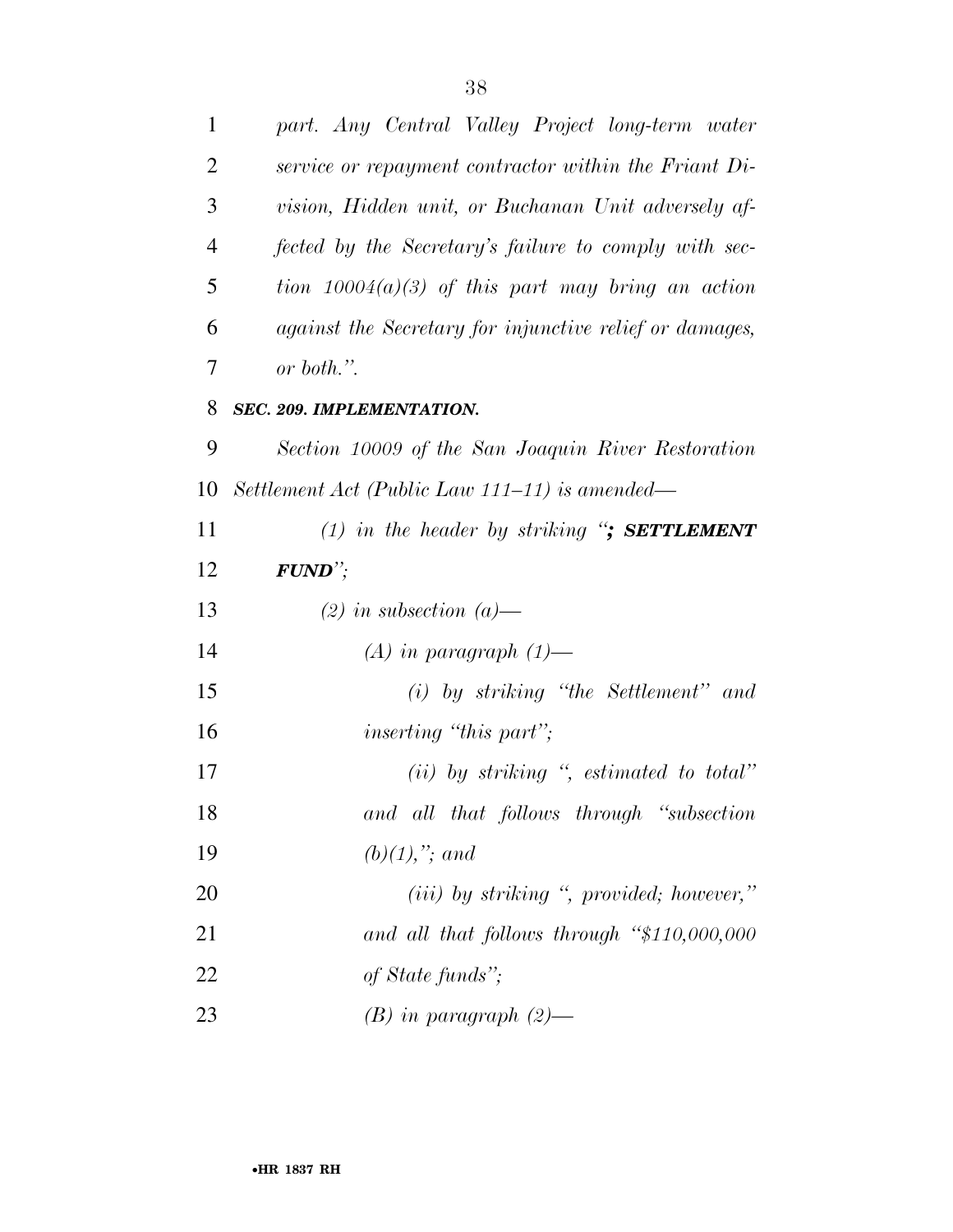| $\mathbf{1}$   | $(i)$ in subparagraph $(A)$ , by striking     |
|----------------|-----------------------------------------------|
| $\overline{2}$ | "(A) IN GENERAL.—The Secretary" and in-       |
| 3              | serting "The Secretary";                      |
| $\overline{4}$ | (ii) by striking subparagraph $(B)$ ; and     |
| 5              | $(C)$ in paragraph $(3)$ —                    |
| 6              | $(i)$ by striking "Except as provided in      |
| 7              | the Settlement, to" and inserting "To"; and   |
| 8              | (ii) by striking "this Settlement" and        |
| 9              | <i>inserting</i> "this part";                 |
| 10             | (3) in subsection $(b)(1)$ —                  |
| 11             | $(A)$ by striking "In addition" through       |
| 12             | "however, that the" and inserting "The";      |
| 13             | $(B)$ by striking "such additional appropria- |
| 14             | tions only in amounts equal to"; and          |
| 15             | $(C)$ by striking "or the Settlement" before  |
| 16             | <i>the period;</i>                            |
| 17             | $(4)$ in subsection $(c)$ —                   |
| 18             | $(A)$ in paragraph $(1)$ —                    |
| 19             | $(i)$ in the matter preceding subpara-        |
| 20             | graph (A), by striking "the Settlement" and   |
| 21             | <i>inserting</i> "this part";                 |
| 22             | $(ii)$ in subparagraph $(C)$ , by striking    |
| 23             | "from the sale of water pursuant to the Set-  |
| 24             | tlement, or"; and                             |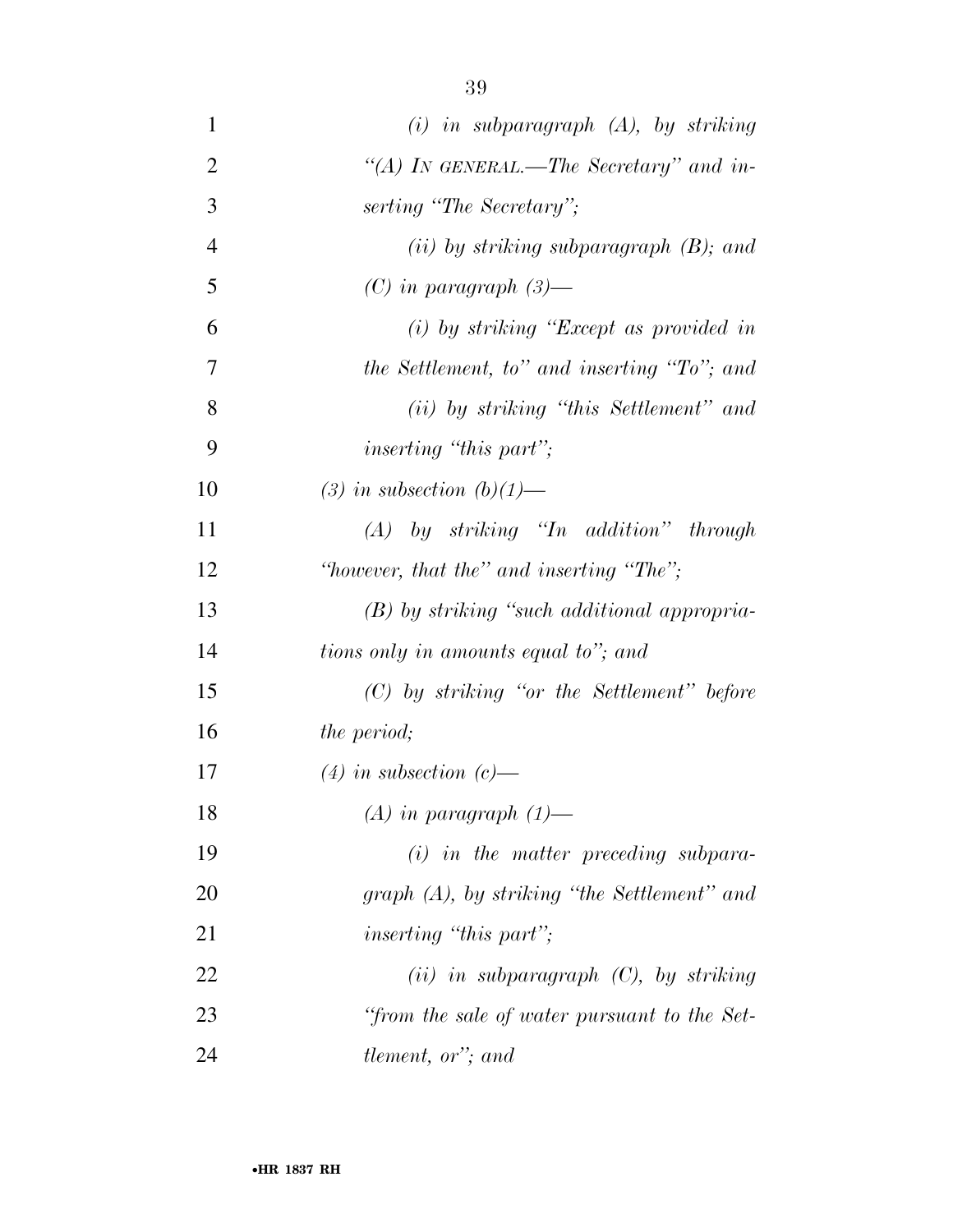| $\mathbf{1}$   | $(iii)$ in subparagraph $(D)$ , by striking          |
|----------------|------------------------------------------------------|
| $\overline{2}$ | "the Settlement" and inserting "this part";          |
| 3              | $(B)$ in paragraph $(2)$ , by striking "the Set-     |
| $\overline{4}$ | <i>tlement and" before "this part"; and</i>          |
| 5              | $(5)$ by striking subsections (d) through (f).       |
| 6              | SEC. 210. REPAYMENT CONTRACTS AND ACCELERATION OF    |
| 7              | <b>REPAYMENT OF CONSTRUCTION COSTS.</b>              |
| 8              | Section 10010 of the San Joaquin River Restoration   |
| 9              | Settlement Act (Public Law 111–11) is amended—       |
| 10             | $(1)$ in subsection $(a)$ —                          |
| 11             | (A) in paragraph $(3)(D)$ , by striking "the         |
| 12             | Settlement and" after "this part"; and               |
| 13             | $(B)$ in paragraph $(4)(C)$ , by striking "the       |
| 14             | Settlement and" after "this part";                   |
| 15             | (2) in subsection (c), by striking paragraph $(3)$ ; |
| 16             | (3) in subsection (d)(1), by striking "the Settle-   |
| 17             | ment" in both places it appears and inserting "this  |
| 18             | $part$ ";                                            |
| 19             | $(4)$ in subsection (e)—                             |

*(A) in paragraph (1)—* 

 *(i) by striking ''Interim Flows or Res- toration Flows, pursuant to paragraphs 13 or 15 of the Settlement'' and inserting ''Res-toration Flows, pursuant to this part'';* 

•**HR 1837 RH**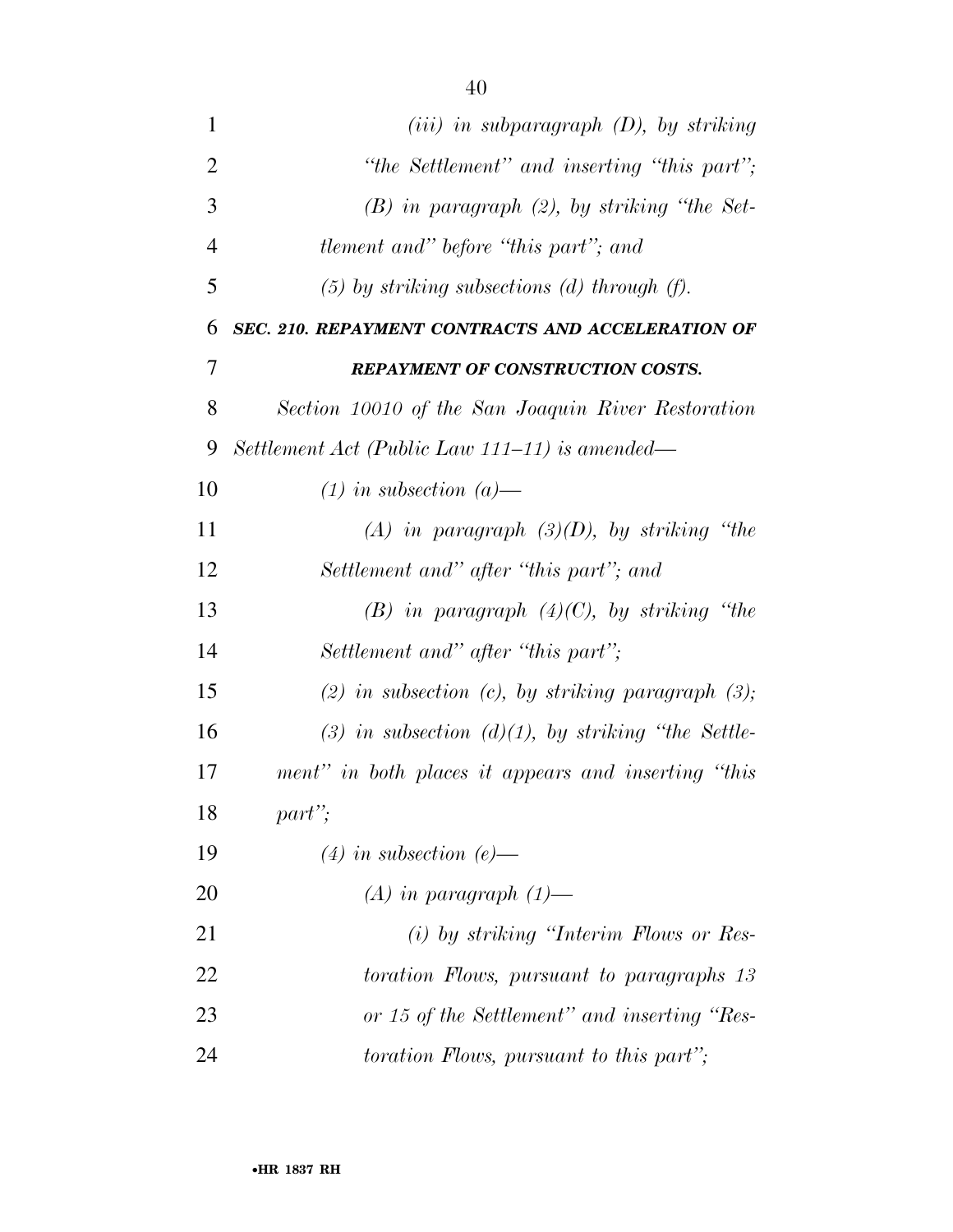| 1              | $(ii)$ by striking "Interim Flows or" be-              |
|----------------|--------------------------------------------------------|
| $\overline{2}$ | fore "Restoration Flows"; and                          |
| 3              | ( <i>iii</i> ) by striking "the Interim Flows or       |
| $\overline{4}$ | Restoration Flows or is intended to other-             |
| 5              | wise facilitate the Water Management Goal,             |
| 6              | as described in the Settlement" and insert-            |
| 7              | ing "Restoration Flows"; and                           |
| 8              | $(B)$ in paragraph $(2)$ —                             |
| 9              | $(i)$ by striking "except as provided in               |
| 10             | paragraph $16(b)$ of the Settlement" after             |
| 11             | "Friant Division long-term contractor";                |
| 12             | and                                                    |
| 13             | (ii) by striking "the Interim Flows or                 |
| 14             | Restoration Flows or to facilitate the Water           |
| 15             | Management Goal" and inserting "Restora-               |
| 16             | tion Flows".                                           |
| 17             | SEC. 211. REPEAL.                                      |
| 18             | Section 10011 of the San Joaquin River Restoration     |
| 19             | Settlement Act (Public Law 111–11) is repealed.        |
| 20             | SEC. 212. WATER SUPPLY MITIGATION.                     |
| 21             | Section 10202(b) of the San Joaquin River Restora-     |
| 22             | tion Settlement Act (Public Law 111–11) is amended—    |
| 23             | $(1)$ in paragraph $(1)$ , by striking "the Interim or |
| 24             | Restoration Flows authorized in part I of this sub-    |
|                |                                                        |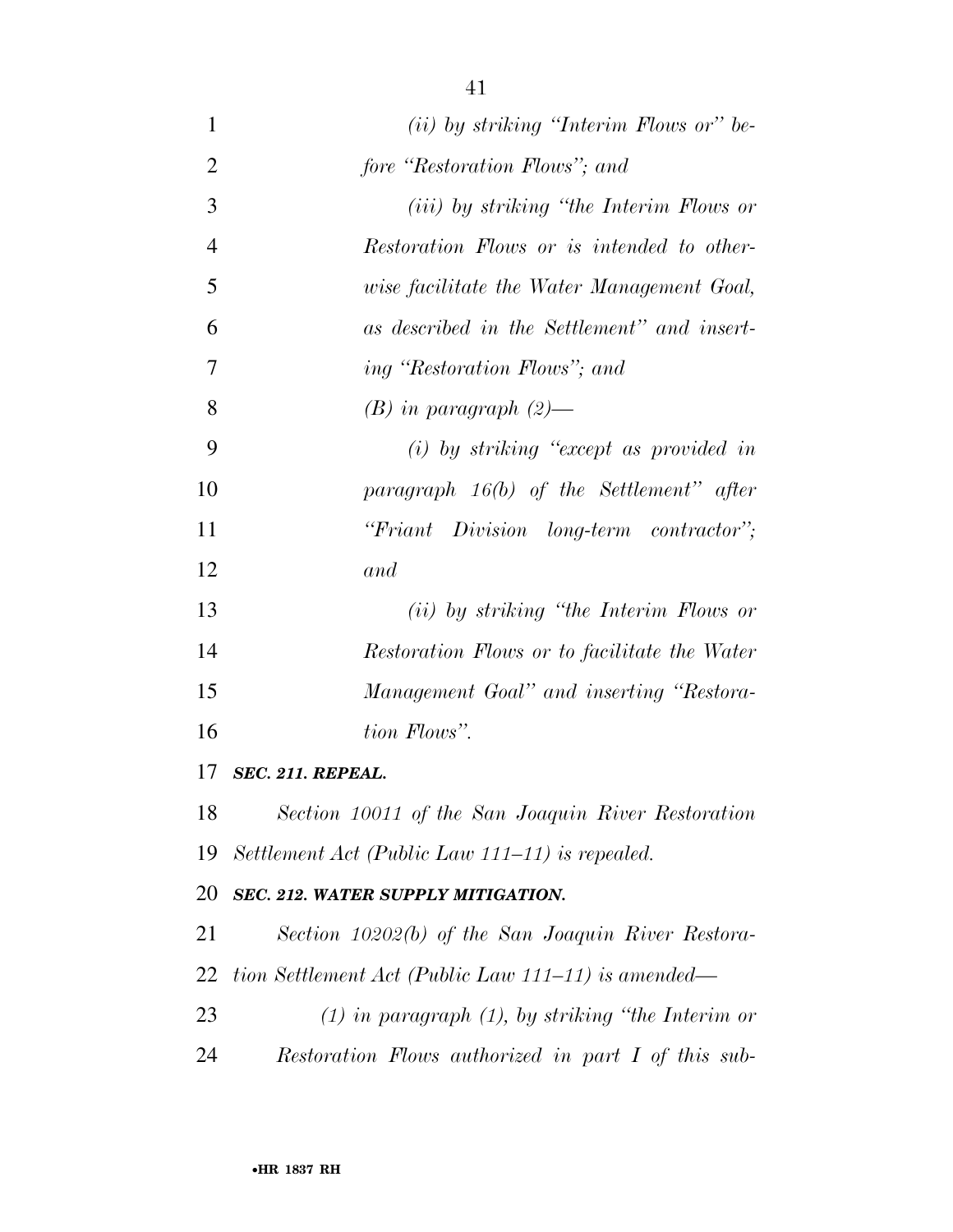| 1              | title" and inserting "Restoration Flows authorized in  |
|----------------|--------------------------------------------------------|
| $\overline{2}$ | this part";                                            |
| 3              | $(2)$ in paragraph $(2)$ , by striking "the Interim or |
| $\overline{4}$ | Restoration Flows authorized in part I of this sub-    |
| 5              | title" and inserting "Restoration Flows authorized in  |
| 6              | this part"; and                                        |
| 7              | $(3)$ in paragraph $(3)$ —                             |
| 8              | $(A)$ in subparagraph $(A)$ , by striking "meet"       |
| 9              | the Restoration Goal as described in part I of         |
| 10             | this subtitle" and inserting "recover Restoration      |
| 11             | Flows as described in this part";                      |
| 12             | $(B)$ in subparagraph $(C)$ —                          |
| 13             | (i) by striking "the Interim or Restora-               |
| 14             | tion Flows authorized in part I of this sub-           |
| 15             | title" and inserting "Restoration Flows au-            |
| 16             | thorized in this part"; and                            |
| 17             | $(ii)$ by striking ", and for ensuring ap-             |
| 18             | propriate adjustment in the recovered water            |
| 19             | account pursuant to section $10004(a)(5)$ ".           |
| 20             | SEC. 213. ADDITIONAL AUTHORITIES.                      |
| 21             | Section 10203 of the San Joaquin River Restoration     |
| 22             | Settlement Act (Public Law 111–11) is amended—         |
| 23             | $(1)$ in subsection $(b)$ —                            |
| 24             | (A) by striking "section $10004(a)(4)$ " and           |
| 25             | inserting "section $10004(a)(3)$ "; and                |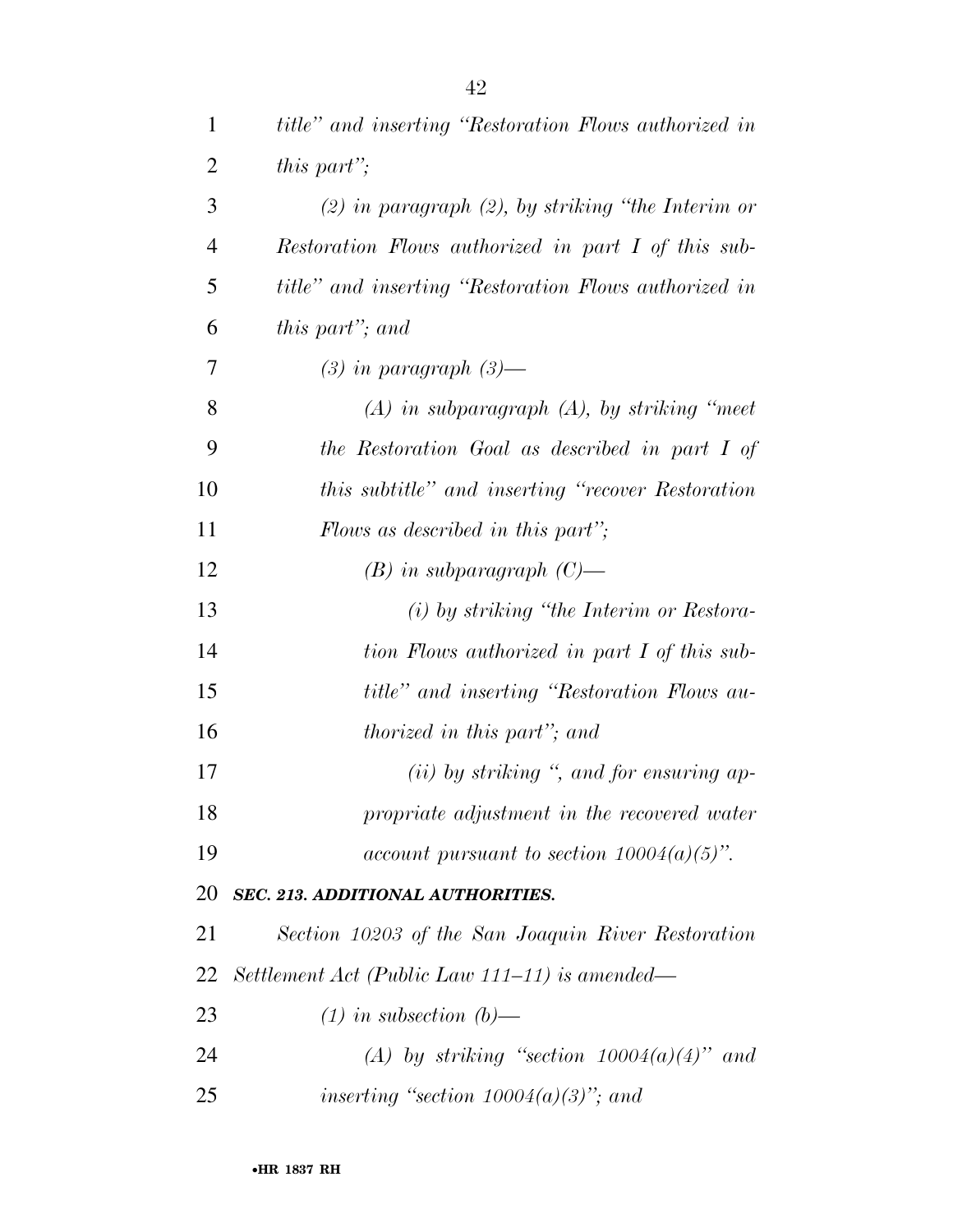| 1              | $(B)$ by striking ", provided" and all that                    |
|----------------|----------------------------------------------------------------|
| $\overline{2}$ | follows through "section $10009(f)(2)$ "; and                  |
| 3              | $(2)$ by striking subsection $(c)$ .                           |
| $\overline{4}$ | TITLE III—REPAYMENT<br><i>CON-</i>                             |
| 5              | TRACTS AND ACCELERATION                                        |
| 6              | <b>REPAYMENT OF</b><br>CON-<br>OF                              |
| 7              | <b>STRUCTION COSTS</b>                                         |
| 8              | <b>SEC. 301. REPAYMENT CONTRACTS AND ACCELERATION OF</b>       |
| 9              | <b>REPAYMENT OF CONSTRUCTION COSTS.</b>                        |
| 10             | (a) CONVERSION OF CONTRACTS.—                                  |
| 11             | $(1)$ Not later than 1 year after enactment, the               |
| 12             | Secretary of the Interior, upon request of the con-            |
| 13             | tractor, shall convert all existing long-term Central          |
| 14             | Valley Project contracts entered under subsection (e)          |
| 15             | of section 9 of the Act of August 4, 1939 $(53 \text{ Stat.})$ |
| 16             | 1196), to a contract under subsection $(d)$ of section 9       |
| 17             | of said Act (53 Stat. 1195), under mutually agreeable          |
| 18             | terms and conditions.                                          |
| 19             | $(2)$ Upon request of the contractor, the Secretary            |
| 20             | is further authorized to convert, not later than 1 year        |
| 21             | after enactment, any Central Valley Project long-term          |
| 22             | contract entered under subsection $(c)(2)$ of section 9        |
| 23             | of the Act of August 4, 1939 (53 Stat. 1194), to a con-        |
| 24             | tract under subsection $(c)(1)$ of section 9 of said Act,      |
| 25             | under mutually agreeable terms and conditions.                 |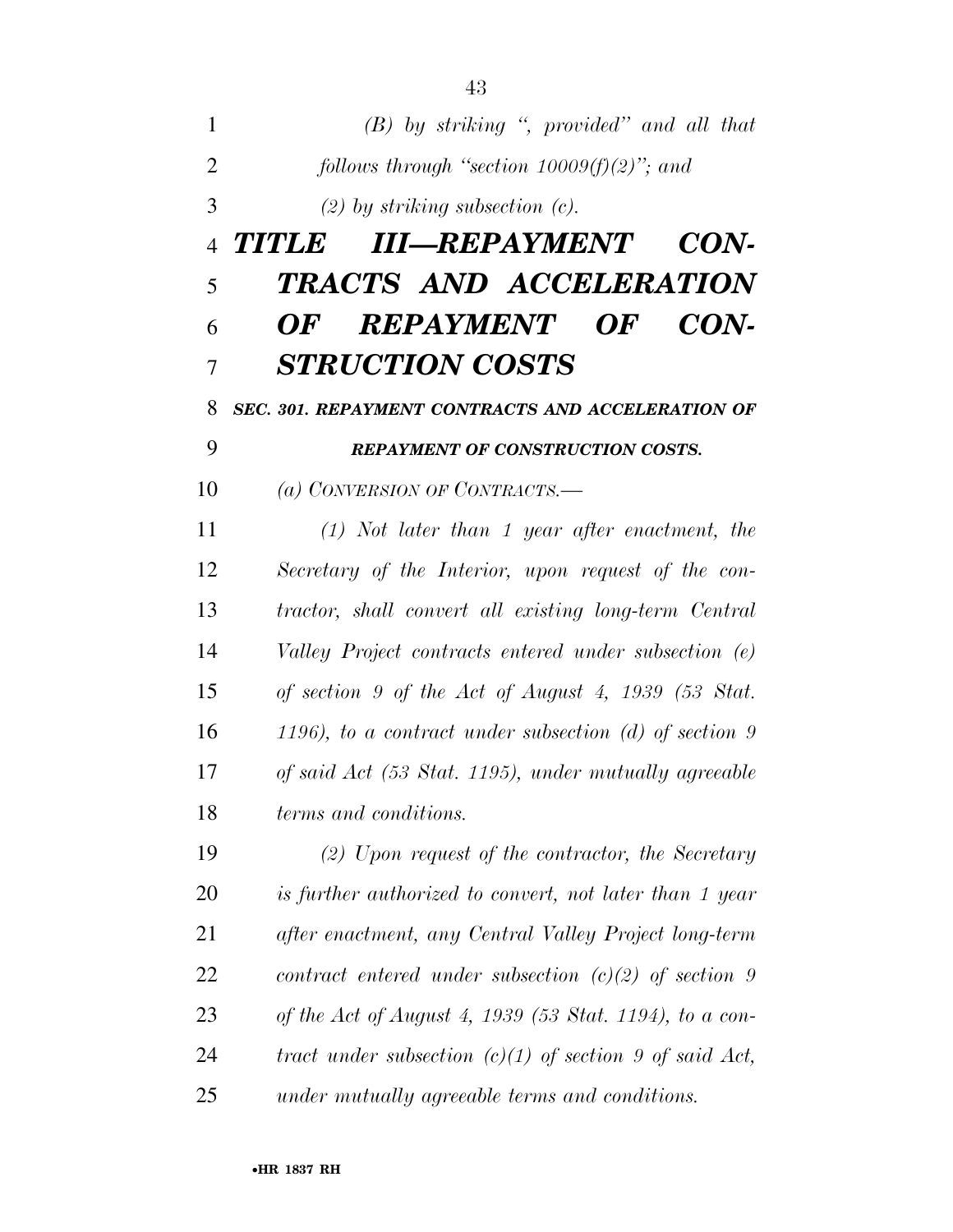*(3) All contracts entered into pursuant to para-graph (1) shall—* 

 *(A) require the repayment, either in lump sum or by accelerated prepayment, of the re- maining amount of construction costs identified in the most current version of the Central Valley Project Schedule of Irrigation Capital Alloca- tions by Contractor, as adjusted to reflect pay- ments not reflected in such schedule, and prop- erly assignable for ultimate return by the con- tractor, no later than January 31, 2013, or if made in approximately equal annual install- ments, no later than January 31, 2016; such amount to be discounted by the Treasury Rate. An estimate of the remaining amount of con- struction costs as of January 31, 2013, as ad- justed, shall be provided by the Secretary of the Interior to each contractor no later than 180 days after enactment;* 

 *(B) require that, notwithstanding subsection (c)(2), construction costs or other capitalized costs incurred after the effective date of the con- verted contract or not reflected in the schedule referenced in subparagraph (A), and properly assignable to such contractor, shall be repaid in*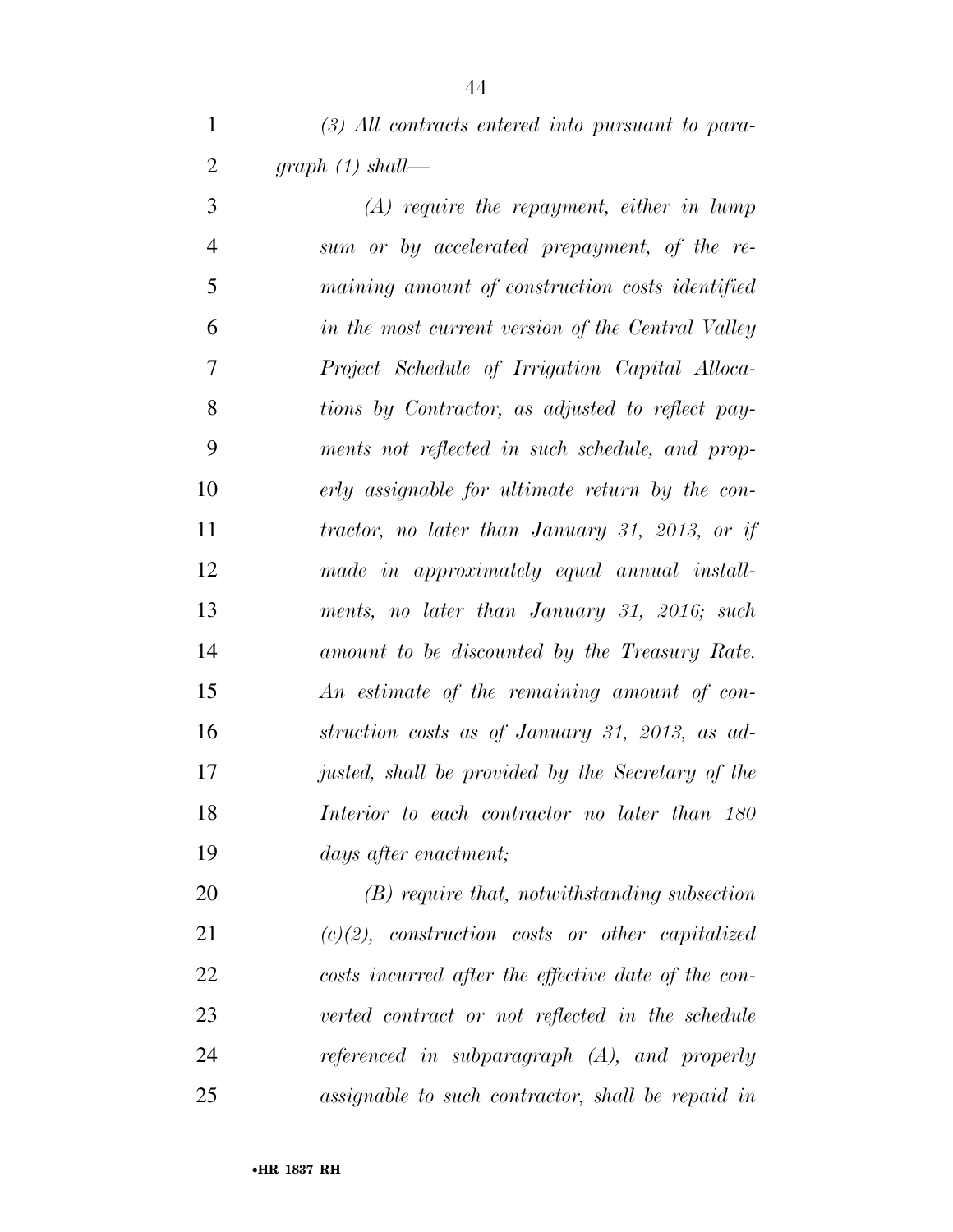| $\mathbf{1}$   | not more than 5 years after notification of the     |
|----------------|-----------------------------------------------------|
| 2              | allocation if such amount is a result of a collec-  |
| 3              | tive annual allocation of capital costs to the con- |
| $\overline{4}$ | tractors exercising contract conversions under      |
| 5              | this subsection of less than \$5,000,000. If such   |
| 6              | amount is $$5,000,000$ or greater, such cost shall  |
| 7              | be repaid as provided by applicable reclamation     |
| 8              | law, provided that the reference to the amount of   |
| 9              | $$5,000,000$ shall not be a precedent in any other  |
| 10             | context; and                                        |
| 11             | $(C)$ provide that power revenues will not be       |
| 12             | available to aid in repayment of construction       |
| 13             | costs allocated to irrigation under the contract.   |
| 14             | $(4)$ All contracts entered into pursuant to para-  |
| 15             | $graph(2) shall$ —                                  |
| 16             | $(A)$ require the repayment in lump sum of          |
| 17             | the remaining amount of construction costs iden-    |
| 18             | tified in the most current version of the Central   |
| 19             | Valley Project Schedule of Municipal and Indus-     |
| 20             | trial Water Rates, as adjusted to reflect pay-      |
| 21             | ments not reflected in such schedule, and prop-     |
| 22             | erly assignable for ultimate return by the con-     |
| 23             | tractor, no later than January 31, 2016. An esti-   |
| 24             | mate of the remaining amount of construction        |
| 25             | costs as of January 31, 2016, as adjusted, shall    |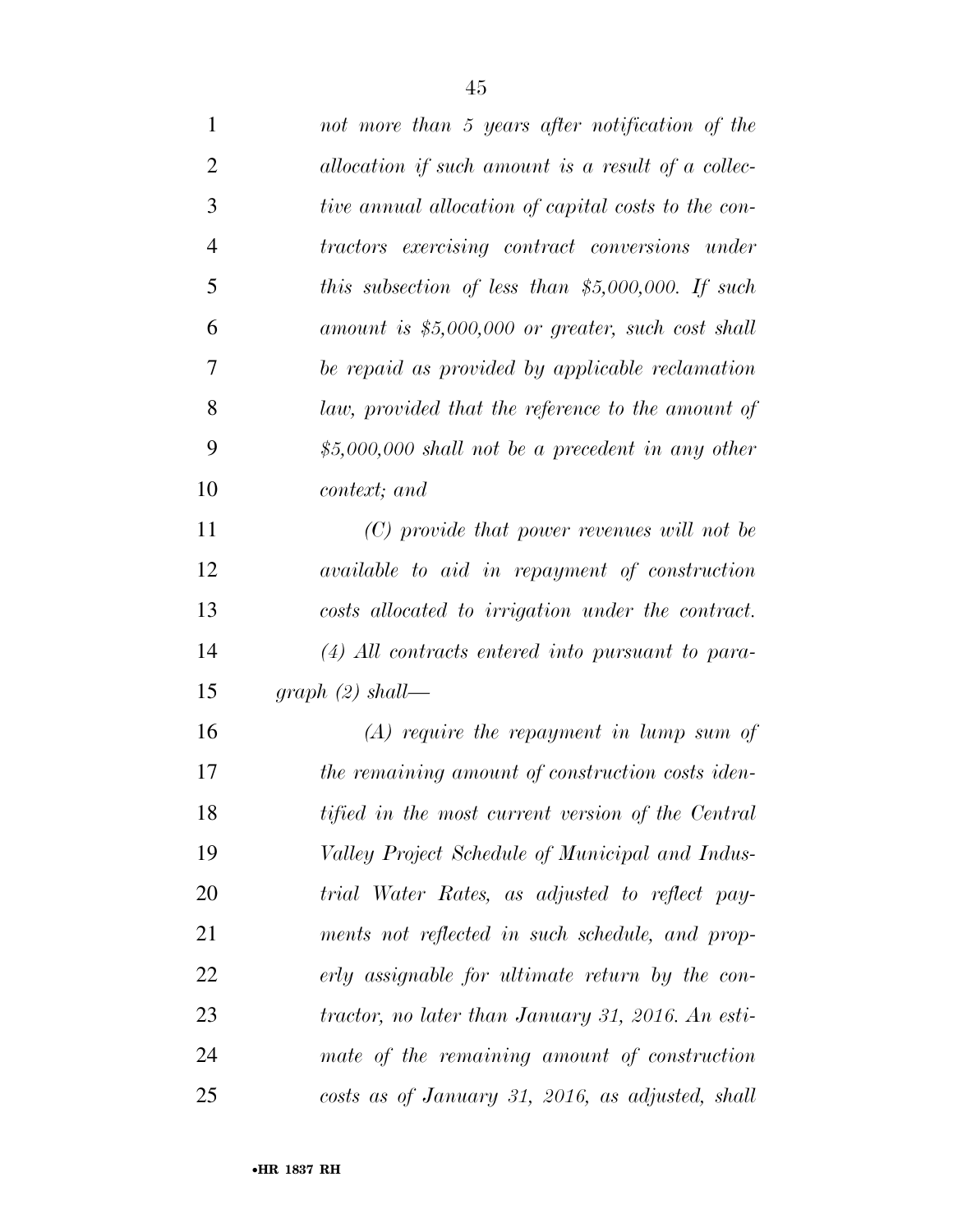*be provided by the Secretary of the Interior to each contractor no later than 180 days after en-actment; and* 

 *(B) require that, notwithstanding subsection (c)(2), construction costs or other capitalized costs incurred after the effective date of the con- tract or not reflected in the schedule referenced in subparagraph (A), and properly assignable to such contractor, shall be repaid in not more than 5 years after notification of the allocation if such amount is a result of a collective annual alloca- tion of capital costs to the contractors exercising contract conversions under this subsection of less than \$5,000,000. If such amount is \$5,000,000 or greater, such cost shall be repaid as provided by applicable reclamation law, provided that the reference to the amount of \$5,000,000 shall not be a precedent in any other context.* 

 *(b) FINAL ADJUSTMENT.—The amounts paid pursuant to subsection (a) shall be subject to adjustment following a final cost allocation by the Secretary of the Interior upon completion of the construction of the Central Valley Project. In the event that the final cost allocation indicates that the costs properly assignable to the contractor are greater than what has been paid by the contractor, the contractor shall*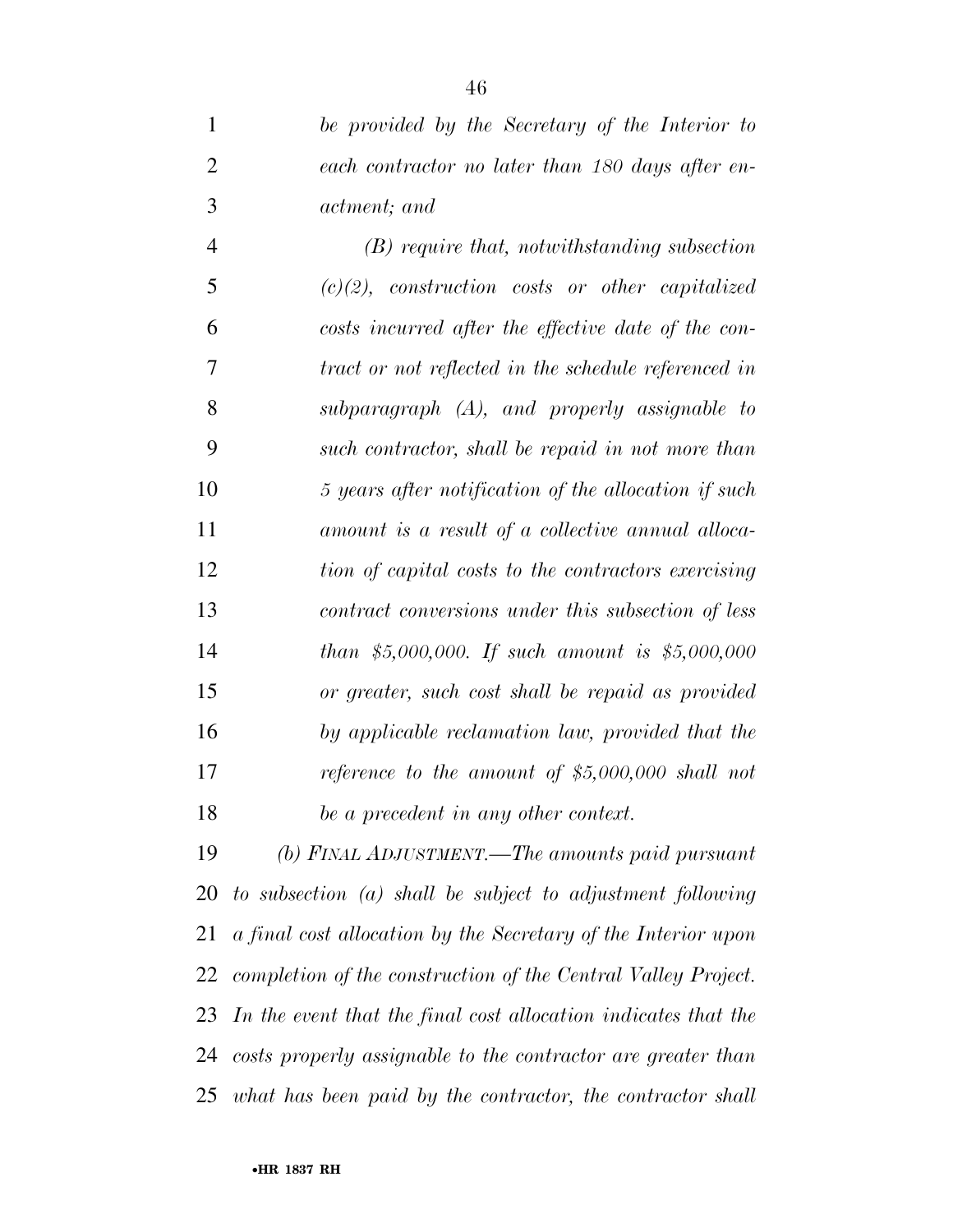*be obligated to pay the remaining allocated costs. The term of such additional repayment contract shall be no less than 1 year and no more than 10 years, however, mutually agreeable provisions regarding the rate of repayment of such amount may be developed by the parties. In the event that the final cost allocation indicates that the costs properly assignable to the contractor are less than what the con- tractor has paid, the Secretary of the Interior is authorized and directed to credit such overpayment as an offset against any outstanding or future obligation of the contractor.* 

*(c) APPLICABILITY OF CERTAIN PROVISIONS.—* 

 *(1) Notwithstanding any repayment obligation under subsection (a)(3)(B) or subsection (b), upon a contractor's compliance with and discharge of the ob- ligation of repayment of the construction costs as pro- vided in subsection (a)(3)(A), the ownership and full- cost pricing limitations of any provision of Federal reclamation law shall not apply to lands in such dis-trict.* 

 *(2) Notwithstanding any repayment obligation under paragraph (3)(B) or paragraph (4)(B) of sub- section (a), or subsection (b), upon a contractor's compliance with and discharge of the obligation of re- payment of the construction costs as provided in paragraphs (3)(A) and (4)(A) of subsection (a), such*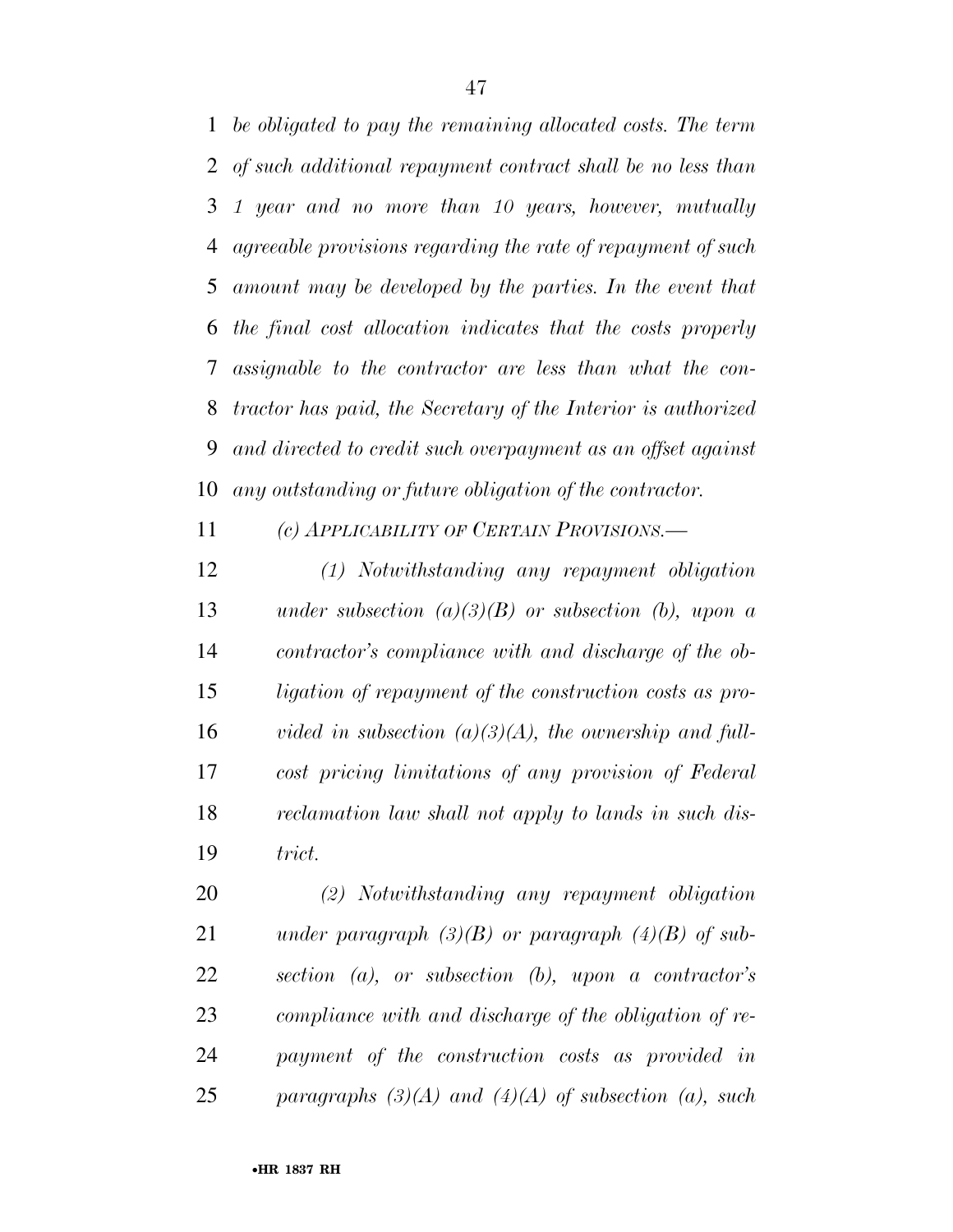*contractor shall continue to pay applicable operation and maintenance costs and other charges applicable to such repayment contracts pursuant to the then-cur-rent rate-setting policy and applicable law.* 

 *(d) CERTAIN REPAYMENT OBLIGATIONS NOT AL- TERED.—Implementation of the provisions of this section shall not alter the repayment obligation of any other long- term water service or repayment contractor receiving water from the Central Valley Project, or shift any costs that would otherwise have been properly assignable to any con- tractors absent this section, including operations and main- tenance costs, construction costs, or other capitalized costs incurred after the date of enactment of this Act, to other such contractors.* 

 *(e) STATUTORY INTERPRETATION.—Nothing in this part shall be construed to affect the right of any long-term contractor to use a particular type of financing to make the payments required in paragraph (3)(A) or paragraph (4)(A) of subsection (a).* 

 *(f) DEFINITION OF TREASURY RATE.—For purposes of this section, ''Treasury Rate'' shall be defined as the 20- year Constant Maturity Treasury rate published by the United States Department of the Treasury as of October 1, 2012.*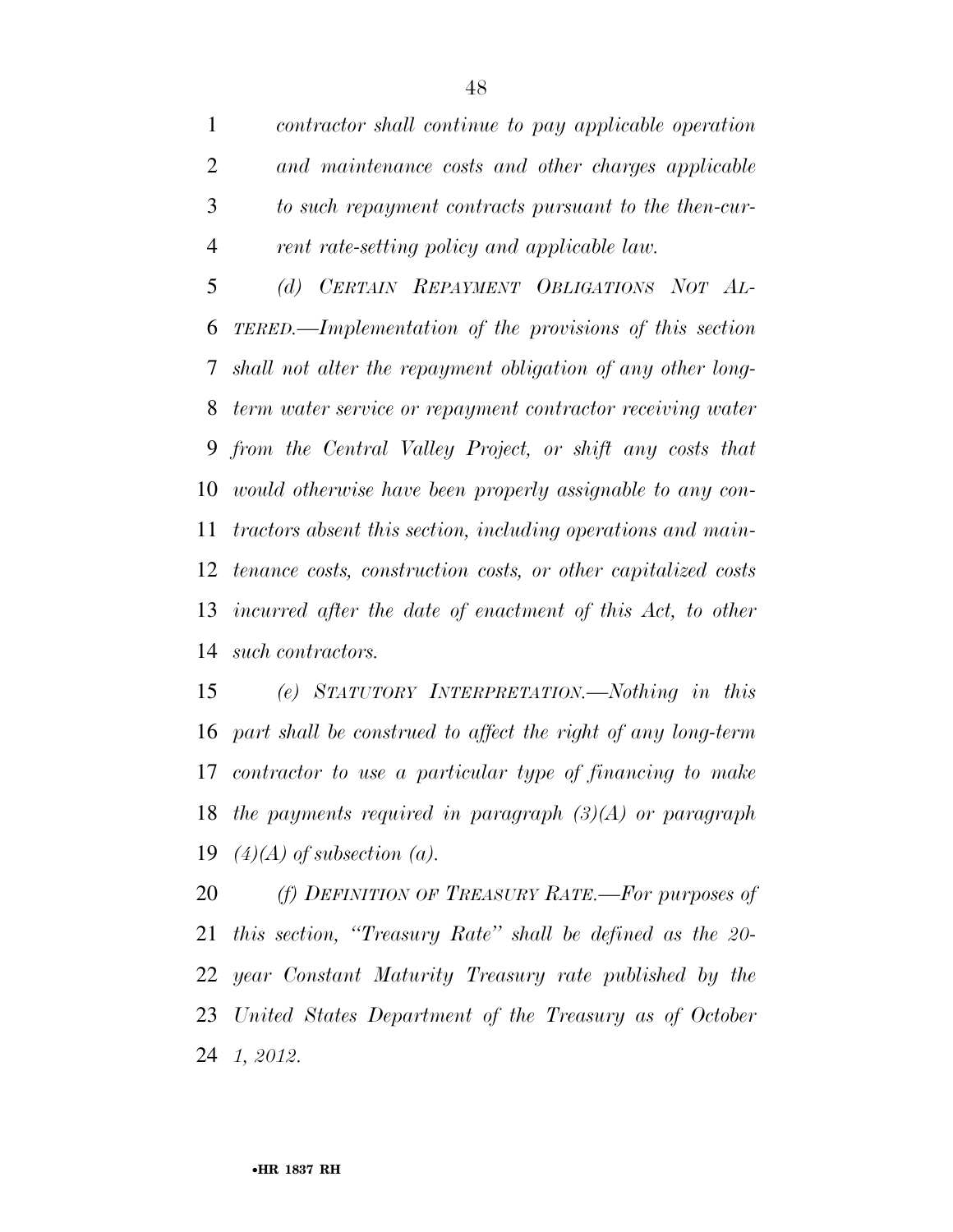## *TITLE IV—BAY-DELTA WATER- SHED WATER RIGHTS PRES-ERVATION AND PROTECTION*

 *SEC. 401. WATER RIGHTS AND AREA-OF-ORIGIN PROTEC-TIONS.* 

 *Notwithstanding the provisions of this Act, Federal reclamation law, or the Endangered Species Act of 1973 (16 U.S.C. 1531 et seq.)—* 

 *(1) the Secretary of the Interior (''Secretary'') is directed, in the operation of the Central Valley Project, to strictly adhere to State water rights law governing water rights priorities by honoring water rights senior to those belonging to the Central Valley Project, regardless of the source of priority;* 

 *(2) the Secretary is directed, in the operation of the Central Valley Project, to strictly adhere to and honor water rights and other priorities that are ob- tained or exist pursuant to the provisions of Cali- fornia Water Code sections 10505, 10505:5, 11128, 11460, and 11463; and sections 12200 to 12220, in-clusive; and* 

 *(3) any action that affects the diversion of water or involves the release of water from any water stor- age facility taken by the Secretary or the Secretary of the Department of Commerce to conserve, enhance,*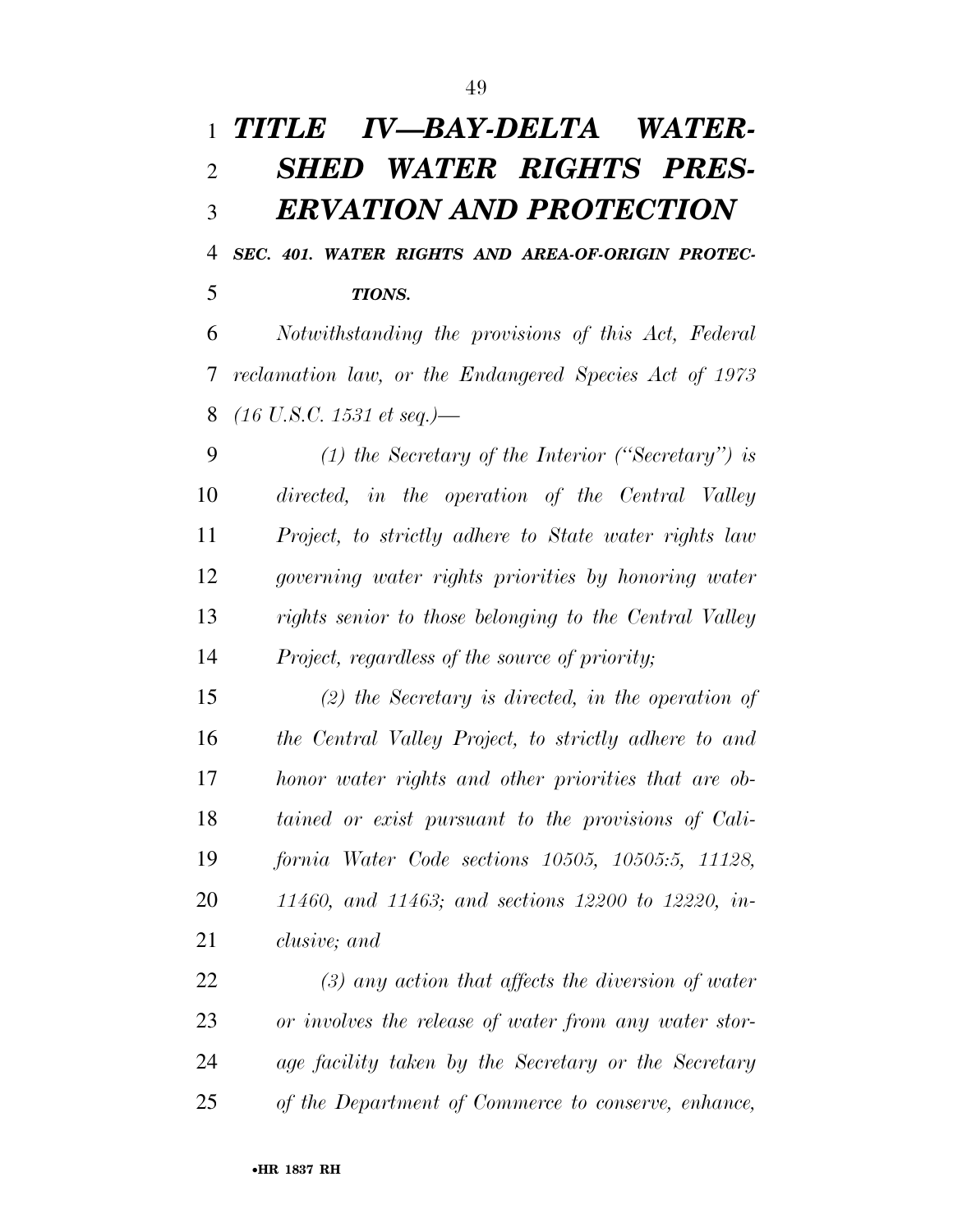*recover, or otherwise protect any species listed under the Endangered Species Act of 1973 (16 U.S.C. 1531 et seq.) shall be applied in a manner that is con- sistent with water right priorities established by State law.* 

### *SEC. 402. SACRAMENTO RIVER SETTLEMENT CONTRACTS.*

 *In the implementation of the Endangered Species Act of 1973 (16 U.S.C. 1531 et seq.), in the Bay-Delta and on the Sacramento River, the Secretary and the Secretary of Commerce are directed to apply any limitations on the op- eration of the Central Valley Project or to formulate any ''reasonable prudent alternative'' associated with the oper- ation of the Central Valley Project in a manner that strictly adheres to and applies the water rights priorities for ''Project Water'' and ''Base Supply'' provided for in the Sacramento River Settlement Contracts. Article 3(i) of the Sacramento River Settlement Contracts shall not be utilized by the United States as means to provide shortages to the Sacramento River Settlement Contracts that are different than those provided for in Article 5(a) of those contracts. SEC. 403. SACRAMENTO RIVER WATERSHED WATER SERV-ICE CONTRACTORS.* 

 *(a) IN GENERAL.—Subject to subsection (b) and the absolute priority of the Sacramento River Settlement Con-tractors to Sacramento River supplies over Central Valley*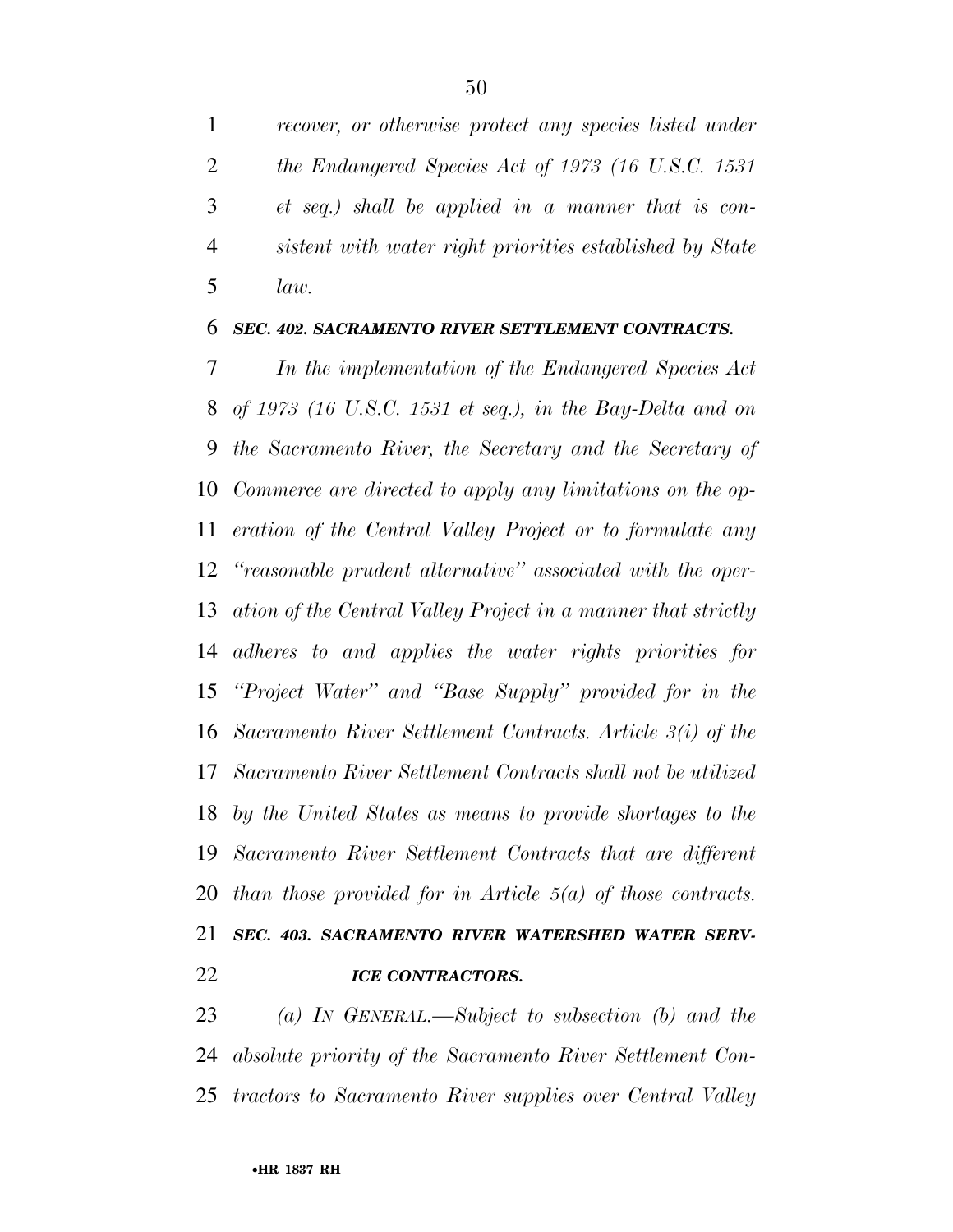| $\mathbf{1}$ | Project diversions and deliveries to other contractors, the     |
|--------------|-----------------------------------------------------------------|
|              | 2 Secretary is directed, in the operation of the Central Valley |
| 3            | Project, to allocate water provided for irrigation purposes     |
| 4            | to existing Central Valley Project agricultural water service   |
| 5            | contractors within the Sacramento River Watershed in            |
| 6            | compliance with the following:                                  |
| 7            | $(1)$ Not less than 100% of their contract quan-                |
| 8            | <i>tities in a "Wet" year.</i>                                  |
| 9            | $(2)$ Not less than 100% of their contract quan-                |
| 10           | <i>tities in an "Above Normal" year.</i>                        |
| 11           | $(3)$ Not less than 100% of their contract quan-                |
| 12           | <i>tities in a "Below Normal" year.</i>                         |
| 13           | $(4)$ Not less than 75% of their contract quan-                 |
| 14           | <i>tities in a "Dry" year.</i>                                  |
| 15           | $(5)$ Not less than 50% of their contract quan-                 |
| 16           | tities in a "Critically Dry" year.                              |
| 17           | (b) PROTECTION OF MUNICIPAL AND INDUSTRIAL SUP-                 |
|              | 18 PLIES.—Nothing in subsection (a) shall be deemed to $(i)$    |
|              | 19 modify any provision of a water service contract that ad-    |
|              | 20 dresses municipal and industrial water shortage policies of  |
| 21           | the Secretary, (ii) affect or limit the authority of the Sec-   |
| 22           | retary to adopt or modify municipal and industrial water        |
| 23           | shortage policies, (iii) affect or limit the authority of the   |
|              | 24 Secretary to implement municipal and industrial water        |
| 25           | shortage policies, or (iv) affect allocations to Central Valley |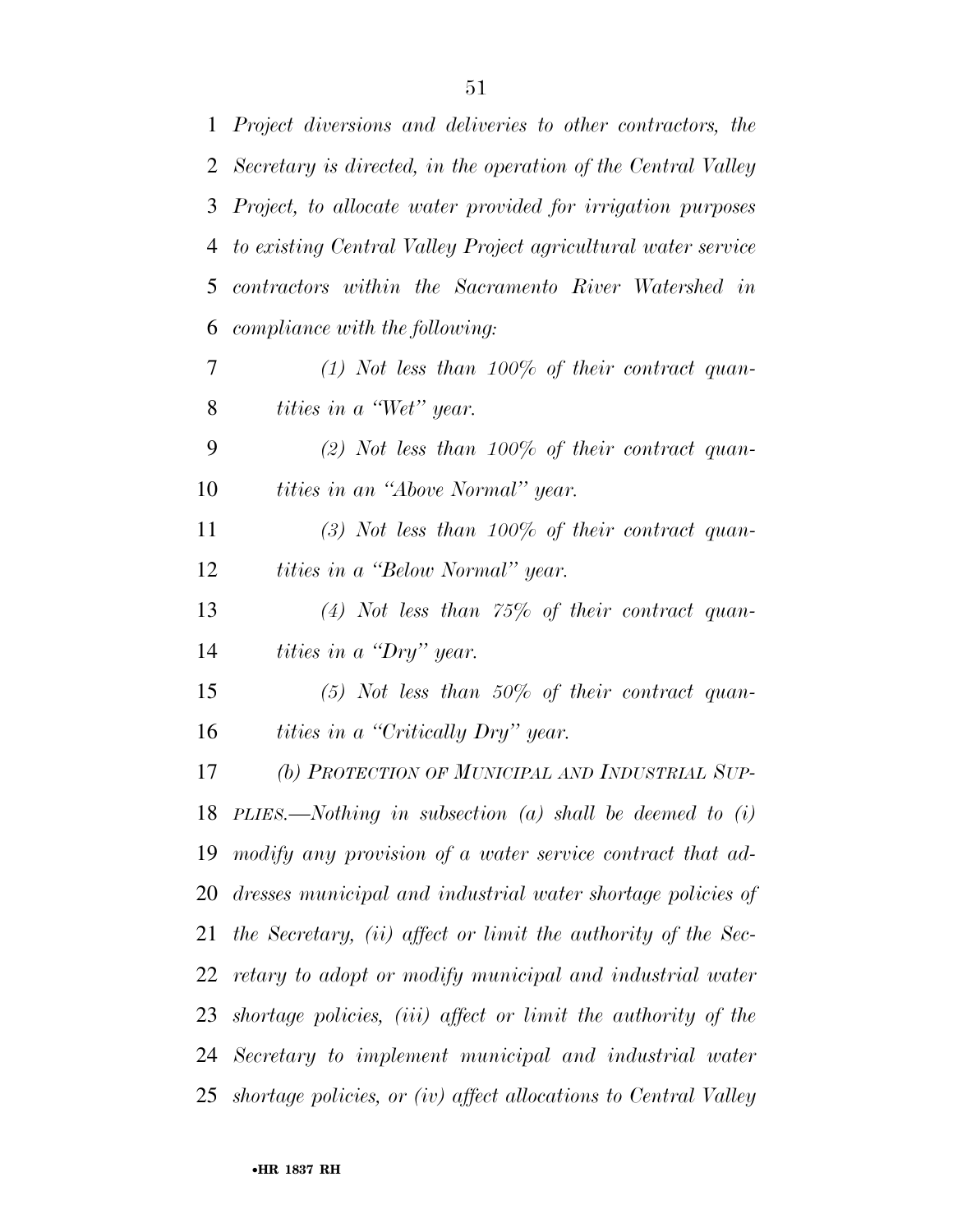*Project municipal and industrial contractors pursuant to such policies. Neither subsection (a) nor the Secretary's im- plementation of subsection (a) shall constrain, govern or af- fect, directly or indirectly, the operations of the Central Val- ley Project's American River Division or any deliveries from that Division, its units or its facilities.* 

*(c) DEFINITIONS.—In this section:* 

 *(1) The term ''existing Central Valley Project ag- ricultural water service contractors within the Sac- ramento River Watershed'' means water service con- tractors within the Shasta, Trinity, and Sacramento River Divisions of the Central Valley Project, that have a water service contract in effect, on the date of the enactment of this section, that provides water for irrigation.* 

 *(2) The year type terms used in subsection (a) have the meaning given those year types in the Sac-ramento Valley Water Year Type (40–30–30) Index.* 

### *SEC. 404. NO REDIRECTED ADVERSE IMPACTS.*

 *The Secretary shall insure that there are no redirected adverse water supply or fiscal impacts to those within the Sacramento River watershed or to the State Water Project arising from the Secretary's operation of the Central Valley Project to meet legal obligations imposed by or through any State or Federal agency, including, but not limited to those*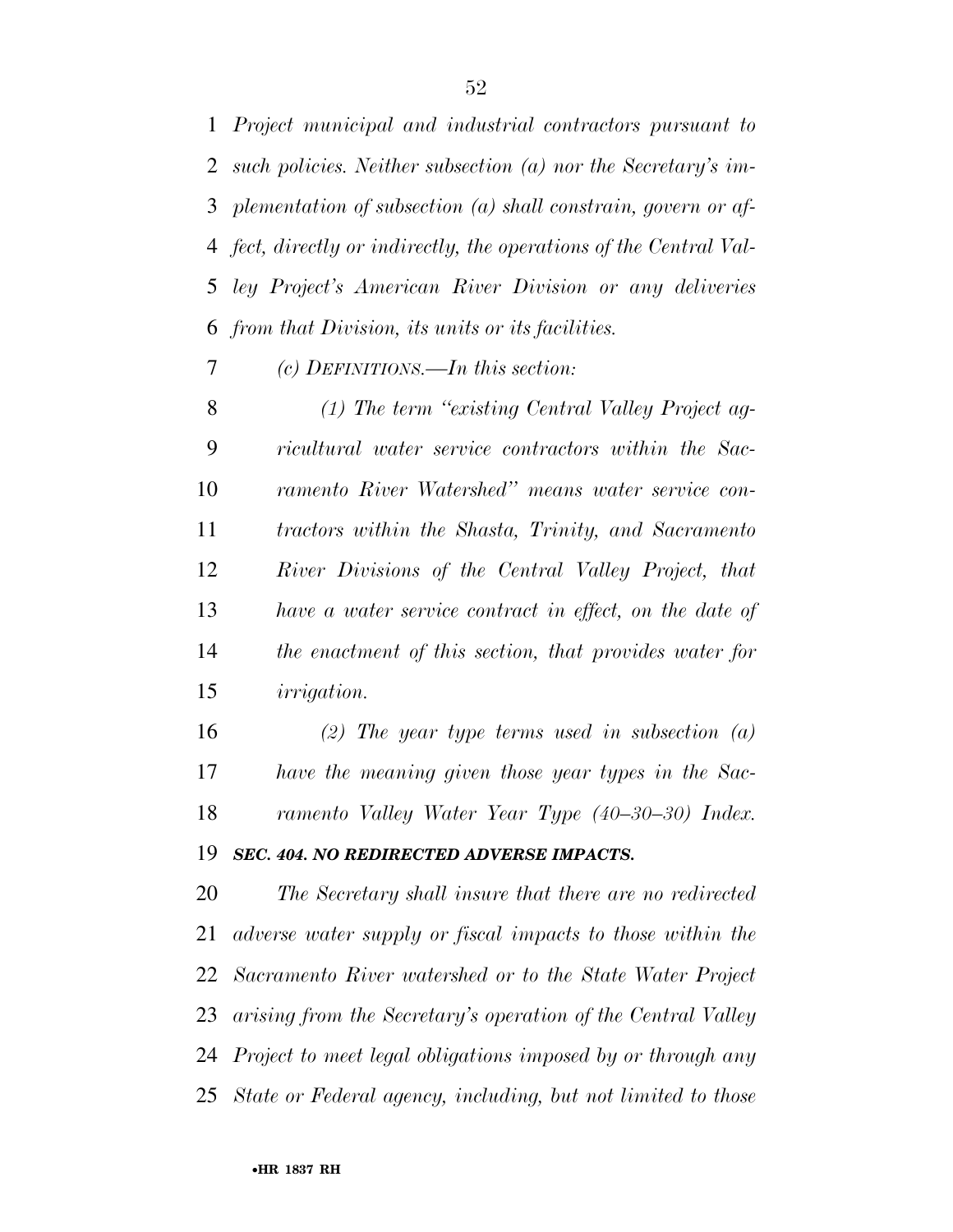*legal obligations emanating from the Endangered Species Act of 1973 (16 U.S.C. 1531 et seq.) or this Act, or actions or activities implemented to meet the twin goals of improv- ing water supply or addressing environmental needs of the Bay Delta.* 

*TITLE V—MISCELLANOUS* 

### *SEC. 501. PRECEDENT.*

*Congress finds and declares that—* 

 *(1) coordinated operations between the Central Valley Project and the State Water Project, previously requested and consented to by the State of California and the Federal Government, require assertion of Fed- eral supremacy to protect existing water rights throughout the system; and* 

 *(2) these circumstances are unique to California. Therefore, nothing in this Act shall serve as precedent in any other State.*